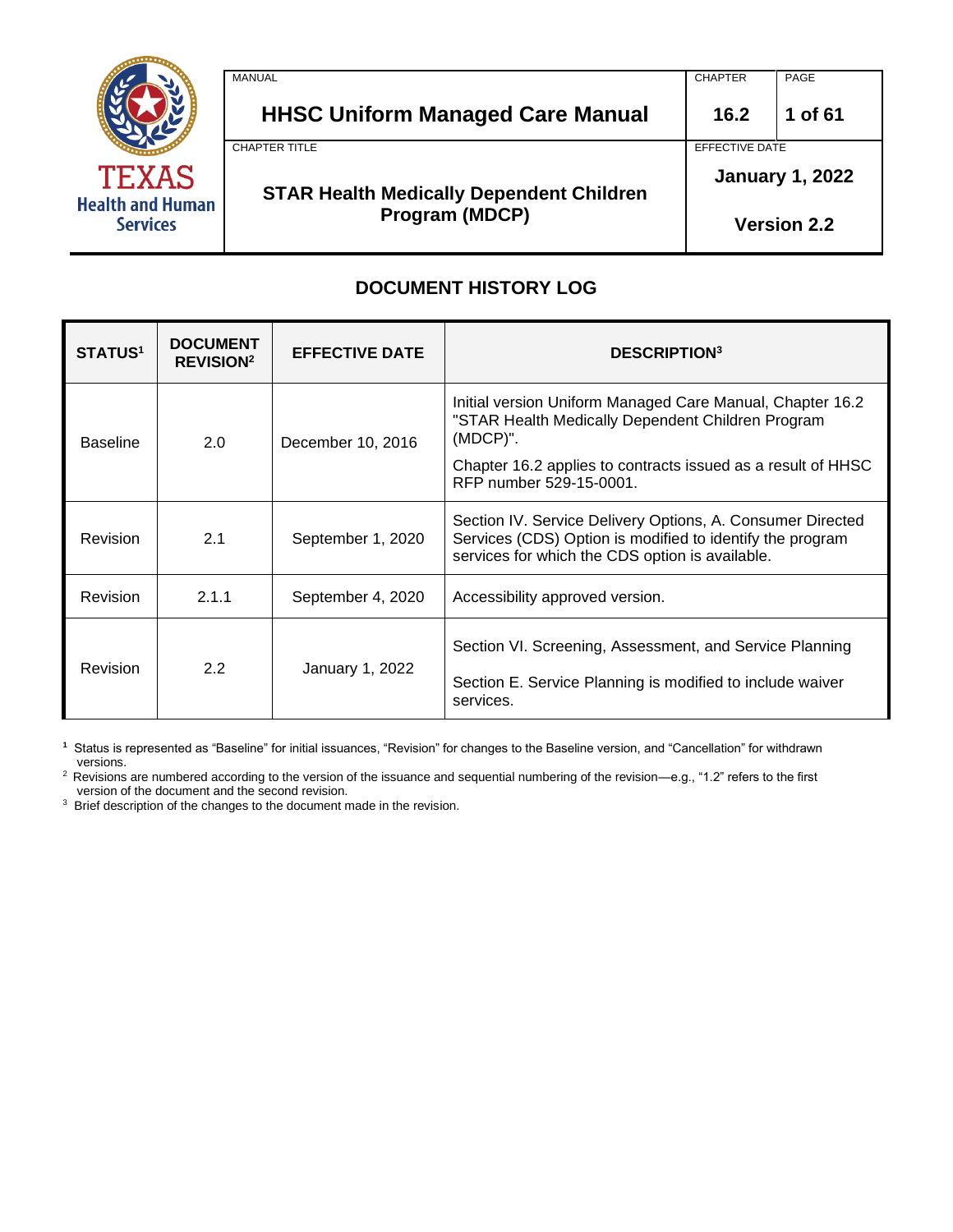

# **Table of Contents**

| VI. SCREENING, ASSESSMENT, AND SERVICE PLANNING 43 |  |
|----------------------------------------------------|--|
|                                                    |  |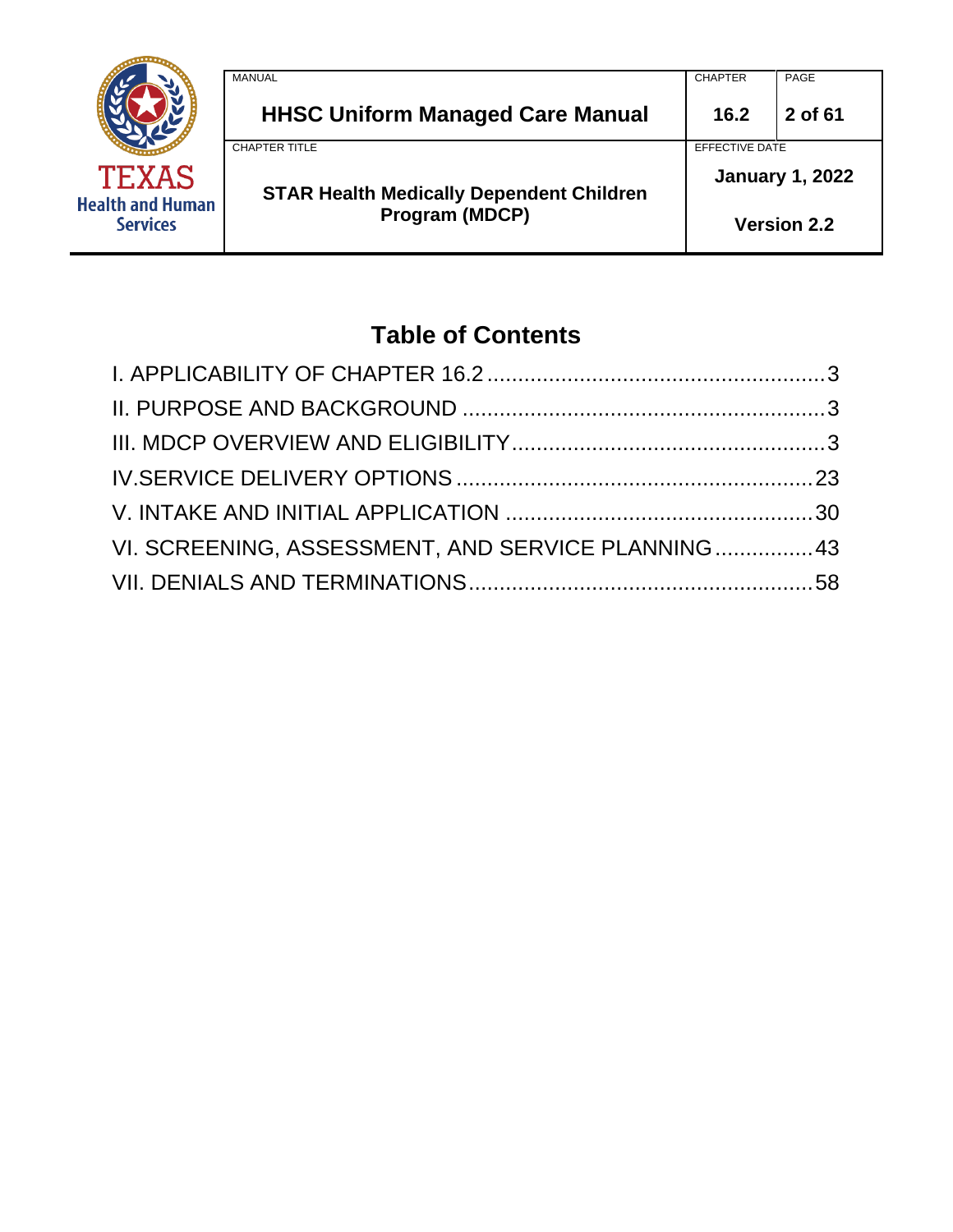|                                            | MANUAL                                          | <b>CHAPTER</b>         | PAGE               |
|--------------------------------------------|-------------------------------------------------|------------------------|--------------------|
|                                            | <b>HHSC Uniform Managed Care Manual</b>         | 16.2                   | 3 of 61            |
|                                            | <b>CHAPTER TITLE</b>                            | EFFECTIVE DATE         |                    |
| <b>TEXAS</b>                               | <b>STAR Health Medically Dependent Children</b> | <b>January 1, 2022</b> |                    |
| <b>Health and Human</b><br><b>Services</b> | Program (MDCP)                                  |                        | <b>Version 2.2</b> |

# <span id="page-2-0"></span>**I. APPLICABILITY OF CHAPTER 16.2**

This chapter applies to the Managed Care Organization (MCO) administering the STAR Health Program.

# <span id="page-2-1"></span>**II. PURPOSE AND BACKGROUND**

This chapter provides processes and procedures and MCO requirements for the administration of the Medically Dependent Children Program (MDCP) to qualified Members enrolled in the STAR Health Program.

MDCP is a Home and Community Based Services (HCBS) program authorized under §1915(c) of the Social Security Act. MDCP provides Respite, flexible family support services (FFSS), Minor Home Modifications, adaptive aids, transition assistance services (TAS), Employment Assistance (EA), Supported Employment, and Financial Management services (FMS) delivered through the STAR Health MCO.

# <span id="page-2-2"></span>**III. MDCP OVERVIEW AND ELIGIBILITY**

# **A. Program Goal**

The goal of MDCP is to support families caring for children and young adults age 20 and younger who are medically fragile with a complex need, and to encourage deinstitutionalization of children and young adults who reside in nursing facilities (NF). MDCP accomplishes this goal by:

- enabling children and young adults who are medically dependent to remain safely in their homes;
- offering cost-effective alternatives to placement in NFs and hospitals; and
- supporting families in their role as the Caregiver for children and young adults who are medically dependent.

# **B. MDCP Services**

STAR Health Members enrolled in MDCP are eligible for additional services through the MCO as a cost-effective alternative to living in a NF. Receipt of MDCP services does not impact a Member's eligibility for other Long Term Services and Supports (LTSS) available in STAR Health.

42 C.F.R. §441.301(b)(1)(ii) requires that MDCP services may not be provided to a Member who is admitted to a hospital or is a resident of a NF or ICF/IID.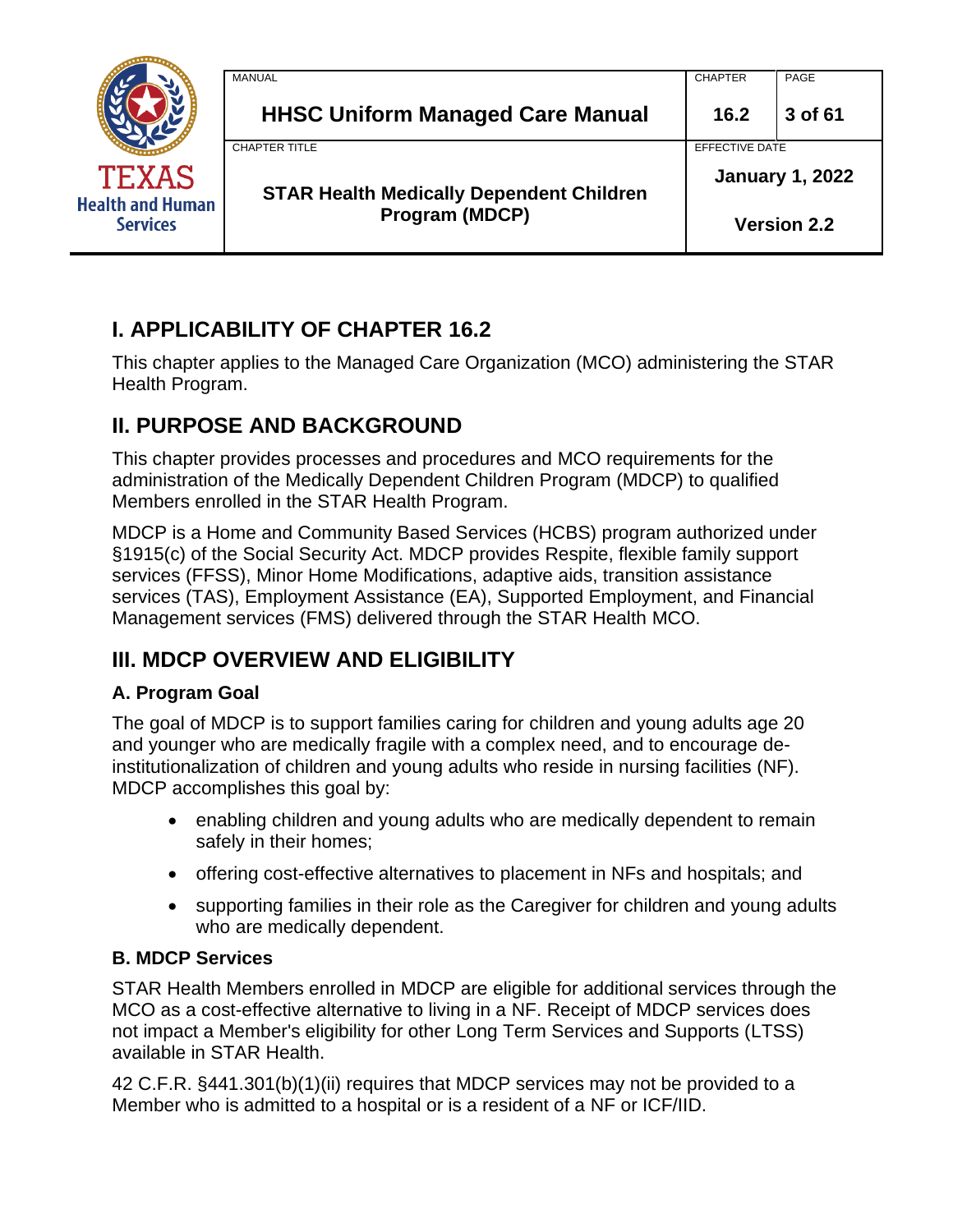|                                            | MANUAL                                          | <b>CHAPTER</b>         | PAGE    |
|--------------------------------------------|-------------------------------------------------|------------------------|---------|
|                                            | <b>HHSC Uniform Managed Care Manual</b>         | 16.2                   | 4 of 61 |
|                                            | <b>CHAPTER TITLE</b>                            | EFFECTIVE DATE         |         |
| <b>TEXAS</b>                               | <b>STAR Health Medically Dependent Children</b> | <b>January 1, 2022</b> |         |
| <b>Health and Human</b><br><b>Services</b> | Program (MDCP)                                  | <b>Version 2.2</b>     |         |

The following sections provide detail about services available to MDCP recipients.

# *i. Adaptive Aids*

Adaptive aids are needed in order to treat, rehabilitate, prevent, or compensate for a condition that results in a disability or a loss of function and helps a Member perform activities of daily living (ADLs) or control the environment in which he or she lives. A Member must exhaust any applicable Medicaid, Medicare, or other third-party resources for durable medical equipment (DME) and adaptive aids before MDCP waiver-funded adaptive aids are authorized. A Member may take an adaptive aid to an out-of-home Respite facility for his or her use while residing there.

The service limit on all adaptive aids combined is \$4,000 per annual Individual Service Plan (ISP) period. The amount paid for an adaptive aid must be documented and retained in the Member's file. After any applicable state plan benefits (e.g., DME) are exhausted, adaptive aids covered in the MDCP include:

- van lifts and other vehicle modifications;
- jump seats;
- tumble form chairs;
- feeder seats;
- medically appropriate strollers;
- barrier-free lifts and stair lifts;
- environmental control units;
- alarm systems;
- support rails;
- electrical work related to use of authorized adaptive aids; and
- installation of and repair to authorized adaptive aids.

The MCO may authorize bids for adaptive aids, such as vehicle modifications, as applicable. The cost of these bids do not count against the Member's annual limit for adaptive aids.

If the cost of a requested adaptive aid exceeds the service limit, the MCO may approve the request only if the Member or Medical Consenter agrees to pay any costs that are in excess of the service limit. The MCO must document the Member or Medical Consenter's agreement to pay these costs in the Member's file. Documentation must be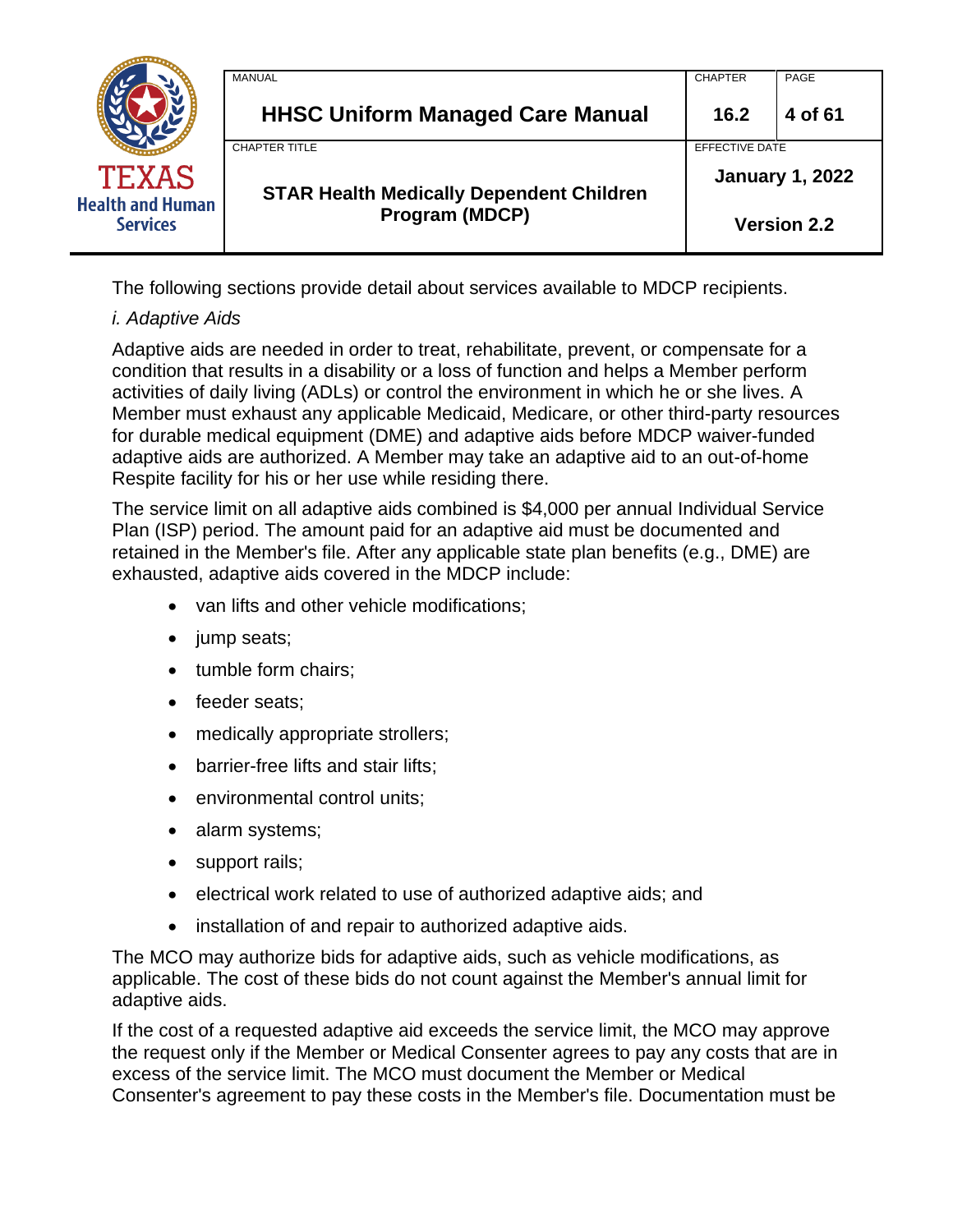|                                            | MANUAL                                          | <b>CHAPTER</b>         | PAGE               |
|--------------------------------------------|-------------------------------------------------|------------------------|--------------------|
|                                            | <b>HHSC Uniform Managed Care Manual</b>         | 16.2                   | 5 of 61            |
|                                            | <b>CHAPTER TITLE</b>                            | EFFECTIVE DATE         |                    |
| <b>TEXAS</b>                               | <b>STAR Health Medically Dependent Children</b> | <b>January 1, 2022</b> |                    |
| <b>Health and Human</b><br><b>Services</b> | Program (MDCP)                                  |                        | <b>Version 2.2</b> |

on file prior to the MCO authorizing an adaptive aid that exceeds the service limit. Documentation must include, at a minimum:

- a description of the adaptive aid,
- rationale for exceeding the service limit,
- the cost incurred to the MCO,
- the cost incurred to the Member or Medical Consenter,
- the Member or Medical Consenter's signature,
- the date of the Member's agreement to pay costs that exceed the service limit, and
- signature of the Provider.

### *ii. Financial Management Services (FMS)*

FMS is available for Members who choose the Consumer Directed Services (CDS) or Service Related Option (SRO). FMS provides assistance to Members with managing funds associated with the services elected for self-direction. The service includes initial orientation and ongoing training related to responsibilities of being an employer and adhering to legal requirements for employers.

### *iii. Flexible Family Support Services (FFSS)*

FFSS are individualized and disability-related direct care services that help a Member participate in child care, post-secondary education, employment, independent living, or support a Member's move to an independent living situation.

FFSS include personal care supports for basic ADL and instrumental ADL, skilled task and delegated skilled task supports. FFSS promote community inclusion in typical child and youth activities through the enhancement of natural supports and systems and through recognition that these supports may vary by child, Provider, setting, and daily routine. FFSS may be delivered by the Home and Community Support Service Agency (HCSSA) and also may be delivered by attendants or nurses employed through the CDS option. The provision of FFSS must be documented and retained in the Member's file. Documentation must include, at a minimum:

- a description of the type of service provided
- the number of units of service provided, and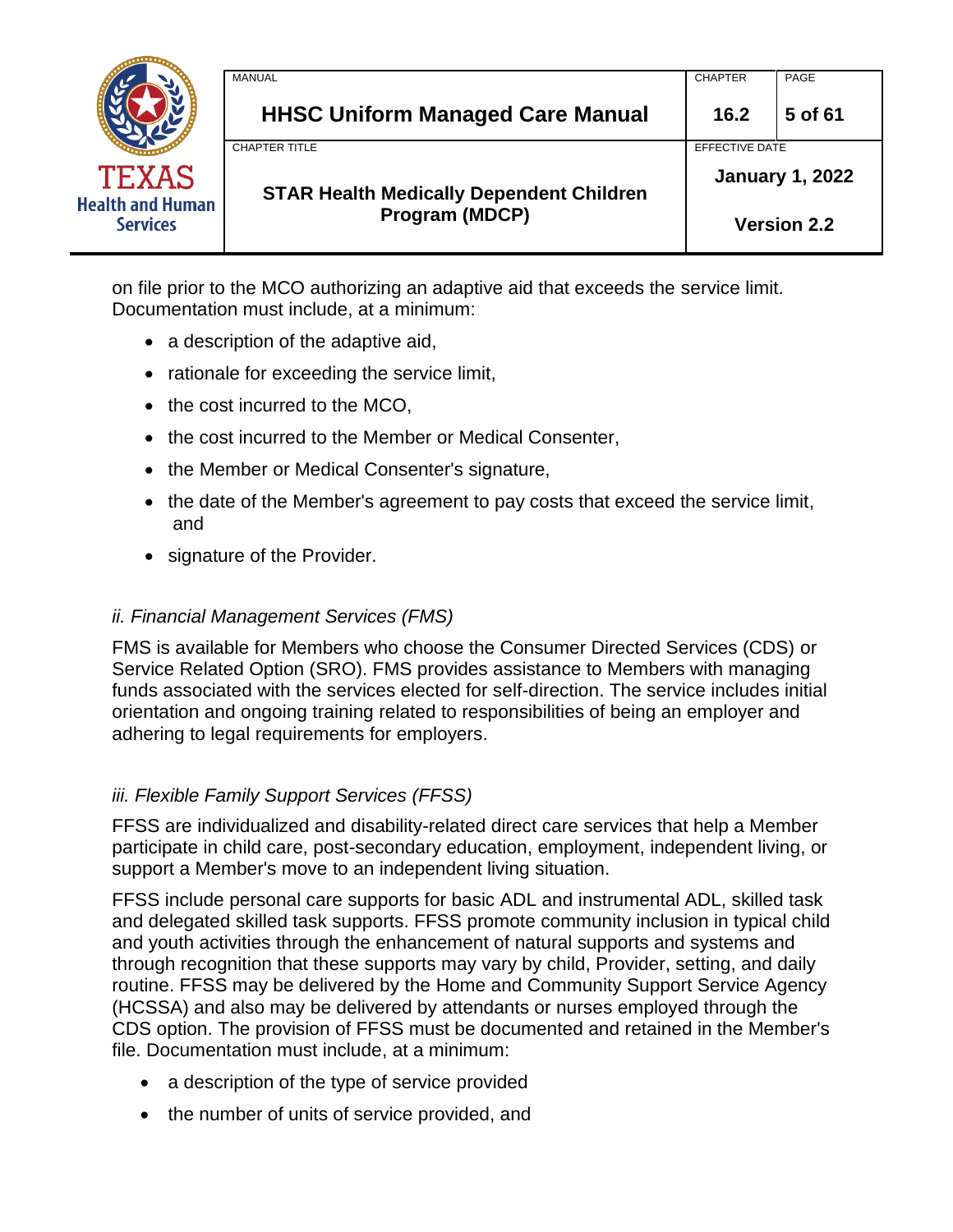|                                            | MANUAL                                          | <b>CHAPTER</b>         | PAGE    |
|--------------------------------------------|-------------------------------------------------|------------------------|---------|
|                                            | <b>HHSC Uniform Managed Care Manual</b>         | 16.2                   | 6 of 61 |
|                                            | <b>CHAPTER TITLE</b>                            | EFFECTIVE DATE         |         |
| <b>TEXAS</b>                               | <b>STAR Health Medically Dependent Children</b> | <b>January 1, 2022</b> |         |
| <b>Health and Human</b><br><b>Services</b> | Program (MDCP)                                  | <b>Version 2.2</b>     |         |

• the ADLs, instrumental ADLs, skilled tasks, or delegated skilled tasks for which the Member is obtaining assistance.

### FFSS in Child Care

The Member's Caregiver is responsible for basic child care either in or out of the Member's home. FFSS support the Member's participation in child care when the service provided by the child care does not support the Member's disability-related needs. If the Member's child care is not able to meet the Member's ADL, instrumental ADL, skilled task, non-skilled task, or delegated skilled task needs, the Service Manager may authorize FFSS.

FFSS may be used only when the Caregiver is working, attending school, or participating in job training, and are delivered in a setting where the delivery of similar supports is not already required or included as part of the service. For this reason, the Service Manager may not authorize FFSS during the same time period the individual receives PCS or CFC services. The Service Manager may not authorize FFSS during the Member's school hours in primary or secondary educational settings.

To determine the need for FFSS for participation in child care, the Service Manager must discuss with the Medical Consenter their plan for obtaining basic child care and whether it will be provided in or out of the Member's home or both. The delivery of FFSS does not include basic child care, which is watchful attention or supervision of the Member while the Caregiver is at work, in job training or at school. These remain responsibilities within the service delivered by the child care.

The Caregiver's cost for child care does not impact the Member's need for FFSS. The Service Manager must determine the amount of hours needed to support the Member's needs within the MDCP cost limit. The Service Manager should ask the Medical Consenter about the Member's personal and skilled task needs and the time needed to address those needs. The Service Manager should discuss the skill level required to assist the Member to address necessary safeguards that ensure the Member's health and welfare.

FFSS does not replace Personal Care Services (PCS) provided through Texas Health Steps or Community First Choice (CFC). FFSS are provided when a Member regularly participates in child care in the home or out of the home, or participates in a community program or educational service. FFSS are authorized when, because of the child's condition or a change in the child's condition, their needs cannot be met. In these instances, additional care is required.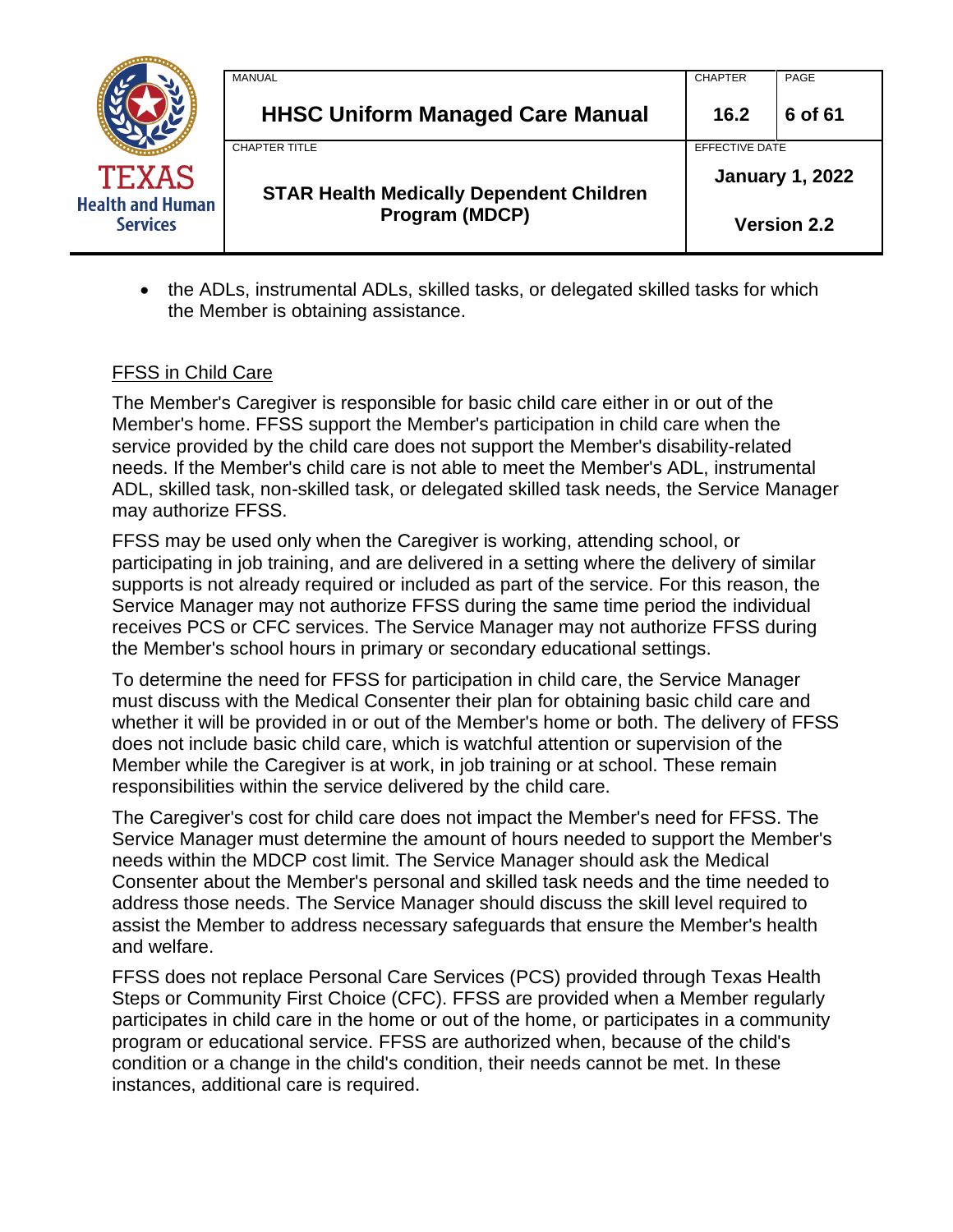|                                            | MANUAL                                          | <b>CHAPTER</b> | PAGE                   |
|--------------------------------------------|-------------------------------------------------|----------------|------------------------|
|                                            | <b>HHSC Uniform Managed Care Manual</b>         | 16.2           | 7 of 61                |
|                                            | <b>CHAPTER TITLE</b>                            | EFFECTIVE DATE |                        |
| <b>TEXAS</b>                               | <b>STAR Health Medically Dependent Children</b> |                | <b>January 1, 2022</b> |
| <b>Health and Human</b><br><b>Services</b> | <b>Program (MDCP)</b>                           |                | <b>Version 2.2</b>     |

## FFSS for Independent Living

A Member may indicate a desire for increased independence as he or she matures. If the Member needs assistance with ADL, instrumental ADL, skilled task, non-skilled task, or delegated skilled task needs, the Service Manager may authorize FFSS to help the Member with his or her goal for independent living.

To determine the need for FFSS for independent living, the Service Manager must discuss with the Member and Medical Consenter their plan for the Member's independent living arrangement. When identifying the Member's need for this service, the Service Manager should address age appropriateness for the tasks required to meet these needs. The Service Manager must determine the amount of FFSS needed to support the Member's needs. The Service Manager should discuss the skill level required to assist the Member and the appropriateness of the living arrangement and service delivery regarding the Member's age and health and welfare. FFSS may be used only when the Caregiver is working, attending school, or participating in job training.

### FFSS in Post-Secondary Education

A Member can access FFSS to participate in post-secondary education. Postsecondary education institutions do not assist students with ADL, instrumental ADL, skilled task, non-skilled task, or delegated skilled task needs. If a Member has an ADL, instrumental ADL, skilled task, non-skilled task, or delegated skilled task need prohibiting the Member from participating in post-secondary education, the Service Manager may authorize FFSS so the Member may participate in post-secondary education.

To determine the need for FFSS in post-secondary education, the Service Manager must identify the Member's need for assistance and the amount of FFSS needed to support the Member's needs. The Service Manager should identify the Member's personal and skilled task needs and the amount of time needed to address those needs. The Service Manager should discuss with the Member or Medical Consenter the skill level required to assist the Member and address necessary safeguards to ensure the Member's health and welfare.

### *iv. Minor Home Modifications*

If a home modification is requested and the Member or Medical Consenter do not own the home in which the modification will take place, the Member, Medical Consenter, or Service Manager must obtain written agreement from the homeowner before a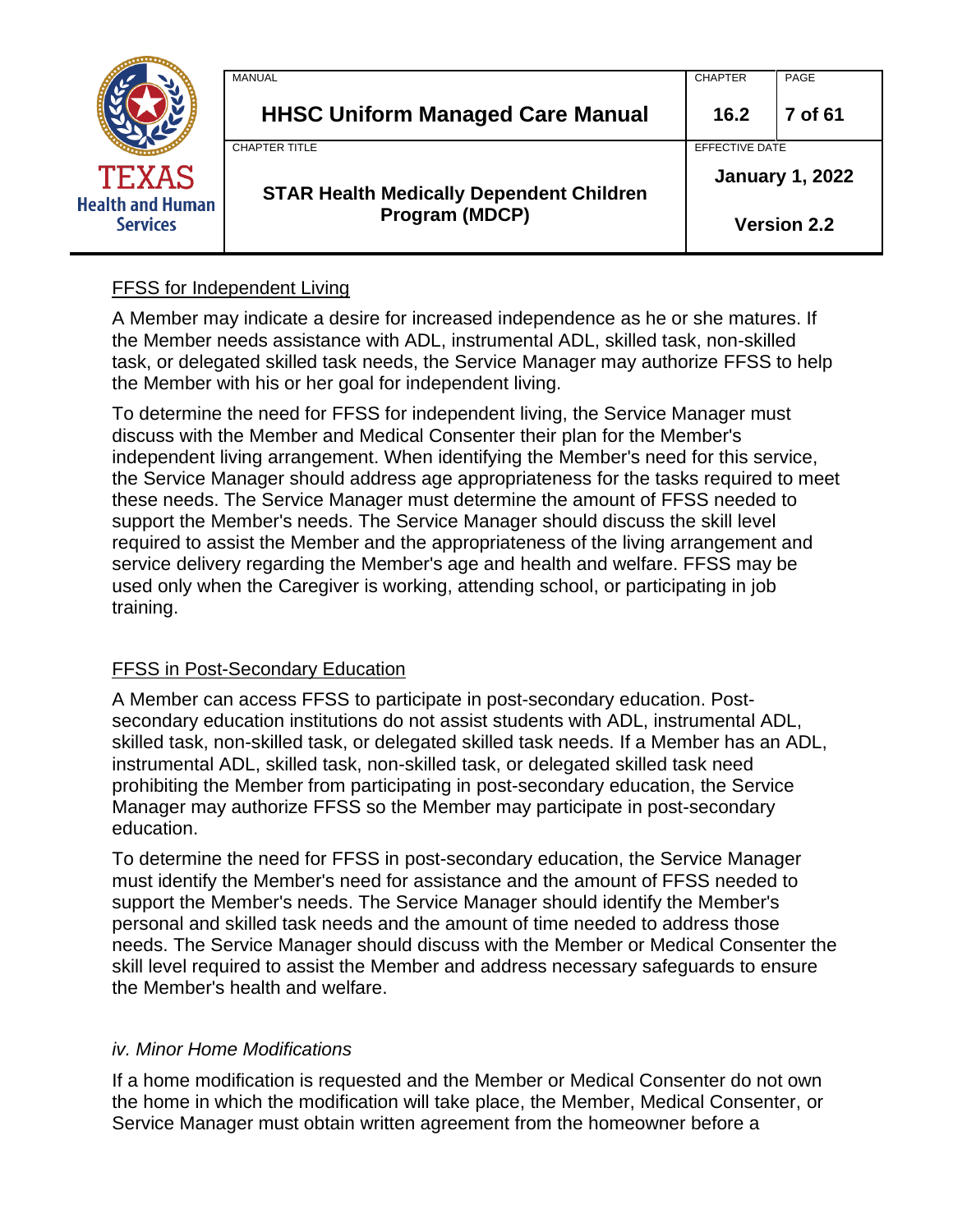|                                            | MANUAL                                          | <b>CHAPTER</b>     | PAGE                   |
|--------------------------------------------|-------------------------------------------------|--------------------|------------------------|
|                                            | <b>HHSC Uniform Managed Care Manual</b>         | 16.2               | 8 of 61                |
|                                            | <b>CHAPTER TITLE</b>                            | EFFECTIVE DATE     |                        |
| <b>TEXAS</b>                               | <b>STAR Health Medically Dependent Children</b> |                    | <b>January 1, 2022</b> |
| <b>Health and Human</b><br><b>Services</b> | Program (MDCP)                                  | <b>Version 2.2</b> |                        |

modification is authorized. A minor home modification must not create a new structure or add square footage to the home.

The minor home modification lifetime limit is \$7,500. The Service Manager may authorize up to \$300 per ISP period for maintenance or repairs of minor home modifications previously approved and reimbursed with waiver funds, or in the event that a request for repair or maintenance to a minor home modification is not covered by the Provider's warranty. The Service Manager does not include \$300 maintenance and repair limit as part of the \$7,500 lifetime limit. The amount paid for a minor home modification or for the repair of a minor home modification must be documented and retained in the Member's file.

The MCO may authorize bids for minor home modifications, as applicable. The cost of these bids do not count against the Member's lifetime limit for minor home modifications.

Minor home modifications are limited to:

- purchase and installation of permanent and portable ramps not covered by other sources;
- widening of doorways;
- modification of bathroom facilities; and
- modifications related to the approved installation or modification of ramps, doorways or bathroom facilities.

Minor home modifications must:

- adhere to Americans with Disabilities Act requirements;
- meet Texas Accessibility Standards;
- meet all applicable state and/or local building codes; and
- have a minimum one-year warranty.

Minor home modifications do not include the use of deluxe materials, such as granite, marble or high-end fixtures.

If the cost of a requested minor home modification exceeds the service limit, the MCO may approve the request only if the Member or Medical Consenter agrees to pay any costs that are in excess of the service limit. In the event that DFPS staff is listed as the Medical consenter, the Caregiver who resides in or owns the home in which the modifications will occur must agree to the modification and payment for excess costs. The MCO must follow the procedures stated in subsection (i), Adaptive Aids, to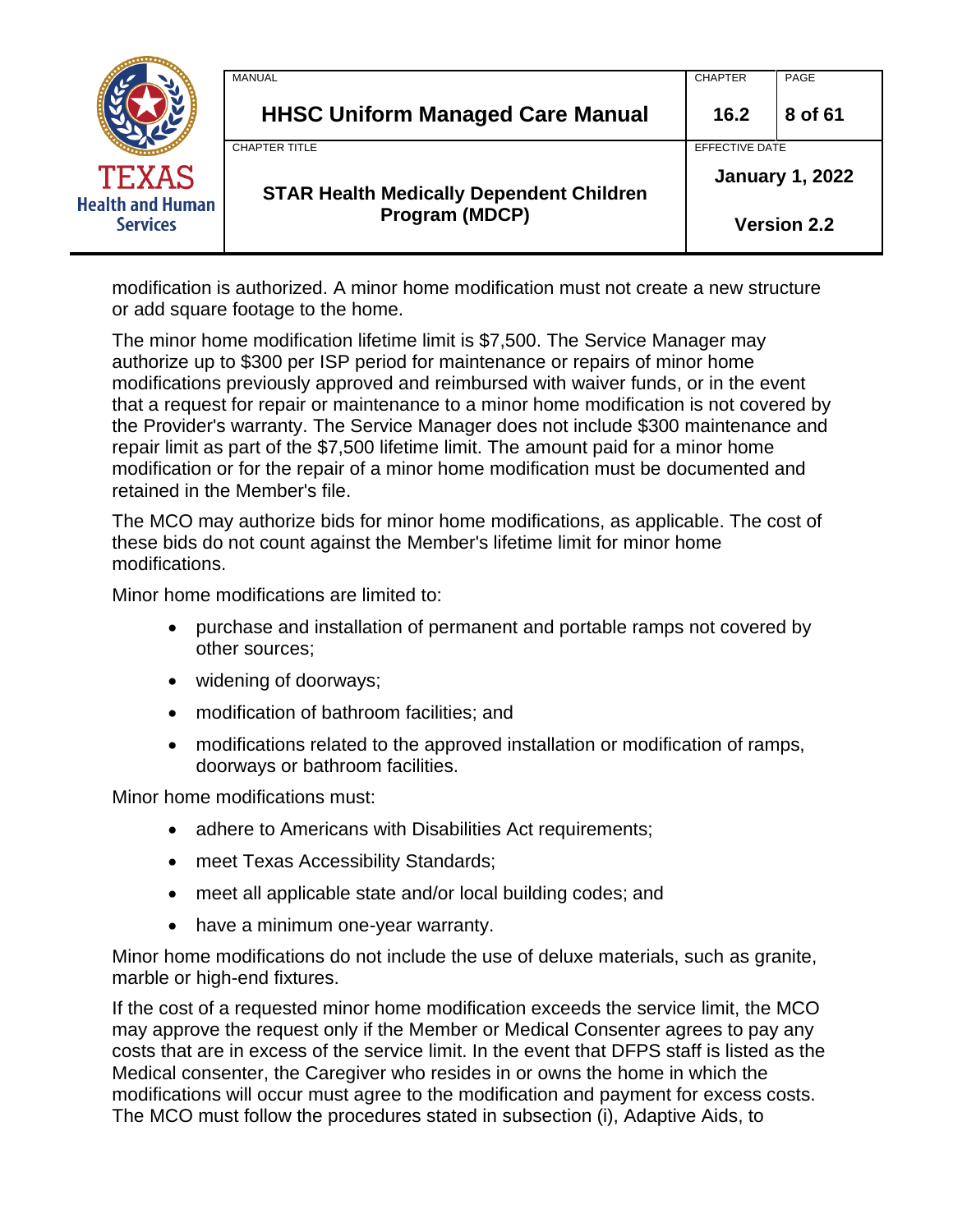|                                            | MANUAL                                          | <b>CHAPTER</b>         | PAGE    |
|--------------------------------------------|-------------------------------------------------|------------------------|---------|
|                                            | <b>HHSC Uniform Managed Care Manual</b>         | 16.2                   | 9 of 61 |
|                                            | <b>CHAPTER TITLE</b>                            | EFFECTIVE DATE         |         |
| <b>TEXAS</b>                               | <b>STAR Health Medically Dependent Children</b> | <b>January 1, 2022</b> |         |
| <b>Health and Human</b><br><b>Services</b> | <b>Program (MDCP)</b>                           | <b>Version 2.2</b>     |         |

document the Member or Medical Consenter's agreement. The provision of minor home modifications must be documented and retained in the Member's file. Documentation must include, at a minimum, a description of the type of home modification provided.

### *v. Respite*

Respite services are direct care services needed because of a Member's disability that provide the Caregiver temporary relief from care giving activities when the Caregiver would usually perform such activities. Respite may not be delivered while the Member is in a school setting or during the time the Caregiver is at work, attending school, or in job training.

Because Respite is a service to provide relief to the Caregiver, if the Caregiver would normally be providing other services, Respite may be authorized at the same time. For example, a nurse may be providing PDN for the purpose of suctioning, monitoring vitals, etc., and an MDCP Respite attendant may be in the home at the same time providing PCS for the purpose of relieving the Caregiver of tasks they would normally be responsible for performing at that time. Circumstances which require two personnel for a two person transfer are not considered a duplication of services. In that scenario, the private duty nurse and MDCP Respite attendant could collaborate to accomplish the transfer.

The MCO may determine the number of units of Respite to authorize for an MDCP Member based on the Member or Caregiver's preferences and the Member's approved cost limit. MCOs may develop internal processes related to Respite service schedules, schedule changes, and policies regarding setting aside funds within the ISP.

### In-Home Respite

In-home Respite may be delivered by a HCSSA, also called a home health agency, or delivered by attendants or nurses employed through the CDS option. In-home Respite is not limited to the Member or Caregiver's place of residence, but may also be provided in other community settings when the situation does not exceed the limitations documented in this section. Other community settings could include the park or the Respite provider's home. A Member's in-home Respite is limited by the amount of the Member's cost limit and available budget. MCOs may have additional policies and procedure regarding reserving capacity in a Member's budget. The provision of in-home Respite must be documented and retained in the Member's file. Documentation must include, at a minimum, the number of units of service provided.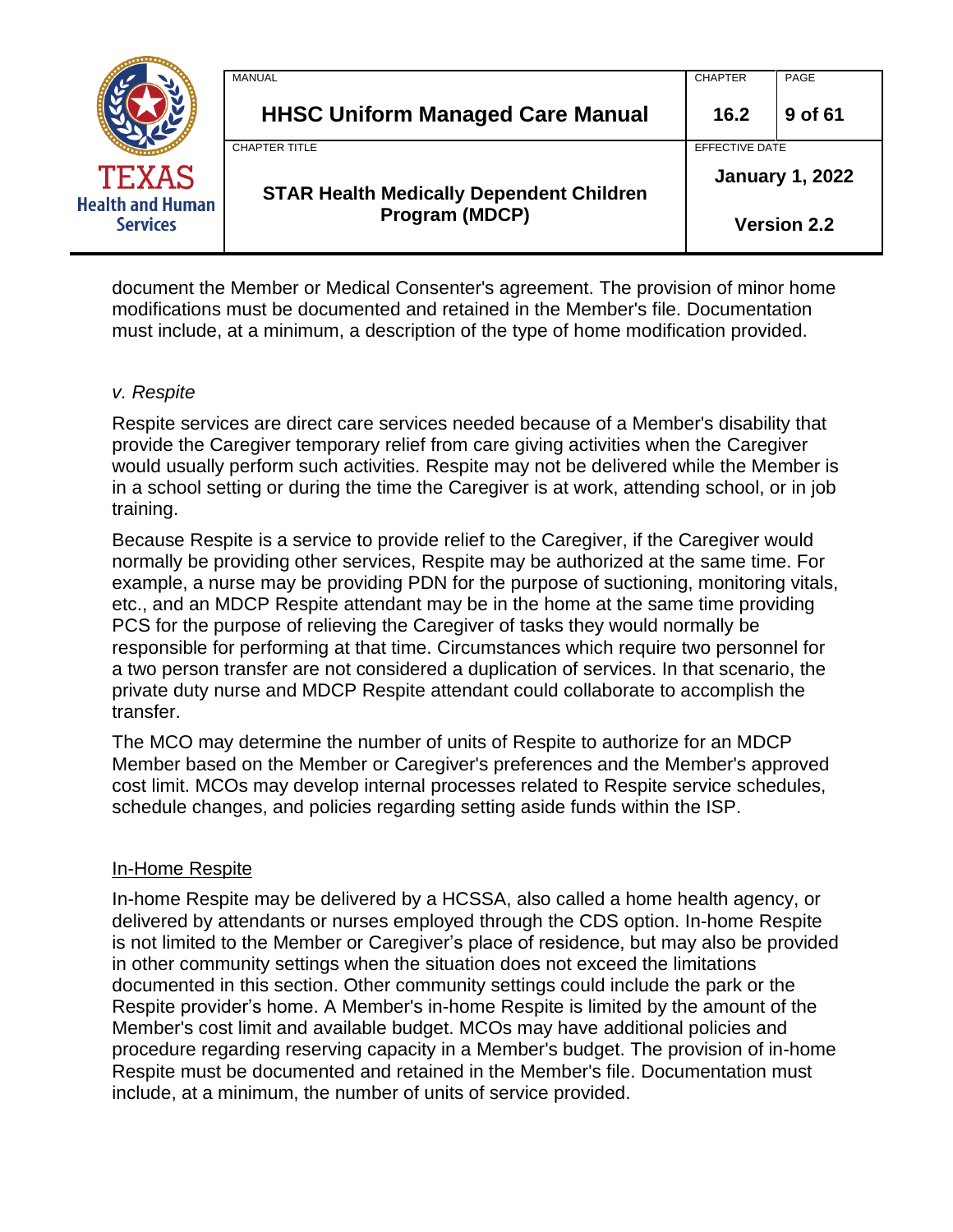|                                            | MANUAL                                                            | <b>CHAPTER</b>         | PAGE               |
|--------------------------------------------|-------------------------------------------------------------------|------------------------|--------------------|
|                                            | <b>HHSC Uniform Managed Care Manual</b>                           | 16.2                   | 10 of 61           |
|                                            | <b>CHAPTER TITLE</b>                                              | EFFECTIVE DATE         |                    |
| TEXAS                                      | <b>STAR Health Medically Dependent Children</b><br>Program (MDCP) | <b>January 1, 2022</b> |                    |
| <b>Health and Human</b><br><b>Services</b> |                                                                   |                        | <b>Version 2.2</b> |

## Out-of-Home Respite

Title 42 of the Code of Federal Regulations §441.301(b)(1)(ii) requires that MDCP services not be provided in an institution. However, Respite may be provided in a hospital or NF only if the sole reason for the Member's admission is Respite. For example, if a Member is admitted to a hospital for reasons such as illness, surgery, or stabilization/treatments, Respite must not be authorized concurrently. Facility-based Respite is limited to 29 days per ISP period. The 29-day limit applies to the total number of days a Member receives Respite in a hospital or NF.

The Member or Medical Consenter may request to exceed the 29-day facility-based Respite limit. Within five days of the request to exceed the 29-day limit, the MCO must review the Member's needs and the Caregiver's ability to meet those needs, and determine if the request falls within the Respite criteria. The MCO must ensure there is no danger to the Member's health and welfare.

### *vi. Employment Assistance (EA)*

EA is assistance provided to a Member to help locate paid, competitive employment in the community and includes:

- identifying a Member's employment preferences, job skills, and requirements for a work setting and work conditions;
- locating prospective employers offering employment compatible with a Member's identified preferences, skills and requirements; and
- contacting a prospective employer on behalf of a Member and negotiating the Member's employment.

For any MDCP Member, the Service Manager must ensure and document that employment services are not available to the Member from the Member's school district or other available community resource before authorizing MDCP EA services.

The Service Manager must refer the Member to the Texas Workforce Commission (TWC) within 30 days of meeting with a Member and identifying an interest in obtaining employment. The Service Manager should contact the local TWC office to identify the referral process used by that office. Local TWC offices may be located at http://www.twc.state.tx.us/directory-workforcesolutions-offices-services-0#workforceServices

A Member who has been referred for TWC or contacted TWC themselves is not eligible to receive EA through MDCP until TWC has developed the Individualized Plan of Employment (IPE) and the Member has signed it, or until the Member is denied services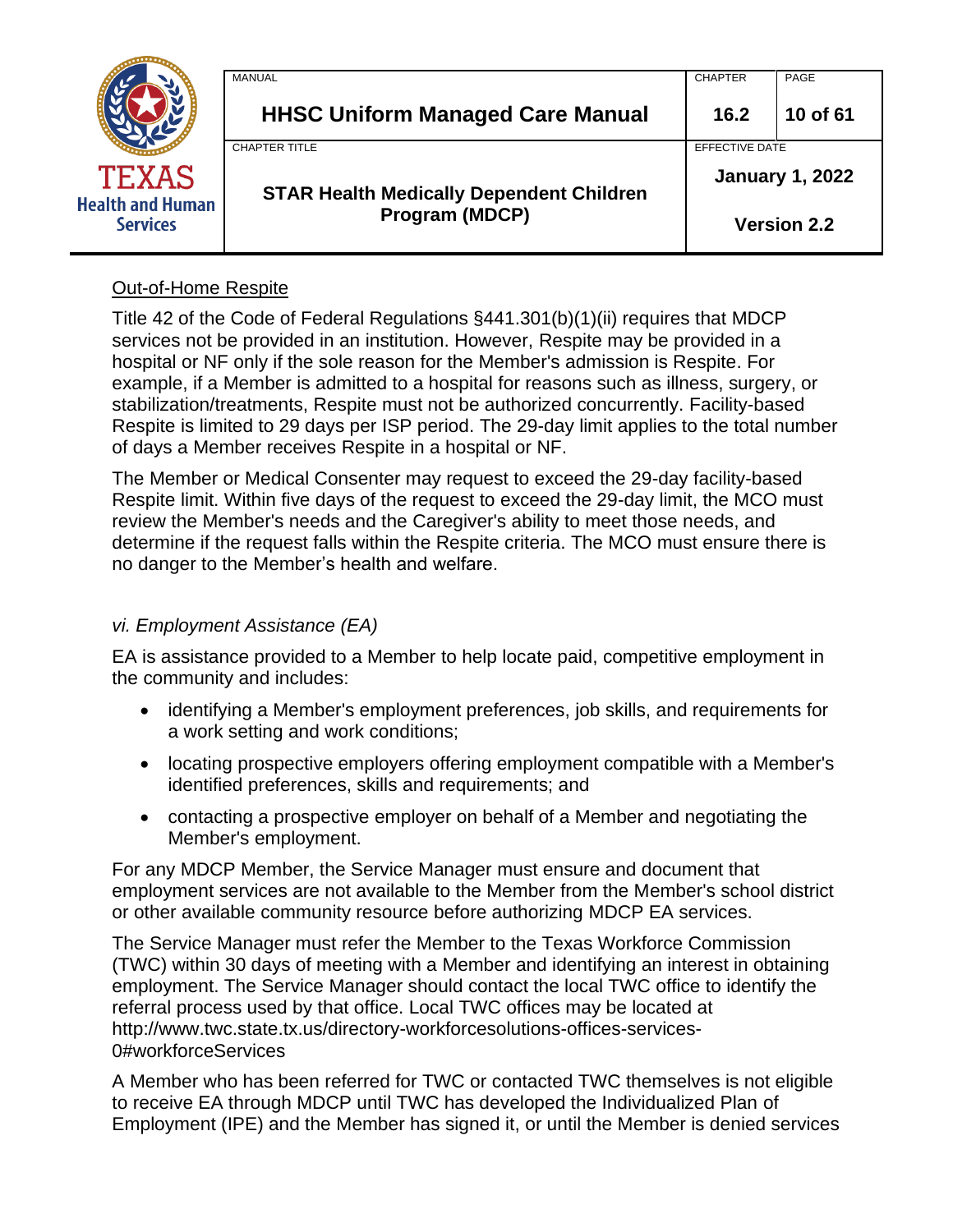|                                            | <b>MANUAL</b>                                   | <b>CHAPTER</b>         | PAGE               |
|--------------------------------------------|-------------------------------------------------|------------------------|--------------------|
|                                            | <b>HHSC Uniform Managed Care Manual</b>         | 16.2                   | 11 of 61           |
|                                            | <b>CHAPTER TITLE</b>                            | EFFECTIVE DATE         |                    |
| <b>TEXAS</b>                               | <b>STAR Health Medically Dependent Children</b> | <b>January 1, 2022</b> |                    |
| <b>Health and Human</b><br><b>Services</b> | Program (MDCP)                                  |                        | <b>Version 2.2</b> |

through TWC. If a Member refuses to contact TWC, he or she may not receive EA through MDCP. If a Member is denied assistance through TWC, EA through MDCP may be authorized.

If the Member has exhausted TWC services or was determined ineligible for TWC services, the Service Manager must authorize 10 hours for EA and document the service in the Member's file. EA may be authorized up to 180 days. The Member or

Provider may request more hours for EA, if needed, and funds are available in the Member's MDCP budget.

### Coordination with Texas Workforce Commission

Upon request and with proper authorization for disclosure, the Service Manager must assist the Member and provide the TWC Vocational Rehabilitation Counselor (VRC) with the Member's:

- photo identification;
- an original Social Security card;
- Member or Medical Consenter's home address and mailing address;
- names and addresses of any doctors the Member has seen recently;
- names and addresses of any schools the Member has attended;
- information about the Member's medical insurance;
- a list of places the Member has worked, including type of job, dates, the reason for leaving and salary;
- proof of income for the Member and his or her spouse;
- proof of expenses related to monthly mortgage/rental payments, debts imposed by court order, personal medical costs and other disability-related expenses;
- names, addresses and phone numbers of two people who will always know how to contact the Member;
- any reports of recent medical exams, school records or other information that may help the VRC understand the Member's disability;
- Member's most recent healthcare service plan;
- any current vocational assessments or person-directed plans that focus on employment opportunities;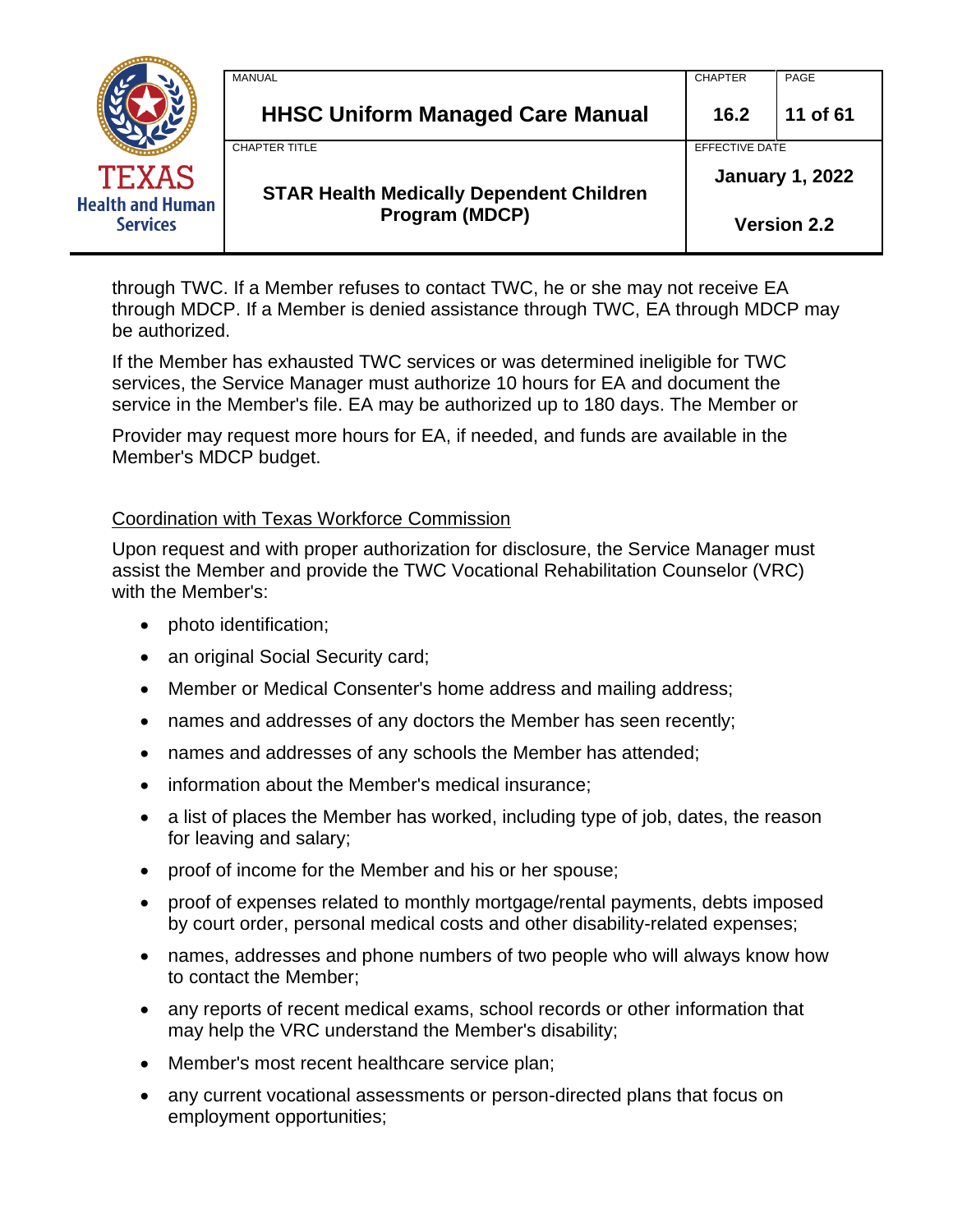|                                            | MANUAL                                          | <b>CHAPTER</b>         | PAGE     |
|--------------------------------------------|-------------------------------------------------|------------------------|----------|
|                                            | <b>HHSC Uniform Managed Care Manual</b>         | 16.2                   | 12 of 61 |
|                                            | <b>CHAPTER TITLE</b>                            | EFFECTIVE DATE         |          |
| <b>TEXAS</b>                               | <b>STAR Health Medically Dependent Children</b> | <b>January 1, 2022</b> |          |
| <b>Health and Human</b><br><b>Services</b> | Program (MDCP)                                  | <b>Version 2.2</b>     |          |

- any other available records pertaining to the Member's disabilities, including but not limited to medical, psychological and psychiatric reports;
- a copy of the Member's court-ordered quardianship documents, if any HHSC guardian has been appointed; and
- contact information for the Member's Service Manager.

If the VRC determines that TWC is not the appropriate resource to meet the Member's needs and does not take an application for services, documentation of this decision in the Member's file serves as sufficient evidence that TWC is not available and the Member is eligible to receive waiver-funded EA.

TWC will:

- notify the Member or Medical Consenter in writing if the Member is determined to be eligible, ineligible, or if TWC services are not available;
- notify the Member and Medical Consenter in writing when TWC services are completed;
- develop with the eligible Member and Medical Consenter an IPE within 90 days of determination of eligibility for services;
- begin coordinating the provision of services as identified on the IPE, once completed; and
- upon request and with proper authorization for disclosure and in compliance with HIPAA and other confidentiality laws, rules and regulations, provide copies of the Member's TWC records relating to the TWC application for services to the Service Manager, including:
	- o a completed copy of the Member's application statement;
	- o a Member's completed IPE;
	- o written documentation specifying a Member's eligibility status; and
	- o the notification letter indicating TWC services are completed.

If TWC has not notified the Member or Medical Consenter of an eligibility decision within 60 days of the initial TWC appointment, the Member's Service Manager will attempt to contact the assigned TWC VRC to determine the status of the application and document the contact in the Member's service manager's narrative notes.

The Member's Service Manager must ensure that communication is maintained between the assigned TWC VRC regarding waiver-funded EA services provided between the TWC Vocational Rehabilitation (VR) referral and the "start date" of TWC,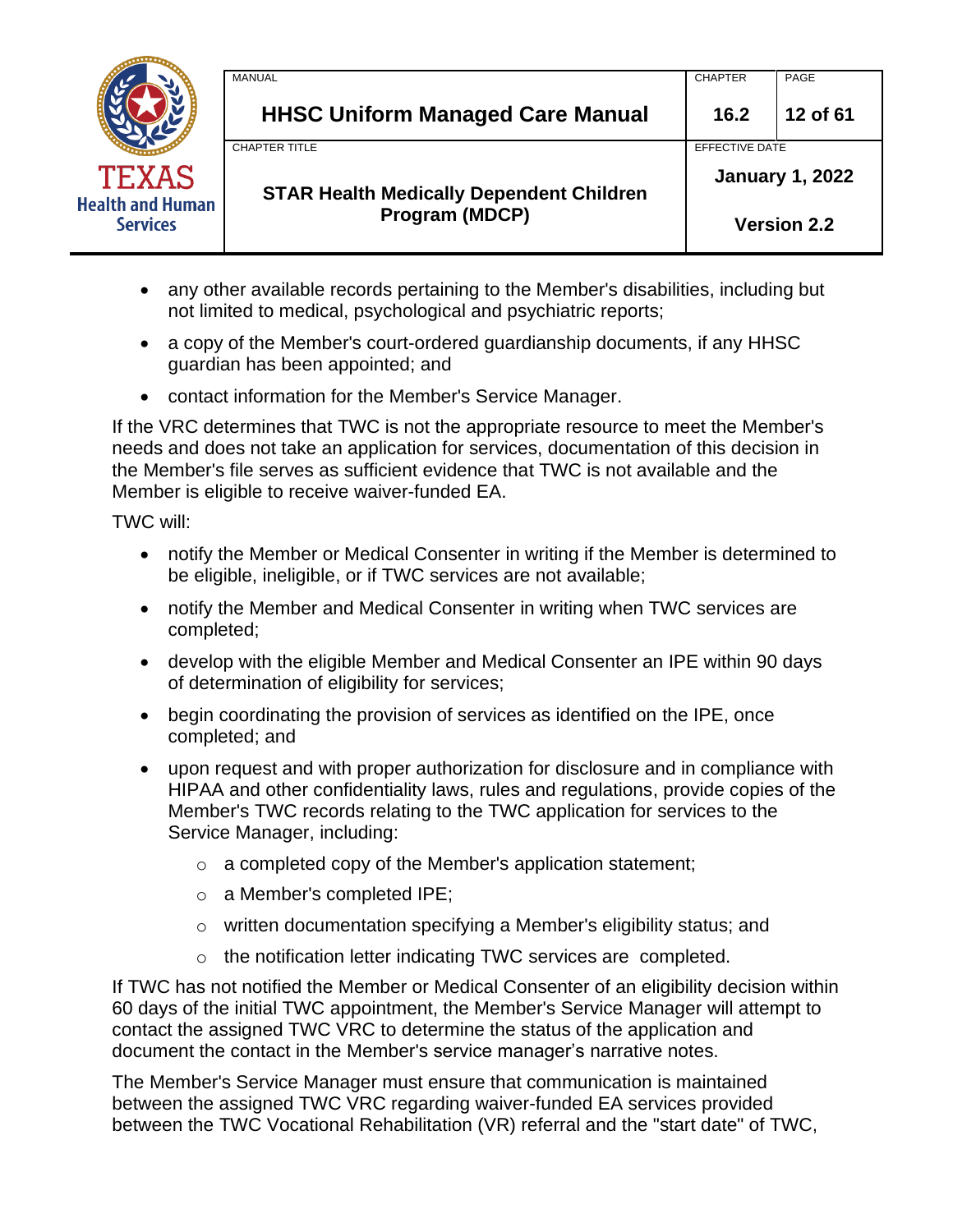|                                            | MANUAL                                          | <b>CHAPTER</b>         | PAGE     |
|--------------------------------------------|-------------------------------------------------|------------------------|----------|
|                                            | <b>HHSC Uniform Managed Care Manual</b>         | 16.2                   | 13 of 61 |
|                                            | <b>CHAPTER TITLE</b>                            | EFFECTIVE DATE         |          |
| <b>TEXAS</b>                               | <b>STAR Health Medically Dependent Children</b> | <b>January 1, 2022</b> |          |
| <b>Health and Human</b><br><b>Services</b> | <b>Program (MDCP)</b>                           | <b>Version 2.2</b>     |          |

as defined in the Member's TWC VR IPE. If the MCO has authorized the MDCP EA, and TWC EA is subsequently authorized, the Service Manager must close the waiver EA service on the date that TWC services are scheduled to begin. The Service Manager must include the TWC EA services as provision of a third party resource in the Member's HCSP.

At the request of a Member determined eligible for TWC, the Service Manager, if possible, will assist the Member and:

- participate in TWC planning meetings related to the Member's employment, or ensure
- ensure other individuals important to the Member attend, as appropriate;
- take an active role in providing input to the TWC IPE, or ensure other individuals important to the Member provide input, as appropriate; and
- review the LTSS listed on the TWC IPE and if any of those services and supports are available through the waiver, incorporate them in a revision to the Member's service plan prior to the end of TWC services.

The Member's Provider must begin providing or subcontracting for those services and supports approved in the Member's service plan without a gap between the provision of TWC and waiver services.

### *vii. Supported Employment*

Supported Employment provides assistance to sustain paid, competitive employment to a Member who, because of a disability, requires intensive, ongoing support to be selfemployed, work from home, or perform in a work setting at which individuals without disabilities are employed. Supported Employment services include employment adaptations, supervision, and training related to a Member's assessed need and ensuring Members earn at least minimum wage, if not self-employed.

Competitive employment is work in the competitive labor market in which anyone may compete for employment that is performed on a full-time or part-time basis in an integrated setting and for which a Member is compensated at or above the minimum wage, but not less than the customary wage and level of benefits paid by the employer for the same or similar work performed by individuals without disabilities.

An integrated setting is a setting typically found in the community in which Members interact with people without disabilities, other than service Providers, to the same extent that people without disabilities in comparable positions interact with other people without disabilities. An integrated setting does not include a setting in which groups of people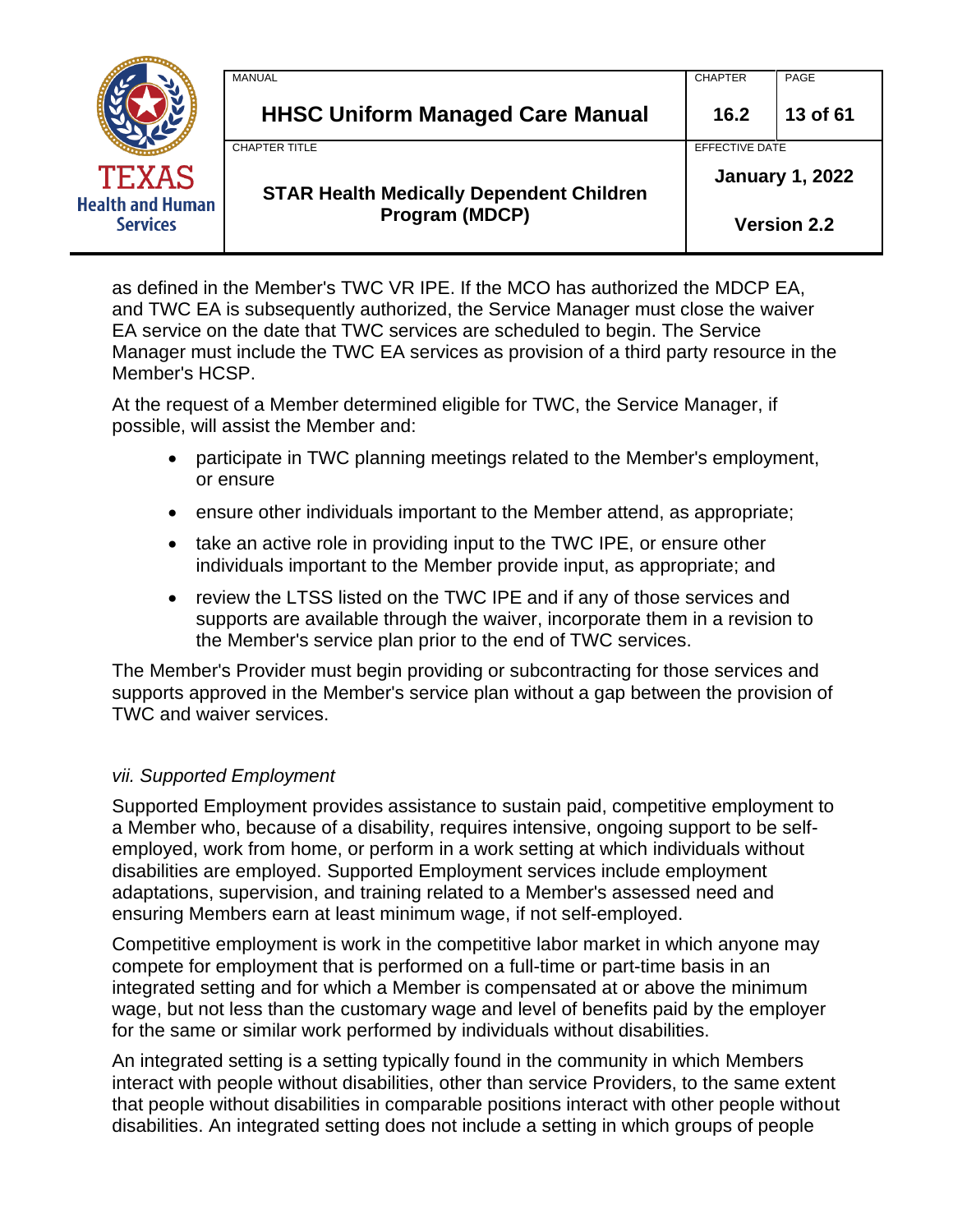|                                            | MANUAL                                          | <b>CHAPTER</b>         | PAGE     |
|--------------------------------------------|-------------------------------------------------|------------------------|----------|
|                                            | <b>HHSC Uniform Managed Care Manual</b>         | 16.2                   | 14 of 61 |
|                                            | <b>CHAPTER TITLE</b>                            | EFFECTIVE DATE         |          |
| <b>TEXAS</b>                               | <b>STAR Health Medically Dependent Children</b> | <b>January 1, 2022</b> |          |
| <b>Health and Human</b><br><b>Services</b> | Program (MDCP)                                  | <b>Version 2.2</b>     |          |

with disabilities work in an area that is not part of the general workplace where people without disabilities work, or a mobile crew of people with disabilities who work in the community.

An MDCP Member may seek Supported Employment to provide assistance to the Member in maintaining self-employment. Self-employment is work in which the Member solely owns, manages and operates a business, is not an employee of another person, entity or business, and actively markets a service or product to potential customers.

Supported Employment may only be authorized through the MDCP waiver if documentation is maintained in the Member's file that the service is not available to the Member under a program funded under the Individuals with Disabilities Education Act (IDEA) (20 U.S.C. §1401 et seq.) or the TWC.

### Coordination with the TWC

The Service Manager coordinates with the TWC and the local school districts, seeking third party resources before using MDCP employment services:

Activities include:

- devoting time during a Member's initial service planning meeting to discuss employment with the Member and Medical Consenter and the process to obtain employment services and supports;
- making a referral to TWC, assisting with completing the application form, and documenting the referral and outcome of the referral in the Member's file;
- continuing to explore the possibility of employment at subsequent service planning meetings for a Member who is not employed in the community;
- affirming or explaining how a Member can work and still maintain current medical benefits, and in most cases will have an increase in income;
- explaining rights to appeal if services are denied, reduced or terminated; and
- monitoring whether the Member and Medical Consenter are satisfied with the employment supports.

### *viii. Transition Assistance Services (TAS)*

TAS are a one-time service provided to a Medicaid-eligible resident of a NF located in Texas to assist the Member in moving from the NF into the community to receive MDCP services.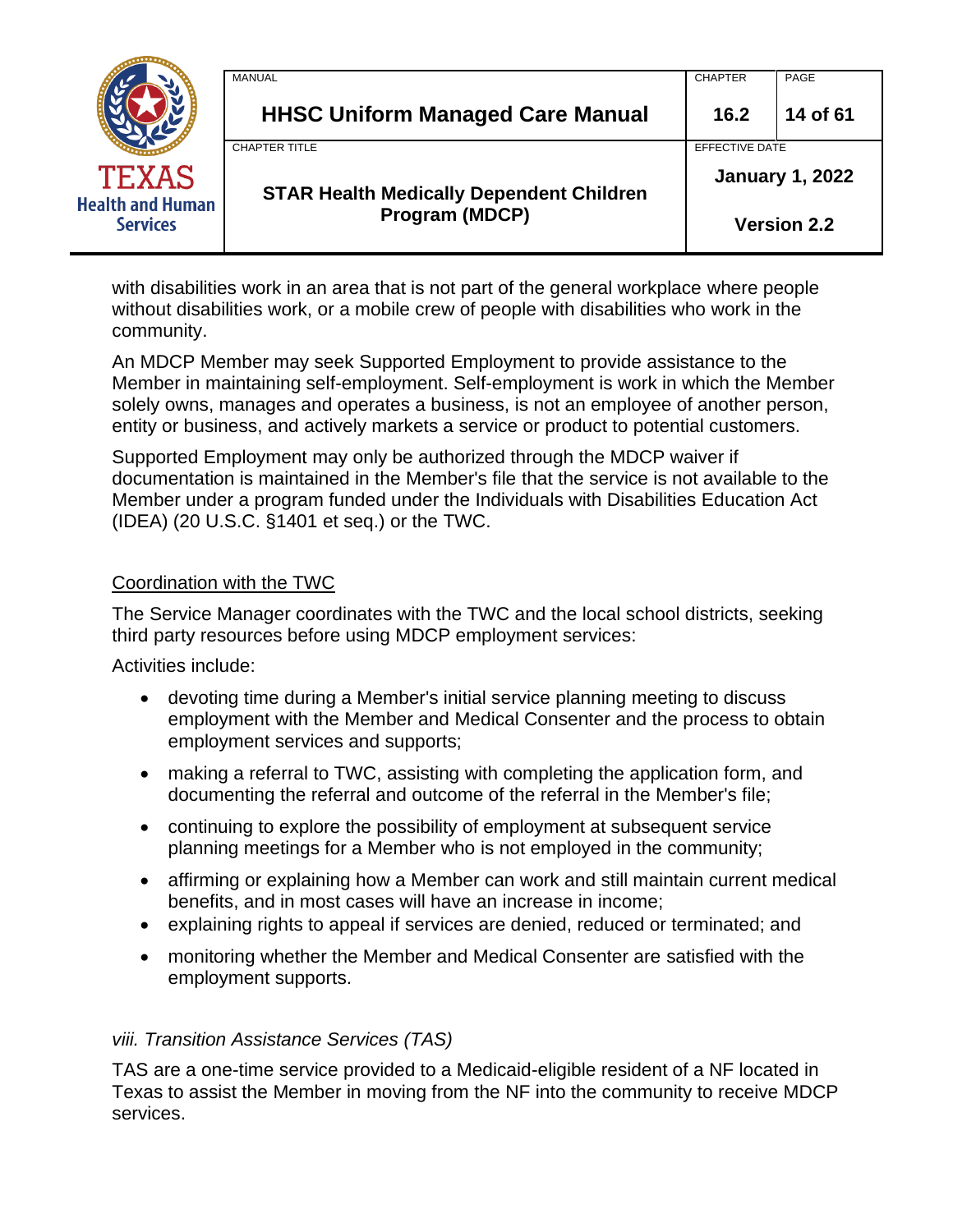|                                            | MANUAL                                          | <b>CHAPTER</b>         | PAGE               |
|--------------------------------------------|-------------------------------------------------|------------------------|--------------------|
|                                            | <b>HHSC Uniform Managed Care Manual</b>         | 16.2                   | 15 of 61           |
|                                            | CHAPTER TITLE                                   | EFFECTIVE DATE         |                    |
| <b>TEXAS</b>                               | <b>STAR Health Medically Dependent Children</b> | <b>January 1, 2022</b> |                    |
| <b>Health and Human</b><br><b>Services</b> | <b>Program (MDCP)</b>                           |                        | <b>Version 2.2</b> |

Children in conservatorship who are residing in a NF are excluded from enrollment in STAR Health, but may be enrolled in a STAR Kids MCO and receiving MDCP. If the placement in the community will result in the individual becoming eligible for STAR Health, the MCO must coordinate with DFPS staff, the TAS agency, and the individual's STAR Kids MCO to coordinate the relocation of an individual residing in a NF.

## *ix. FFSS or Respite Using an Attendant with Delegated Tasks*

A delegated task is defined as a task that a physician or registered nurse (RN) delegates in accordance with state law. In general, the Texas Board of Nursing (BON) defines delegation as a nurse authorizing an unlicensed person to provide nursing services while retaining accountability for how the unlicensed person performs the task (See: 22 TAC §225.4). In brief, the Texas Occupations Code indicates a physician may delegate to a qualified and properly trained person acting under the physician's supervision any medical act that a reasonable and prudent physician would find within the scope of sound medical judgment to delegate. Only an HCSSA nurse may delegate to an attendant under their supervision. A Member with a skilled task need may use an attendant with delegated tasks if a practitioner or RN delegates the skilled task required to meet the Member's needs.

If the Member does not have a skilled task need for the delivery of services, he or she does not have a need for an attendant with delegated tasks. If the Member or Medical Consenter requests the use of an attendant with delegated tasks, but the Service Manager or the HCSSA Provider determines the use of this Provider type places the individual's health and welfare at risk, the Service Manager should not authorize an attendant with delegated tasks, unless determined appropriate by the Member's physician.

If a Member or Medical Consenter employ an attendant under the CDS option, delegation of certain tasks is not required under the CDS option. Form 1585, Acknowledgment of Responsibility for Exemption from Nursing Licensure for Certain Services Delivered through Consumer Directed Services (CDS), outlines what services cannot be delegated, such as specific tasks involved in the implementation of the care plan that require professional nursing judgment or intervention. If the Member or Medical Consenter are directing the Member's services, they must sign Form 1585, acknowledging responsibility for the training and oversight of an attendant.

### **C. MDCP Eligibility**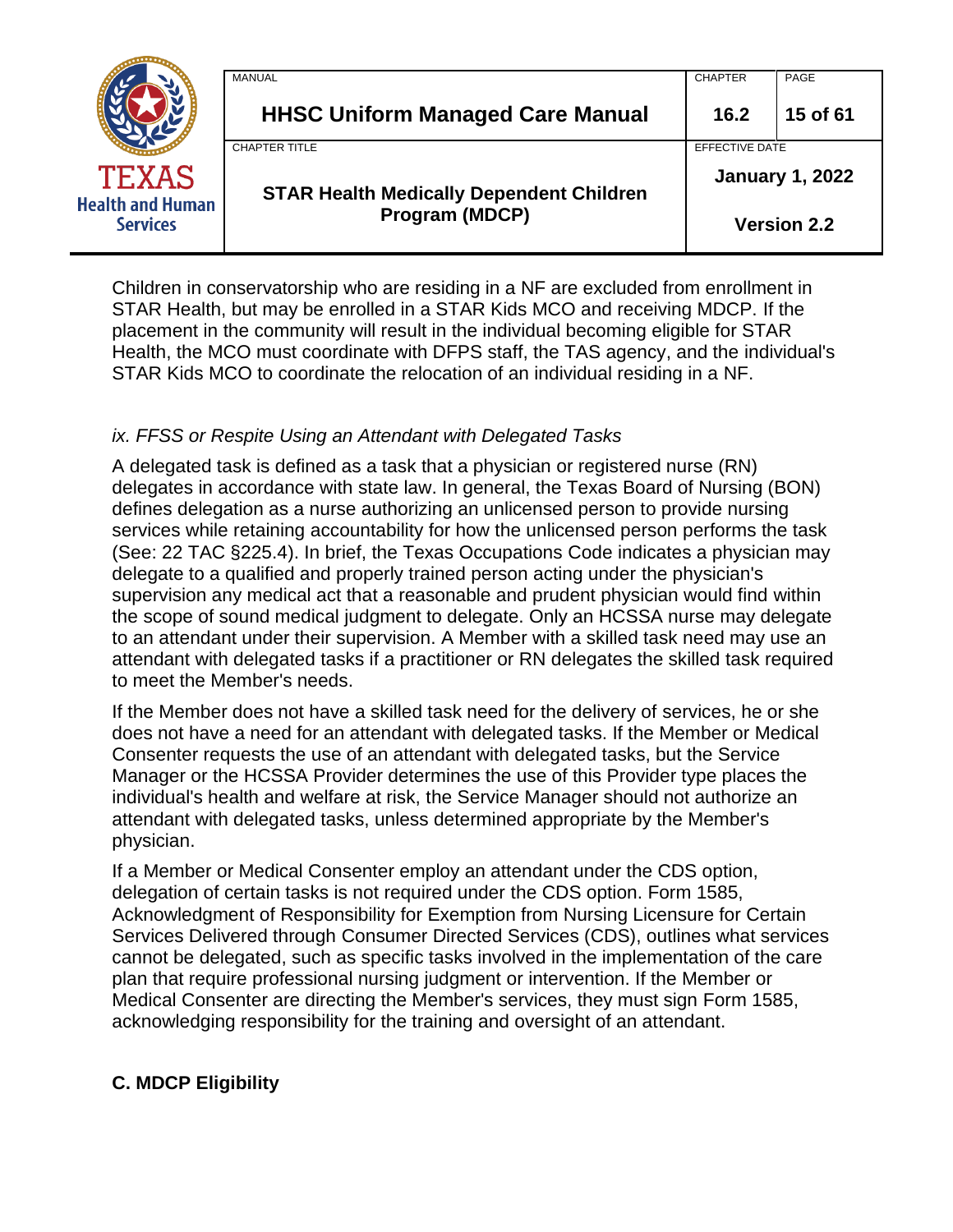|                                            | MANUAL                                          | <b>CHAPTER</b>         | PAGE     |
|--------------------------------------------|-------------------------------------------------|------------------------|----------|
|                                            | <b>HHSC Uniform Managed Care Manual</b>         | 16.2                   | 16 of 61 |
|                                            | CHAPTER TITLE                                   | EFFECTIVE DATE         |          |
| <b>TEXAS</b>                               | <b>STAR Health Medically Dependent Children</b> | <b>January 1, 2022</b> |          |
| <b>Health and Human</b><br><b>Services</b> | Program (MDCP)                                  | <b>Version 2.2</b>     |          |

STAR Health Members become eligible to be assessed for MDCP services when their name comes to the top of the MDCP interest list. Members are placed on the interest list on a first come-first served basis by contacting HHSC or their MCO. Once a Member comes to the top of the list, determination of eligibility begins as the Member applies for services.

To be eligible for services under the MDCP waiver, the Member must meet the following criteria:

- MN for a NF level of care;
- have an ISP with services under the established cost limit;
- have an unmet need for at least one monthly waiver service;
- be birth through age 20;
- be a United States citizen and Texas resident;
- be in an appropriate living situation; and
- have full Medicaid eligibility.

### *i. Medical Necessity (MN) Determination*

A STAR Health Member must have a valid MN determination before admission into the MDCP waiver. The determination of MN is based on the completion of the Screening and Assessment Instrument (SAI). In the STAR Health Program, only the mandatory fields of the SAI must be completed in order to assess for MDCP services or other LTSS. Any further mention of the SAI means the mandatory fields of the SAI only.

The MCO must electronically submit the SAI to TMHP indicating a request for MN determination after obtaining a physician signature using Form 2601, Physician Certification. The SAI and Physician Certification must be retained in the Member's file.

Additional information about this process is available in Section V, Intake and Initial Application.

### *ii. Individual Cost Limit*

The cost of MDCP waiver services cannot exceed 50% of the cost of care the state would pay if the Member was served in a NF. For initial eligibility, the MDCP waiver applicant must have an ISP of MDCP services developed that is at or below 50% of the cost to provide services to the Member, based on their RUG in a NF.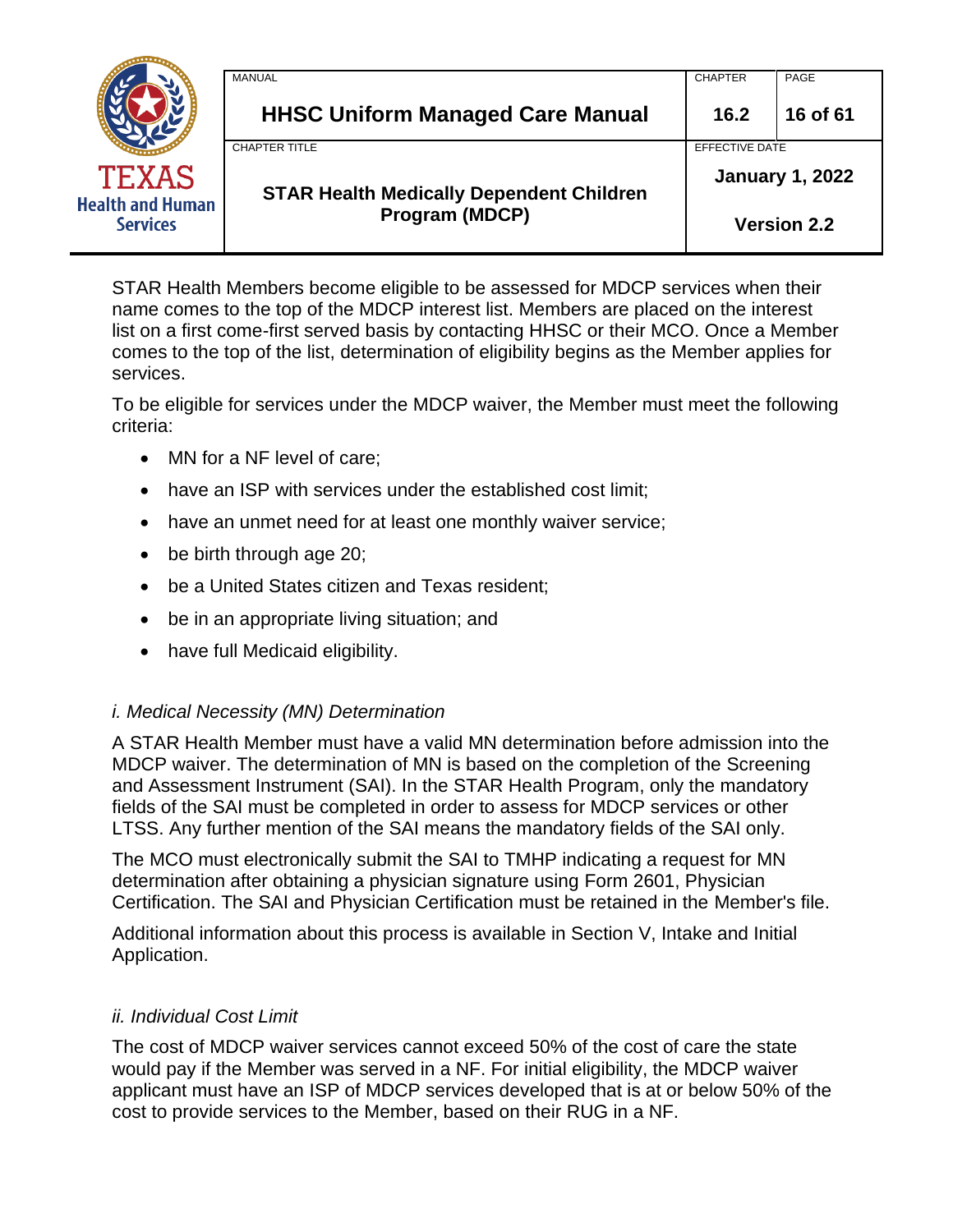|                                            | MANUAL                                          | <b>CHAPTER</b>         | PAGE               |
|--------------------------------------------|-------------------------------------------------|------------------------|--------------------|
|                                            | <b>HHSC Uniform Managed Care Manual</b>         | 16.2                   | 17 of 61           |
|                                            | <b>CHAPTER TITLE</b>                            | EFFECTIVE DATE         |                    |
| <b>TEXAS</b>                               | <b>STAR Health Medically Dependent Children</b> | <b>January 1, 2022</b> |                    |
| <b>Health and Human</b><br><b>Services</b> | Program (MDCP)                                  |                        | <b>Version 2.2</b> |

For initial applications, the total cost of services for an applicant's MDCP services on Form 2604, Individual Service Plan must be equal to or below the individual's ISP cost limit. Applicants exceeding the cost limit cannot elect to receive reduced services for entry to the program if the reduced Medicaid state plan services and MDCP services would pose a risk to the individual's health, safety and welfare.

The Member's ISP cost limit is calculated based on information gathered through the SAI MDCP module. The MCO completes and submits the SAI to Texas Medicaid & Healthcare Partnership (TMHP). TMHP processes the SAI for Members to determine MN and calculate a Resource Utilization Group (RUG). A RUG is a measure of NF staffing intensity and is used in waiver programs to categorize needs for Members and establish the service plan cost limit.

### *iii. Unmet Need for at Least One Waiver Service*

Pursuant to federal waiver requirements, individuals are not eligible to receive MDCP waiver services unless they have a need for at least one waiver service delivered monthly. For initial and continued eligibility for MDCP, a Member must have an unmet need for, and therefore use, at least one MDCP waiver service each month.

Therefore, a MDCP waiver ISP which has \$0.00 as the "Total Est. Waiver Cost" on Form 2604 will be rejected. Members who do not use at least one MDCP waiver service per month are subject to disenrollment from the waiver.

### *iv. Suitable Living Arrangement*

The MCO must confirm that the Member, if under age 18, lives with a Medical Consenter or Caregiver in a community setting. STAR Health Members residing in a residential treatment center or other type of facility arrangement are not eligible to receive MDCP services under the waiver.

# **D. Health Insurance Portability and Accountability Act (HIPAA)**

HIPAA is a federal law that sets additional standards to protect the confidentiality of individually identifiable health information. Individually identifiable health information is information that identifies or could be used to identify an individual and that relates to the:

- past, present or future physical or behavioral health or condition of the individual;
- provision of health care to the individual; or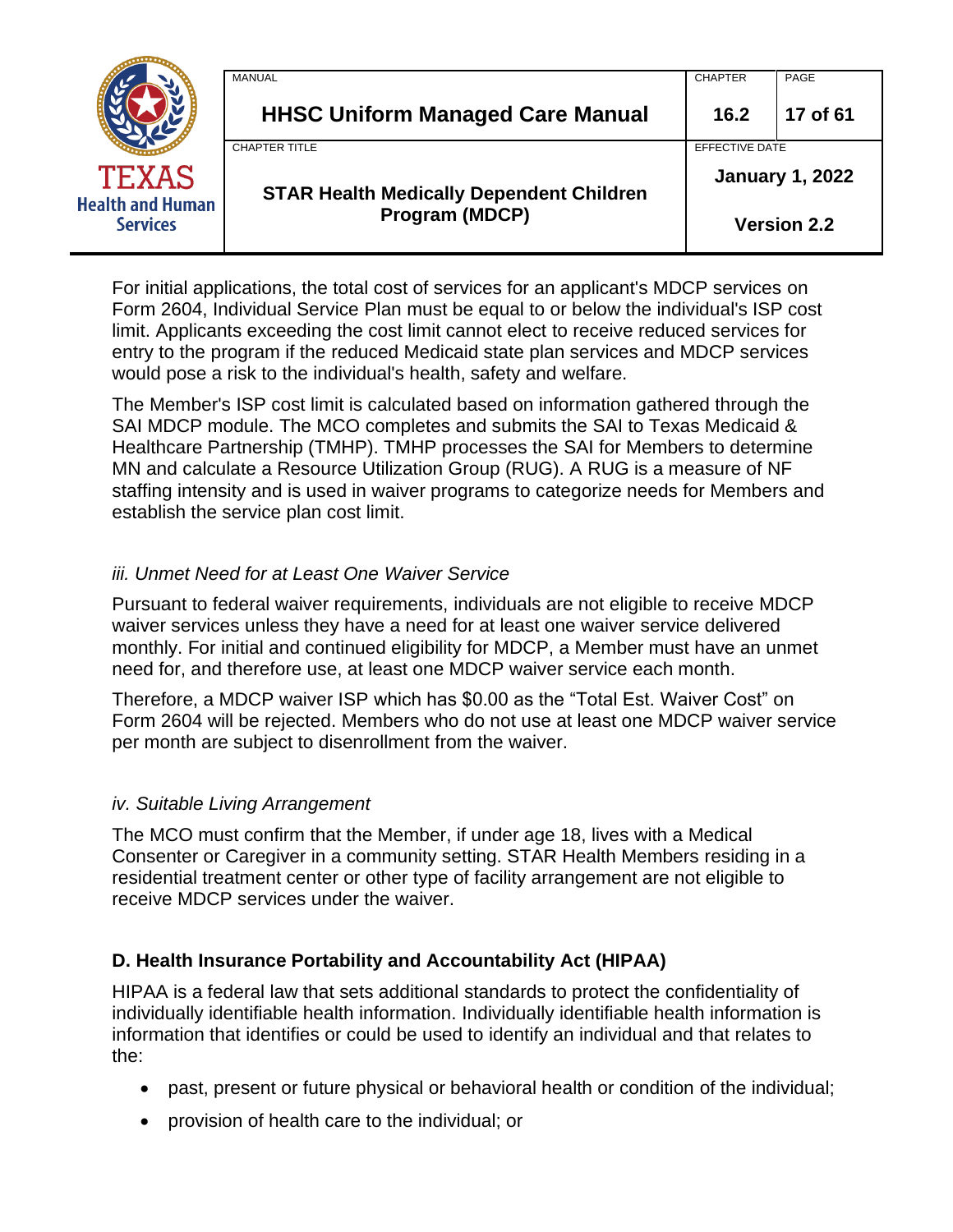|                                            | MANUAL                                          | <b>CHAPTER</b>         | PAGE     |
|--------------------------------------------|-------------------------------------------------|------------------------|----------|
|                                            | <b>HHSC Uniform Managed Care Manual</b>         | 16.2                   | 18 of 61 |
|                                            | <b>CHAPTER TITLE</b>                            | EFFECTIVE DATE         |          |
| <b>TEXAS</b>                               | <b>STAR Health Medically Dependent Children</b> | <b>January 1, 2022</b> |          |
| <b>Health and Human</b><br><b>Services</b> | <b>Program (MDCP)</b>                           | <b>Version 2.2</b>     |          |

• past, present or future payment for the provision of health care to the individual.

HHSC and MCO staff must send each member the Health and Human Services Agencies' Notice of Privacy Practices (links below), upon certification. This notice tells the Member about:

- his/her privacy rights;
- the duties of HHSC and the MCO to protect health information; and
- how HHSC and the MCO may use or disclose health information without his/her
- authorization. (Examples of use or disclosure include health care operations (for example, Medicaid), public health purposes, reporting victims of abuse, law enforcement purposes, sharing with HHSC/MCO contractors and coordinating government programs that provide benefits.

Link to printable English PDF

Link to printable Spanish PDF

### *i. Confidentiality and Handling of Records*

Information collected in determining initial or continuing eligibility is confidential. The restriction on disclosing information is limited to information about individual Members. HHSC and the MCO may disclose general information about policies, procedures or other methods of determining eligibility, and any other information that is not about or does not specifically identify a Member. A Member, Medical Consenter, or Department of Family and Protective Services (DFPS) Caseworker may review all information in the case record and in HHSC or MCO handbooks that contributed to the decision about eligibility.

The MCO must keep all information that HHSC and the MCO have about a Member or any individual on the Member's case confidential. Confidential information includes, but is not limited to, individually identifiable health information. Before discussing or releasing information about a Member or any individual on the Member's case, the MCO must take steps to confirm the individual receiving the confidential information is either the Member, Medical Consenter, or DFPS Caseworker, or someone else authorized to receive confidential information (for example, an attorney or personal representative).

Records must be safeguarded. The MCO must use reasonable diligence to protect and preserve records and to prevent disclosure of the information they contain, except as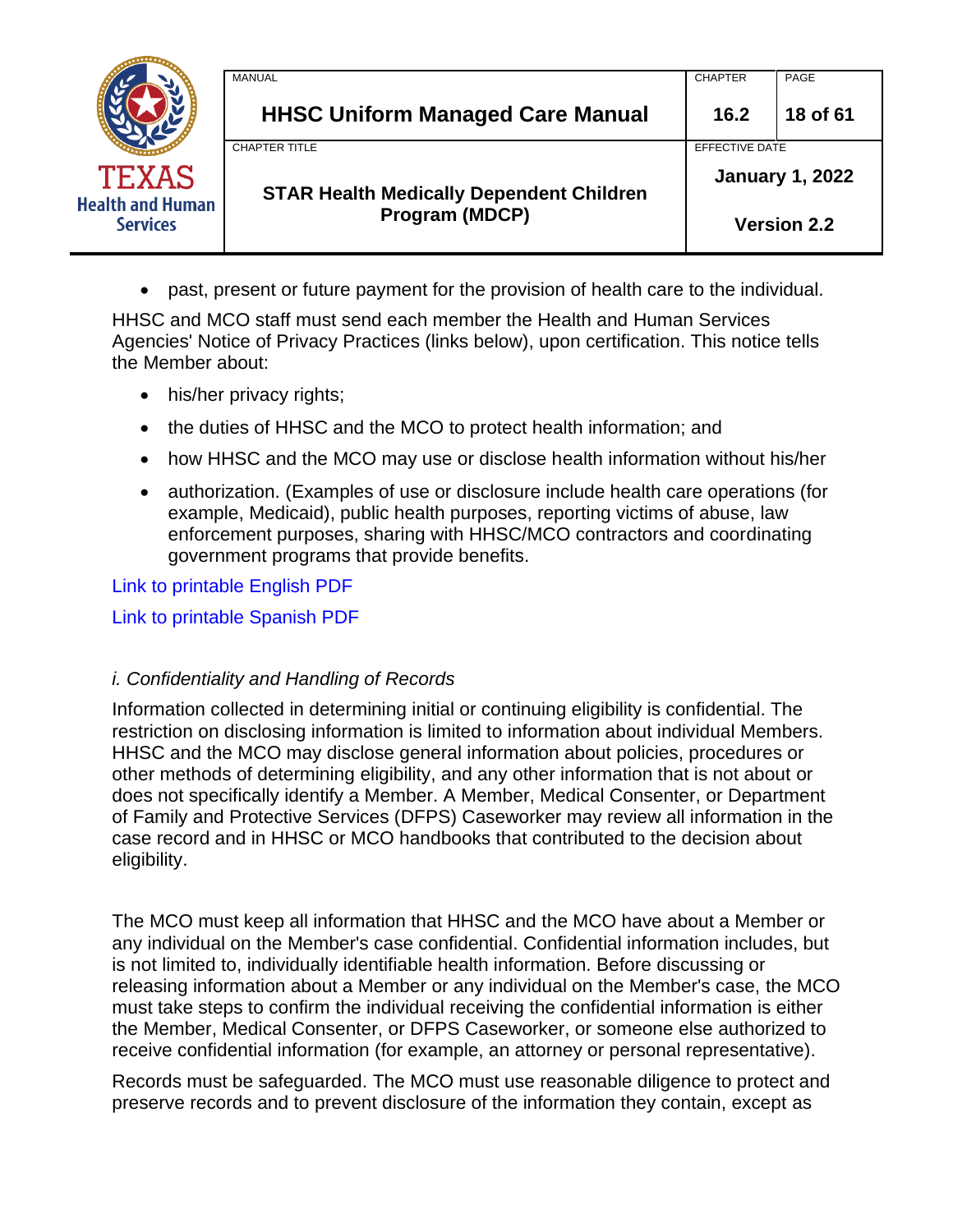|                                            | <b>MANUAL</b>                                   | <b>CHAPTER</b>         | PAGE               |
|--------------------------------------------|-------------------------------------------------|------------------------|--------------------|
|                                            | <b>HHSC Uniform Managed Care Manual</b>         | 16.2                   | 19 of 61           |
|                                            | <b>CHAPTER TITLE</b>                            | EFFECTIVE DATE         |                    |
| <b>TEXAS</b>                               | <b>STAR Health Medically Dependent Children</b> | <b>January 1, 2022</b> |                    |
| <b>Health and Human</b><br><b>Services</b> | <b>Program (MDCP)</b>                           |                        | <b>Version 2.2</b> |

provided by HHSC and MCO regulations. Reasonable diligence for employees responsible for records includes keeping records:

- in a locked office when the building is closed;
- properly filed during office hours; and
- in the office at all times, except when authorized to remove or transfer them.

To dispose of documents with Member specific information, the MCO must follow procedures identified in the STAR Health Contract.

### *ii. Establishing Identity and Need*

The MCO must establish the identity of attorneys or legal representatives by asking for the Member to provide Form 1826-D, Case Information Release, completed and signed by the Member or Medical Consenter. The MCO must maintain this documentation in the Member's file. HHSC staff must use established regional procedures to confirm the identity of legislators or their staff. The MCO must use established HHSC procedures to confirm the identity of legislators or their staff.

The MCO must establish the identity of an individual who presents themselves as a Member or Member's representative at an HHSC or MCO office by using sources such as a driver's license or 2085-B form. The MCO must establish the identity of state agency staff, federal agency staff, researchers or contractors by using an employee badge or government-issued identification card with a photograph.

The MCO must identify the need for agency staff, federal staff, research staff or contractors to access confidential information through official correspondence or a telephone call from a state or regional office, or contact with an HHSC attorney.

The MCO must contact appropriate regional or state office staff when state or federal agency staff, researchers, or contractors come to the MCO office without prior notification or adequate identification and request permission to access records.

If disclosing individually identifiable health information, the MCO must maintain documentation in the Member's case file regarding how the identity of the requestor was verified when contact is outside the interview.

Reasonable efforts must be made to limit the use, request or disclosure of individually identifiable health information to the minimum necessary to determine eligibility and operate the MDCP program. The disclosure of individual medical information from HHSC MCO records must be limited to the minimum necessary to accomplish the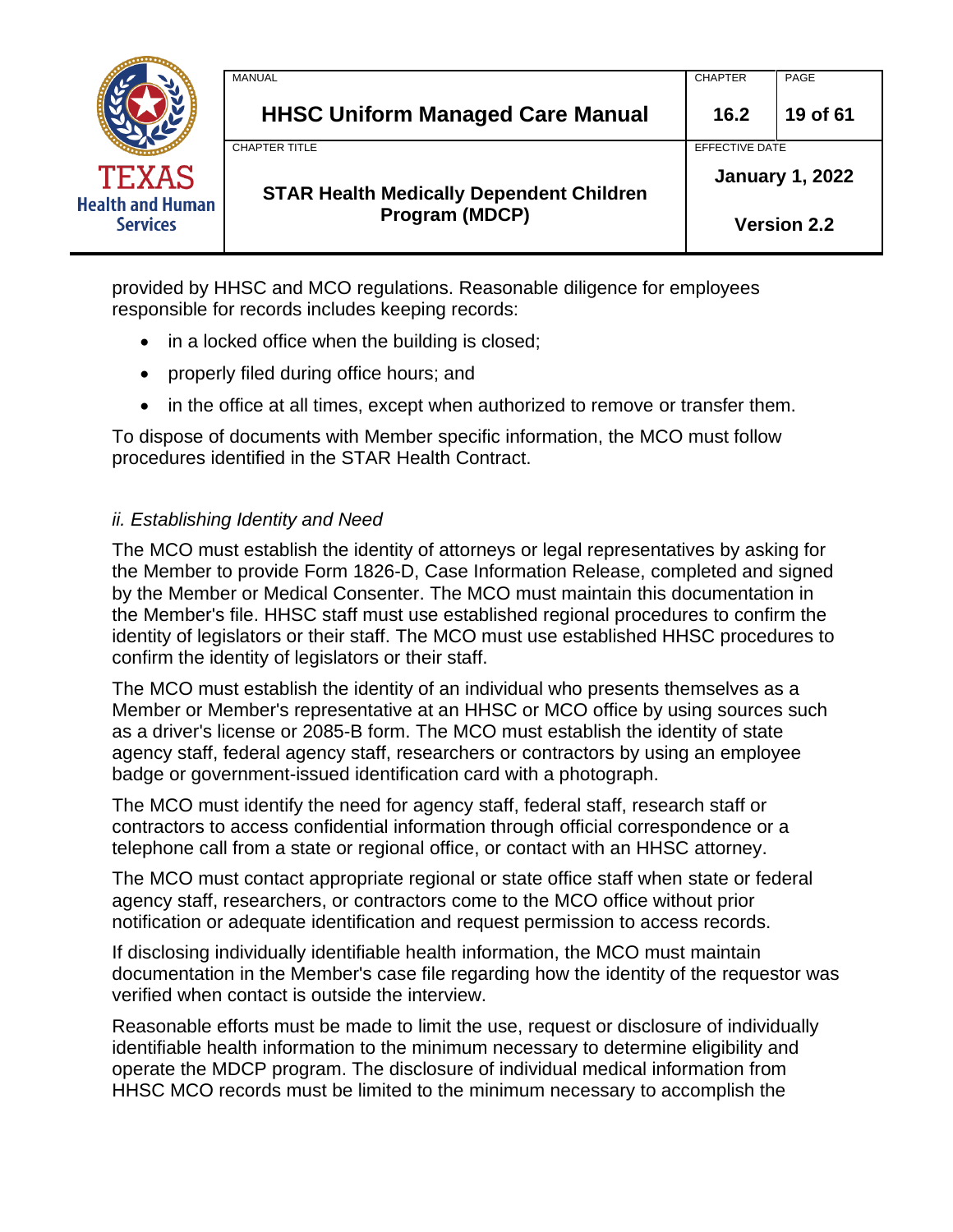|                                            | MANUAL                                          | <b>CHAPTER</b>         | PAGE     |
|--------------------------------------------|-------------------------------------------------|------------------------|----------|
|                                            | <b>HHSC Uniform Managed Care Manual</b>         | 16.2                   | 20 of 61 |
|                                            | <b>CHAPTER TITLE</b>                            | EFFECTIVE DATE         |          |
| <b>TEXAS</b>                               | <b>STAR Health Medically Dependent Children</b> | <b>January 1, 2022</b> |          |
| <b>Health and Human</b><br><b>Services</b> | Program (MDCP)                                  | <b>Version 2.2</b>     |          |

requested disclosure. The Member or Medical Consenter authorizes the release of information by completing and signing Form 1826-D.

If the Member is an adult, listed as their own Medical Consenter, the Member may have a personal representative who has the authority to make health care decisions about the Member. This may include a person the Member has appointed under a medical power of attorney, a durable power of attorney with the authority to make health care decisions, or a power of attorney with the authority to make health care decisions, or a court-appointed guardian for the Member.

### **E. Member Rights and Responsibilities**

Member rights and responsibilities are included in the Member Handbook. The required critical elements for the STAR Health Member Handbook are in Chapter 3.15 of the Uniform Managed Care Manual at: [http://www.hhsc.state.tx.us/medicaid/managed](http://www.hhsc.state.tx.us/medicaid/managed-care/umcm/)[care/umcm/.](http://www.hhsc.state.tx.us/medicaid/managed-care/umcm/)

A Member, Medical Consenter, or Caregiver may also refer to the Texas Administrative Code, Title 1 Administration, Part 15 Texas Health and Human Services Commission, Chapter 353 Medicaid Managed Care, Subchapter C Member Bill of Rights and Responsibilities to view the full list of Member rights and responsibilities. The Texas Administrative Code is available here:

[http://texreg.sos.state.tx.us/public/readtac\\$ext.viewtac](http://texreg.sos.state.tx.us/public/readtac$ext.viewtac)

### *i. Correcting Information*

A Member, Medical Consenter, or DFPS Caseworker has a right to correct any information that HHSC or the MCO has about the Member and any other individual on the Member's case.

A request for correction must be in writing and:

- identify the individual asking for the correction;
- identify the disputed information about the Member;
- state why the information is wrong;
- include any proof that shows the information is wrong;
- state what correction is requested; and
- include a return address, telephone number or email address at which HHSC or the MCO can contact the individual.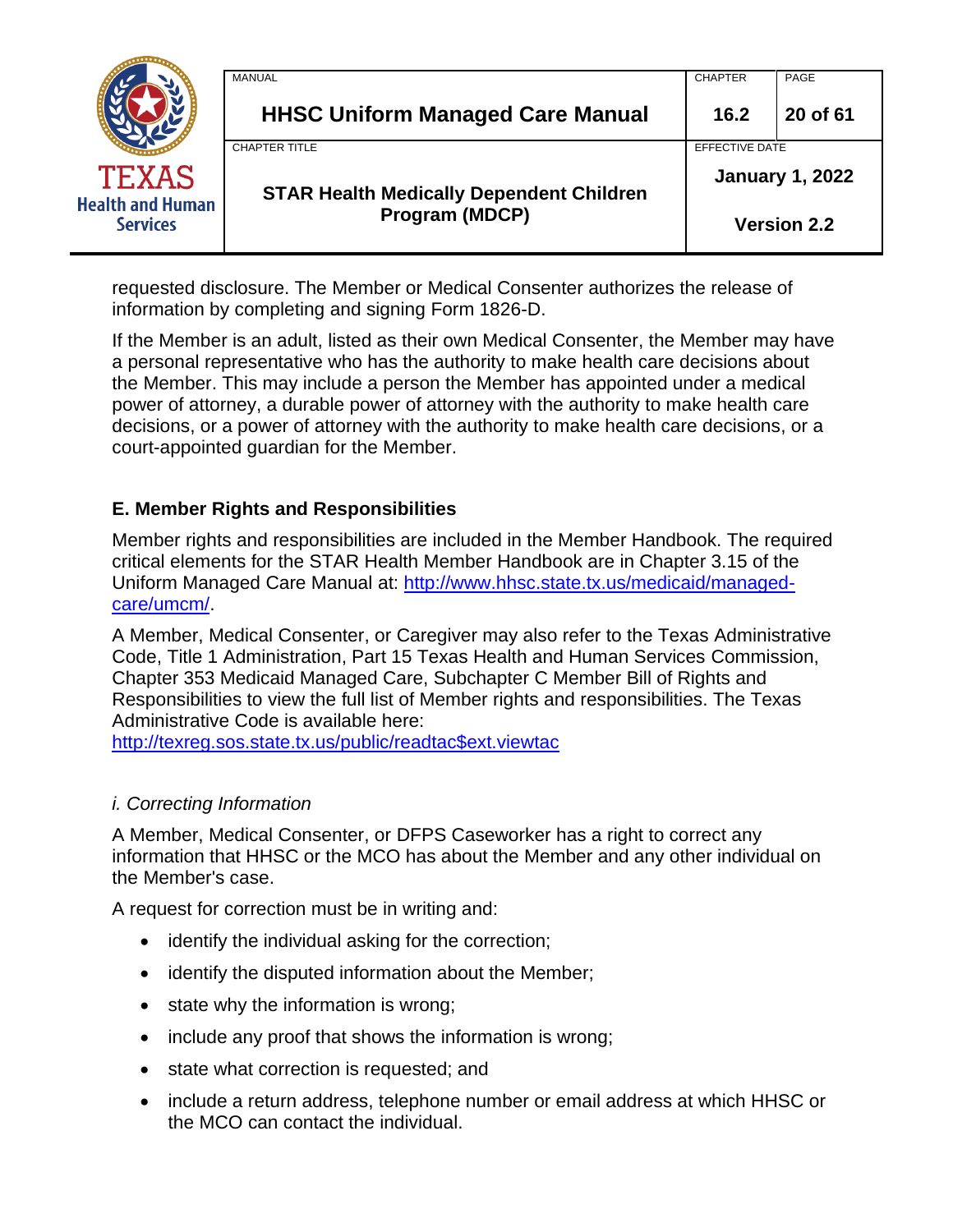|                                            | MANUAL                                          | <b>CHAPTER</b>         | PAGE               |
|--------------------------------------------|-------------------------------------------------|------------------------|--------------------|
|                                            | <b>HHSC Uniform Managed Care Manual</b>         | 16.2                   | 21 of 61           |
|                                            | <b>CHAPTER TITLE</b>                            | EFFECTIVE DATE         |                    |
| <b>TEXAS</b>                               | <b>STAR Health Medically Dependent Children</b> | <b>January 1, 2022</b> |                    |
| <b>Health and Human</b><br><b>Services</b> | <b>Program (MDCP)</b>                           |                        | <b>Version 2.2</b> |

If HHSC or the MCO agrees to change individually identifiable health information, the corrected information is added to the Member's file, but the incorrect information remains in the file with a note that the information was amended per the Member, Medical Consenter, or DFPS Caseworker's request.

The MCO must notify the requestor (the Member, Medical Consenter, or DFPS Caseworker) in writing within 60 days that the information is corrected, or will not be corrected, and the reason for the change. The MCO must inform the requestor if HHSC or the MCO needs to extend the 60-day period by an additional 30 days to complete the correction process or obtain additional information.

If HHSC or the MCO makes a correction to individually identifiable health information, the MCO must ask the Member, Medical Consenter, or DFPS Caseworker for permission before sharing with third parties. The MCO must make a reasonable effort to share the correct information with persons who received the incorrect information if they may have relied or could rely on it to the disadvantage of the Member.

The MCO must not follow the above procedures when the accuracy of information provided by a Member, Medical Consenter, or DFPS Caseworker is determined by another review process, such as a fair hearing or civil rights hearing. The decision in that review process to correct or not correct information must stand.

### *ii. Alternate Means of Communication*

The MCO must accommodate a Member or Medical Consenter's reasonable requests to receive communications by alternative means or at alternate locations. The Member or Medical Consenter must specify in writing the alternate mailing address or means of contact, and include a statement specifying the reason for the request and whether the request was found to be reasonable.

### **F. Notifications**

### *i. Program Support Unit (PSU) Notification Requirements*

The PSU is responsible for preparing and sending notifications to the Member or Medical Consenter of actions taken regarding services and the right to a fair hearing. Form H2065-DSK, Notification of STAR Kids Managed Care Program Services, is the notice sent to a Member or Medical Consenter of the actions taken regarding MDCP services. The form must be completed in plain language that can be understood by the Member or Medical Consenter. The language preference of the Member or Medical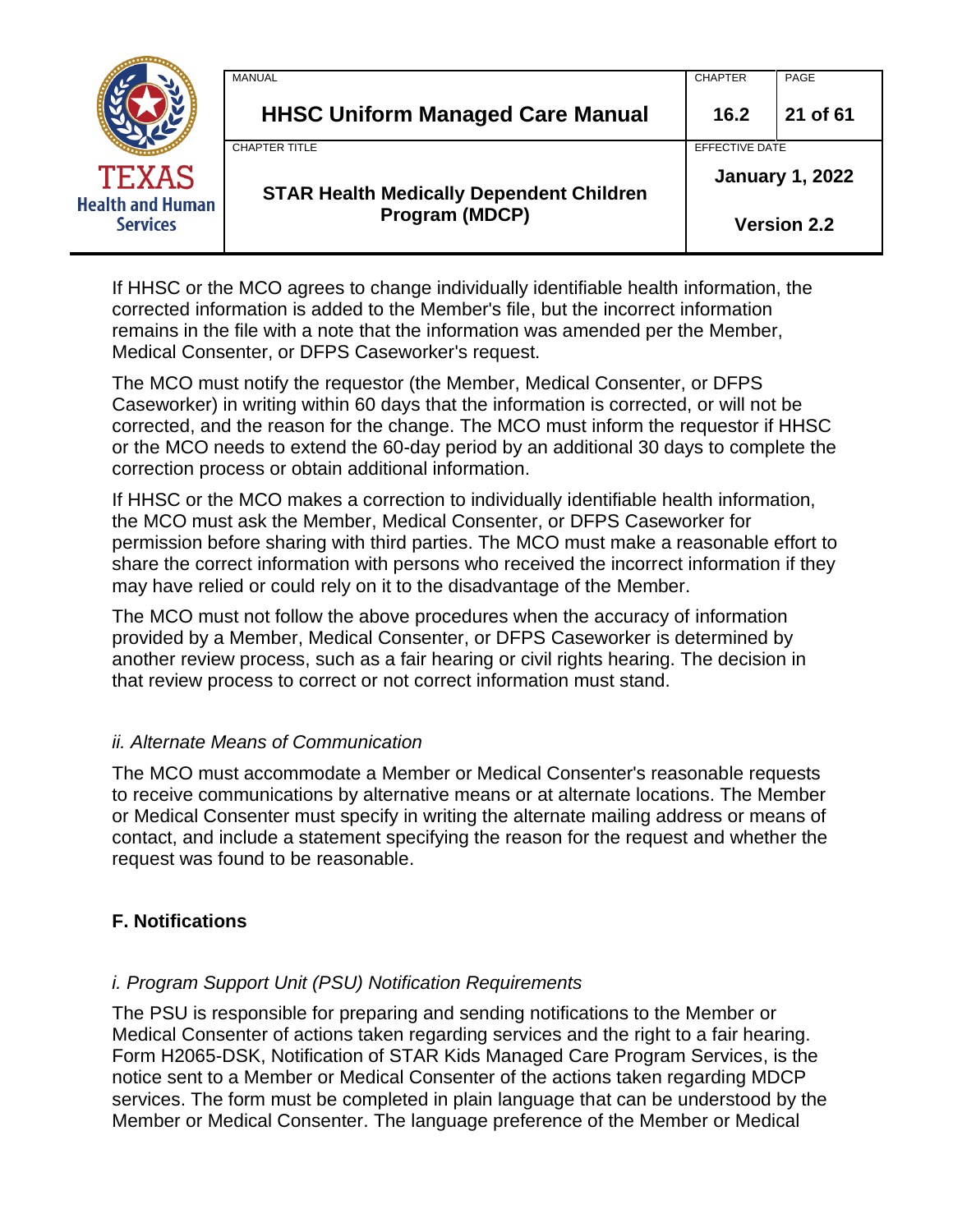|                                            | MANUAL                                          | <b>CHAPTER</b>         | PAGE     |
|--------------------------------------------|-------------------------------------------------|------------------------|----------|
|                                            | <b>HHSC Uniform Managed Care Manual</b>         | 16.2                   | 22 of 61 |
|                                            | <b>CHAPTER TITLE</b>                            | EFFECTIVE DATE         |          |
| <b>TEXAS</b>                               | <b>STAR Health Medically Dependent Children</b> | <b>January 1, 2022</b> |          |
| <b>Health and Human</b><br><b>Services</b> | <b>Program (MDCP)</b>                           | <b>Version 2.2</b>     |          |

Consenter must be considered. Form H2065-DSK should be sent to the Member or Medical Consenter within two business days of the date a case is certified.

Form H2065-DSK is also used to notify an MDCP applicant who is denied MDCP waiver services or a Member whose MDCP services are terminated. The PSU must notify the MDCP applicant on Form H2065-DSK of the denial of application within two business days of the decision. See also Section VI, Denials and Terminations.

Notification forms must be posted to the MCO's STAR Health MDCP folder in TxMedCentral on the case action date. The PSU specialist's signature date on Form H2065-D is the case action date.

The MCO must use the following naming convention to post Form H2065-DSK to TxMedCentral:

| $\ Two\$<br><b>Plan ID</b> | #    | Member ID,<br>Medicaid # or<br><b>SSN</b> | <b>Member Last</b><br>Name (first four<br>letters) | <b>Section</b><br><b>Number</b> | <b>Sequence</b><br><b>Number of</b><br>Form |
|----------------------------|------|-------------------------------------------|----------------------------------------------------|---------------------------------|---------------------------------------------|
| ##                         | 2065 | 123456789                                 | <b>ABCD</b>                                        |                                 | $2D$ or $2A$                                |

Denials will be coded with a "D" (denial) immediately following the form's sequence number. This denial file would be named ## 2065 123456789 ABCD D 2D.doc.

Approvals will be coded with an "A" immediately following the sequence number. This approval file would be named ## 2065 123456789 ABCD D 2A.doc.

### *ii. MCO Notification Requirements*

The MCO is responsible for notifying the Member or Medical Consenter when an MDCP service is either denied or reduced. This is considered an adverse action and the Member or Medical Consenter has a right to appeal. Appeal rights of STAR Health Members can be found in the STAR Health Contract, **Section 8.1.5.9, "Member Complaint and Appeal Process".**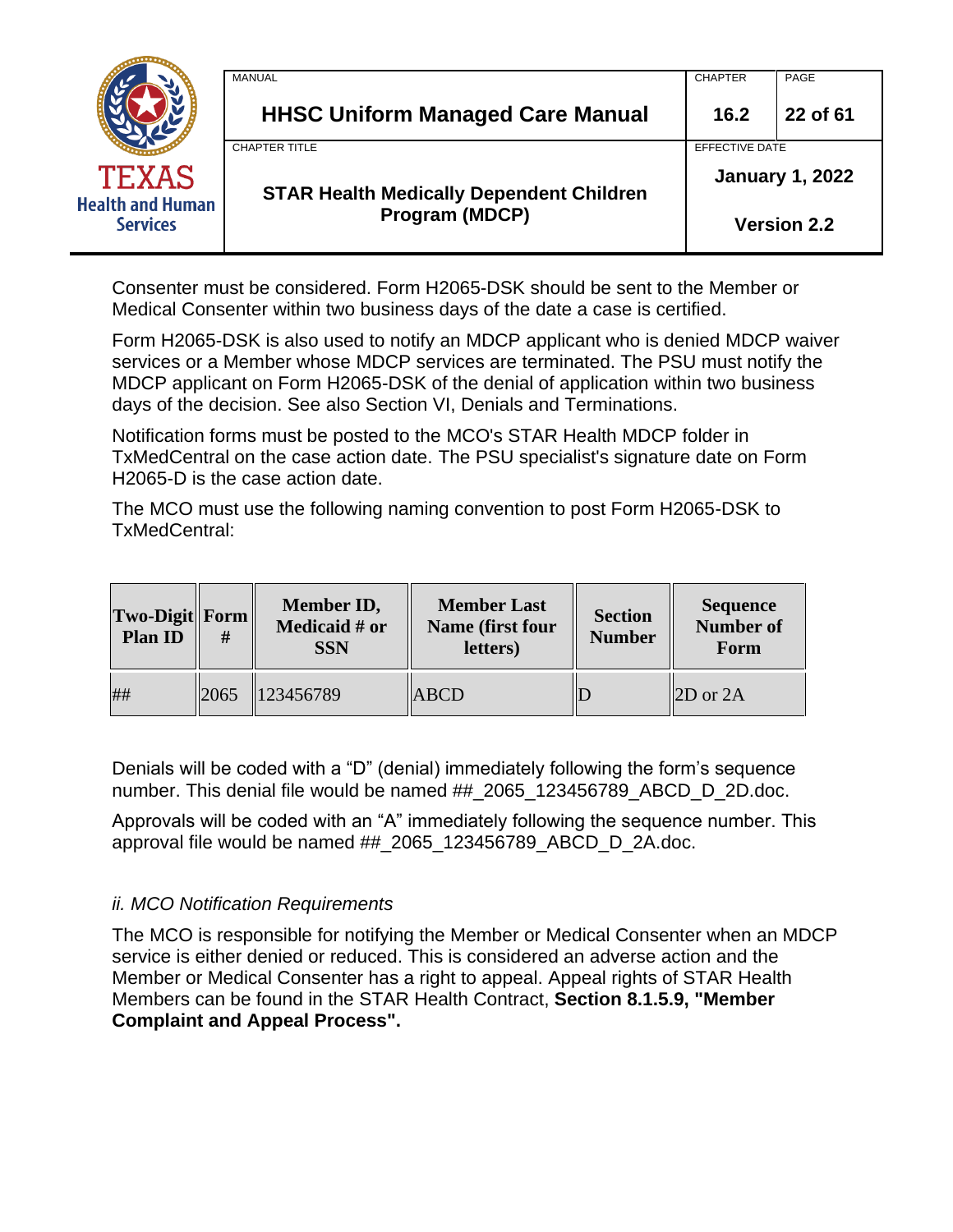|                                            | <b>MANUAL</b>                                   | <b>CHAPTER</b>         | PAGE     |
|--------------------------------------------|-------------------------------------------------|------------------------|----------|
|                                            | <b>HHSC Uniform Managed Care Manual</b>         | 16.2                   | 23 of 61 |
|                                            | <b>CHAPTER TITLE</b>                            | <b>EFFECTIVE DATE</b>  |          |
| <b>TEXAS</b>                               | <b>STAR Health Medically Dependent Children</b> | <b>January 1, 2022</b> |          |
| <b>Health and Human</b><br><b>Services</b> | Program (MDCP)                                  | <b>Version 2.2</b>     |          |

# <span id="page-22-0"></span>**IV.SERVICE DELIVERY OPTIONS**

Service Managers must present all service delivery options described in the STAR Health contract, **Section 8.1.40, Service Delivery Options**, to the Member or Medical Consenter at the initial assessment and each annual reassessment. MCOs must obtain a signature on Form 1584, Consumer Participation Choice, indicating the Member or Medical Consenter's choice of service delivery option. The MCO must keep Form 1584 in the Member's file. The MCO must ensure the Member or Medical Consenter understands he/she may request a service delivery option change at any time by contacting the MCO. If, at any time during the year, a current Member or Medical Consenter calls requesting information on service delivery options, the MCO must present the information to the Member or Medical Consenter.

The Member or Medical Consenter's decision to receive services using any of the service delivery options does not affect the Member's eligibility for services or the manner in which services are authorized.

# **A. Consumer Directed Services (CDS) Option**

The CDS option is available for Personal Care Services and Community First Choice personal assistance services or habilitation in STAR Health, and for the following STAR Health MDCP program services:

- Adaptive Aids;
- Employment Assistance;
- Flexible Family Support Services;
- Minor Home Modifications;
- Respite Care; and
- Supported Employment.

The Service Manager is responsible for offering the CDS option to all new STAR Health Members receiving applicable services, annually to current Members who are not enrolled in the CDS option, and whenever information is requested. The Service Manager:

- shares an overview of the benefits and responsibilities of the CDS option by reviewing Form 1581, Consumer Directed Services Option; and Form 1582, Consumer Directed Services Responsibilities;
- provides a copy of Form 1581 to the Member or Medical Consenter; and
- informs the Member or Medical Consenter of the right to choose service delivery through the agency option or the CDS option.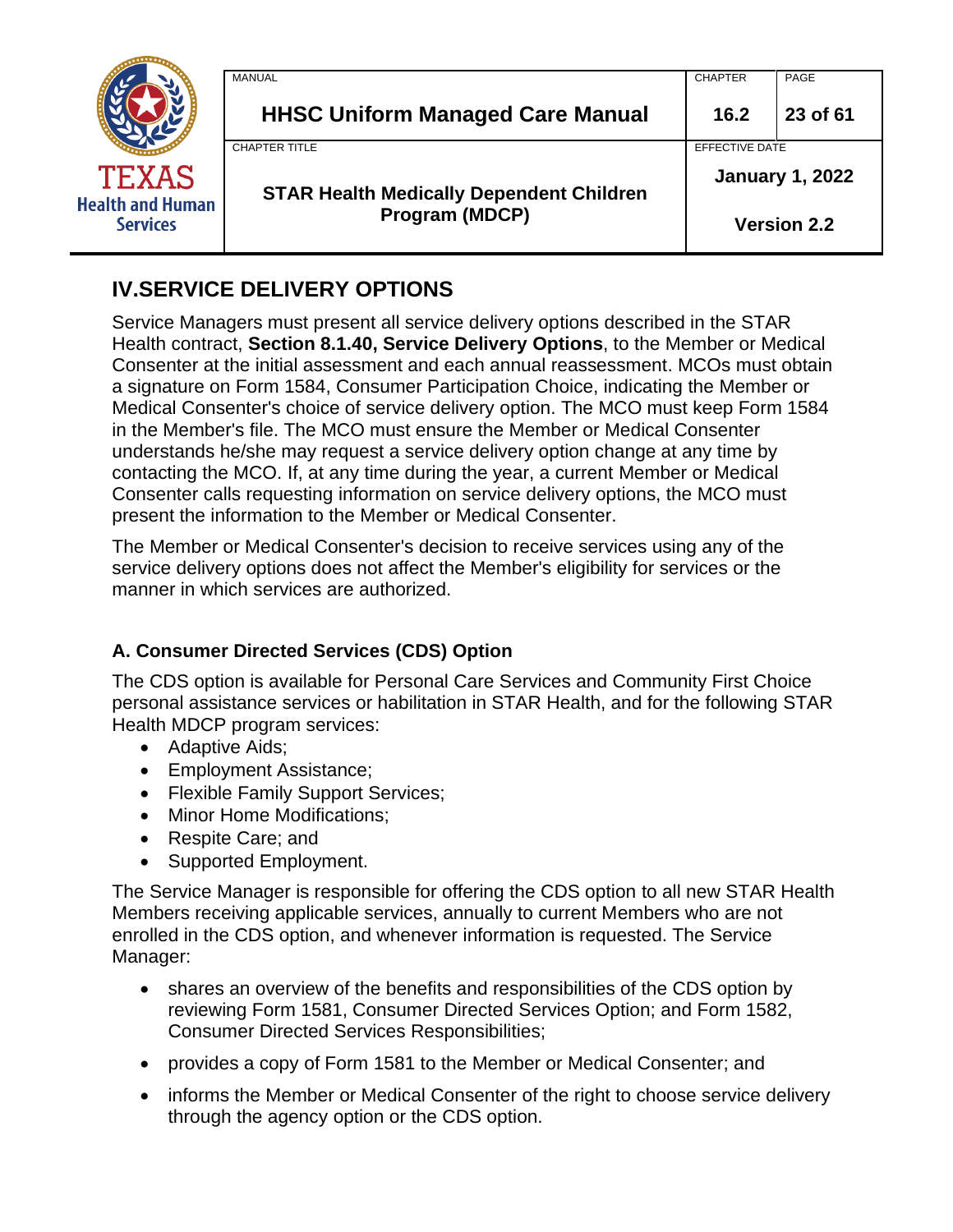|                                            | MANUAL                                                            | <b>CHAPTER</b>         | PAGE     |
|--------------------------------------------|-------------------------------------------------------------------|------------------------|----------|
|                                            | <b>HHSC Uniform Managed Care Manual</b>                           | 16.2                   | 24 of 61 |
|                                            | <b>CHAPTER TITLE</b>                                              | EFFECTIVE DATE         |          |
| <b>TEXAS</b>                               | <b>STAR Health Medically Dependent Children</b><br>Program (MDCP) | <b>January 1, 2022</b> |          |
| <b>Health and Human</b><br><b>Services</b> |                                                                   | <b>Version 2.2</b>     |          |

The Service Manager obtains the Member or Medical Consenter's signature on Form 1581 at the initial contact and signs and dates the form verifying the information was presented to the Member or Medical Consenter. A copy of Form 1581 is placed in the Member's file to document that CDS information was shared. At the annual reassessment, the Service Manager provides the Member or Medical Consenter with a copy of Form 1581 and clearly documents in the file that Form 1581 was shared with the Member or Medical Consenter.

When Members or Medical Consenters request information about the CDS option at other times, the Service Manager must provide CDS information to the Member or Medical Consenter within five business days after receipt of the request. The Service Manager may provide the information by making a home visit or contacting the individual by telephone. If a home visit is not made, the Service Manager obtains the Member or Medical Consenter's signature by mailing Form 1581 to the Member or Medical Consenter with a postage-paid, return envelope. The Service Manager signs and dates Form 1581 indicating the information was presented. A signed copy of Form 1581 is placed in the Member's file to document Form 1581 was shared.

If the Member or Medical Consenter is still interested in participating in the CDS option once the information on Form 1581 is shared, the Service Manager reviews Form 1582 with the Member or Medical Consenter. The Service Manager:

- reviews with the Member or Medical Consenter the responsibilities, risks and advantages of the CDS option;
- assists the Member as needed in completing the individual self-assessment on Page 4 of Form 1582;
- obtains the Member or Medical Consenter's dated signature on Form 1582; and
- signs and dates Form 1582.

### *i. Initiating the CDS Option*

Once a Member or Medical Consenter has chosen the CDS option, the Service Manager presents a list of contracted FMSAs. The Member or Medical Consenter must select an FMSA to perform CDS FMS. If the Member or Medical Consenter chooses the CDS option, the Service Manager proceeds to Form 1583, Employee Qualification Requirements, Form 1584, and Form 1586, Acknowledgement of Information Regarding Support Consultation Services in the CDS option. The Service Manager: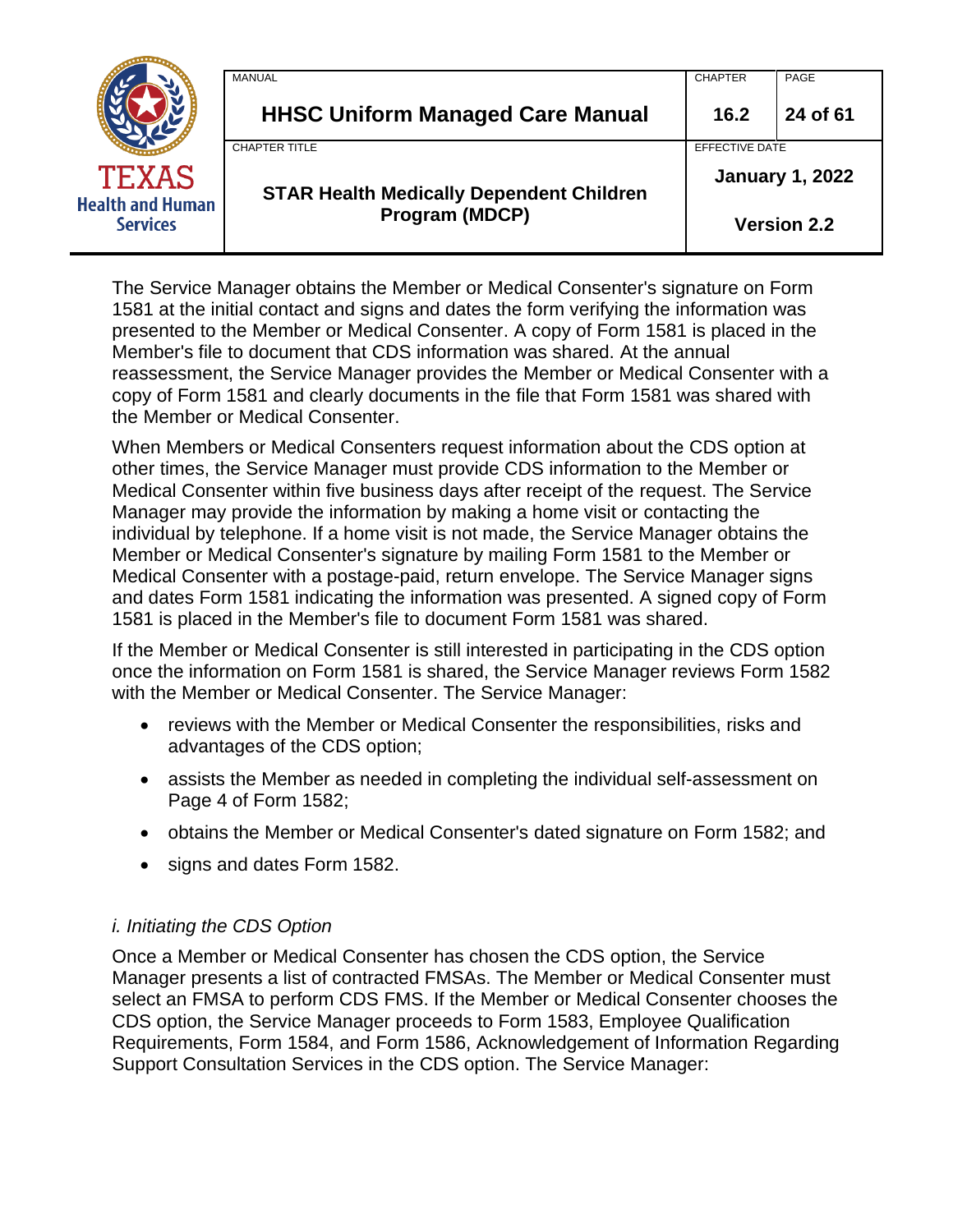|                                            | MANUAL                                          | <b>CHAPTER</b>         | PAGE     |
|--------------------------------------------|-------------------------------------------------|------------------------|----------|
|                                            | <b>HHSC Uniform Managed Care Manual</b>         | 16.2                   | 25 of 61 |
|                                            | CHAPTER TITLE                                   | EFFECTIVE DATE         |          |
| <b>TEXAS</b>                               | <b>STAR Health Medically Dependent Children</b> | <b>January 1, 2022</b> |          |
| <b>Health and Human</b><br><b>Services</b> | Program (MDCP)                                  | <b>Version 2.2</b>     |          |

- provides Form 1583 to the Member or Medical Consenter, offering information on the additional responsibilities of being an employer in the CDS option and who may or may not be hired in the CDS option;
- shares Form 1584 with the Member or Medical Consenter, indicating their selection of the CDS option;
- provides Form 1586 to the Member or Medical Consenter, offering information about support consultation;
- obtains the Member or Medical Consenter's dated signature on Form 1583, Form 1584, Form 1586 if applicable; and
- signs and dates the forms.

Within five business days of receipt of the completed Form 1584, Members or Medical Consenters who choose the CDS option are referred to the FMSA they selected to begin the CDS initiation process. The Service Manager provides the FMSA with Form 1584 and Form 1582.

The Service Manager must provide the FMSA with the authorized schedule of service delivery per day, week, month or other time frame specific to the service if not listed on the above forms.

Upon receipt of the CDS referral from the Service Manager, the FMSA completes the initial employer orientation with the Member or Medical Consenter in the Member's residence or setting of their choosing. The FMSA provides an overview of the CDS option, including the rules and requirements of applicable government agencies, and the roles of the employer and the FMSA. The Member or Medical Consenter signs and submits all required forms for participation in the CDS option and returns the forms to the FMSA within five calendar days after the date of initial orientation.

For Members or Medical Consenters new to CDS, following orientation, the Member or Medical Consenter and FMSA notify the Service Manager that CDS services are ready to begin, and the Service Manager negotiates a start date for services. The Service Manager revises the ISP and changes the appropriate CDS services authorizations to the FMSA. For ongoing Members, the ISP year remains the same. The same procedures are followed for any other transfer of agencies.

It is the responsibility of the Member or Medical Consenter and the FMSA to ensure that the expenditures for the year remain within the authorized amount. The MCO is responsible for timely payment of FMSA claims, submitted on behalf of the CDS employer, as well as for payment of the monthly service fee, from which the fees for the FMSA services come.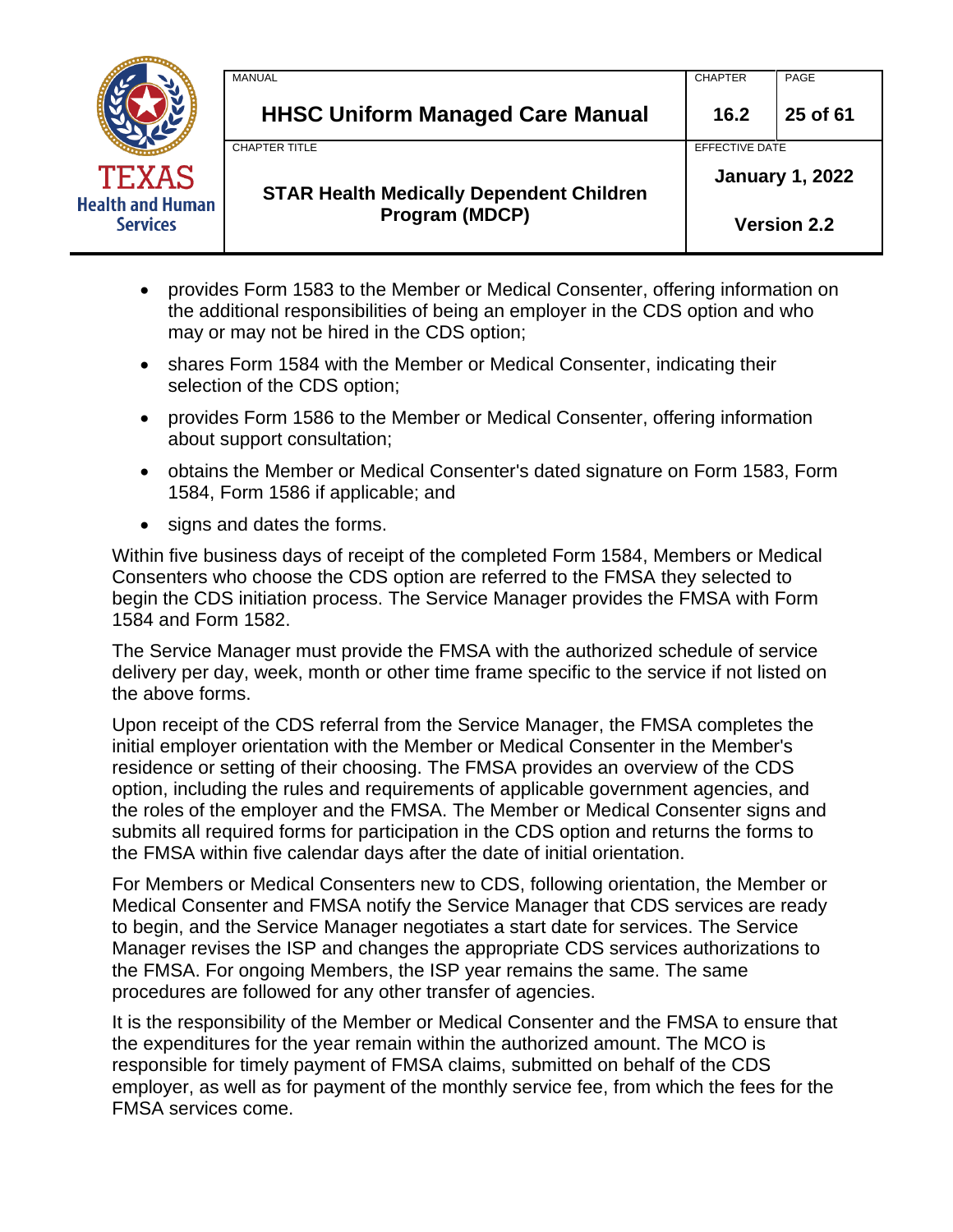|                                            | MANUAL                                                                   | <b>CHAPTER</b>         | PAGE     |
|--------------------------------------------|--------------------------------------------------------------------------|------------------------|----------|
|                                            | <b>HHSC Uniform Managed Care Manual</b>                                  | 16.2                   | 26 of 61 |
|                                            | <b>CHAPTER TITLE</b>                                                     | EFFECTIVE DATE         |          |
| <b>TEXAS</b>                               | <b>STAR Health Medically Dependent Children</b><br><b>Program (MDCP)</b> | <b>January 1, 2022</b> |          |
| <b>Health and Human</b><br><b>Services</b> |                                                                          | <b>Version 2.2</b>     |          |

If the CDS employer is going to assume responsibility for training and supervising an unlicensed service provider to perform certain health related tasks, the FMSA assists the Member or Medical Consenter in completing the employer and employee acknowledgment.

The FMSA verifies potential service providers selected by the Member or Medical Consenter meet provider qualifications before the Member or Medical Consenter hires the service provider.

The FMSA must send a quarterly expenditure report to the Member or Medical Consenter and Service Manager and document and notify the MCO of issues or concerns, including:

- allegations of abuse, neglect, exploitation or fraud;
- concerns about the Member's health, safety or welfare;
- non-delivery or extended breaks in services;
- noncompliance with employer responsibilities;
- noncompliance with service back-up plans; or
- over- or under-utilization of services or funds allocated in the Member's service plan for delivery of services to the Member through the CDS option and in accordance with the requirements of the STAR Health program.

The CDS employer is required to participate in the service planning meetings and provide requested documentation related to services and service delivery. The Member or Medical Consenter must provide documentation to support any requests for a revision to the ISP.

The FMSA may also participate in the Member's service planning if requested by the Member or Medical Consenter and if agreed to by the FMSA. The MCO and service planning team members, as appropriate, participate in approving back-up plans, developing corrective action plans, if necessary, and recommending suspension or termination of the CDS option.

### *ii. Service Planning for the CDS Option*

The MCO must discuss with the Member or Medical Consenter the services delivered through CDS that are critical to the Member's health and welfare. The Member or Medical Consenter using the CDS option must have a back-up system to assure the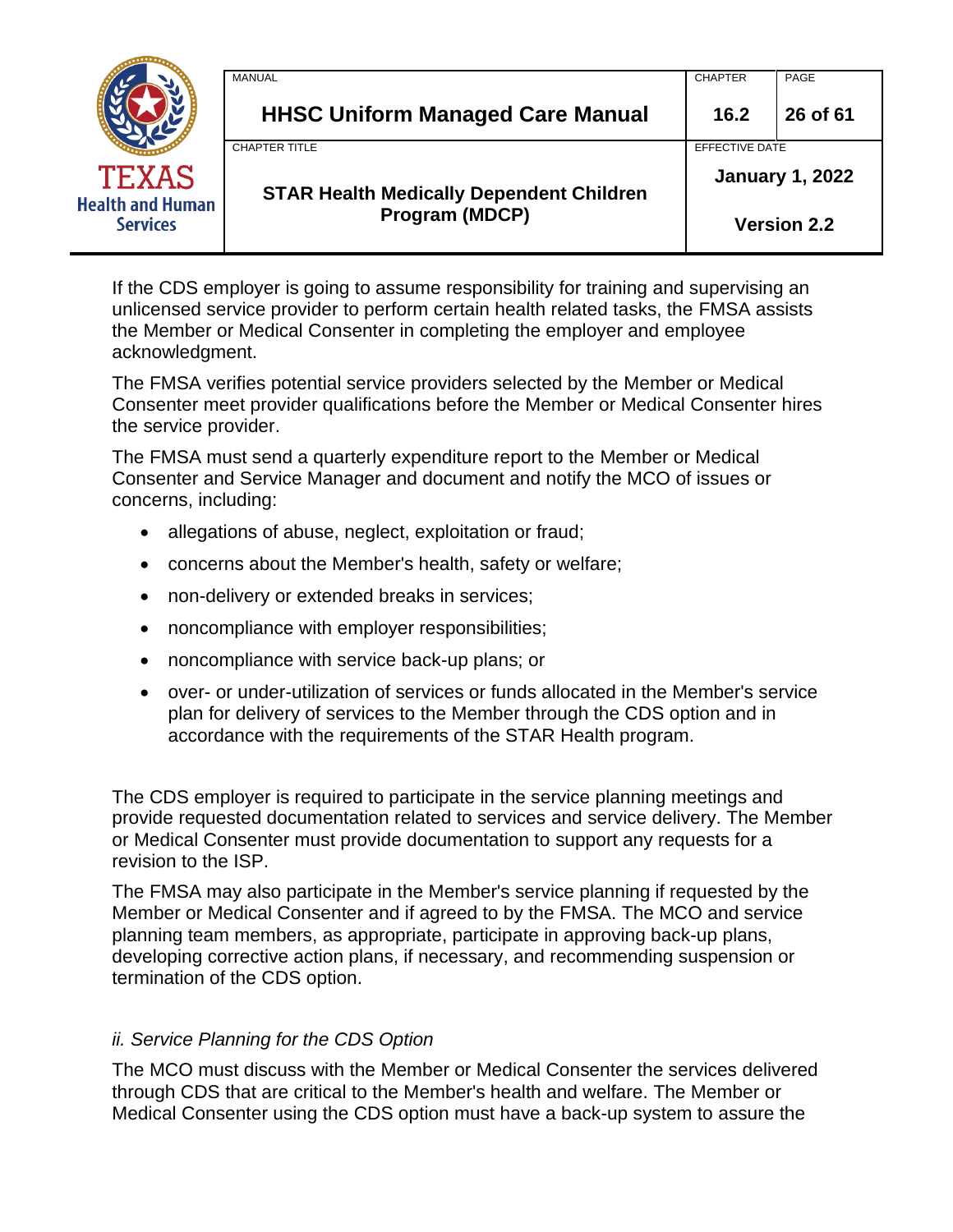|                                            | MANUAL                                          | <b>CHAPTER</b>         | PAGE     |
|--------------------------------------------|-------------------------------------------------|------------------------|----------|
|                                            | <b>HHSC Uniform Managed Care Manual</b>         | 16.2                   | 27 of 61 |
|                                            | <b>CHAPTER TITLE</b>                            | EFFECTIVE DATE         |          |
| <b>TEXAS</b>                               | <b>STAR Health Medically Dependent Children</b> | <b>January 1, 2022</b> |          |
| <b>Health and Human</b><br><b>Services</b> | Program (MDCP)                                  | <b>Version 2.2</b>     |          |

provision of certain or critical authorized CDS services without a service break, even if there are unexpected changes in personnel. The Member or Medical Consenter must develop and receive approval from the Service Manager for each required service backup plan, and document the plan on Form 1740, Service Backup Plan, in order to participate in the CDS option. The MCO must maintain a copy of Form 1740 in the Member's file.

The service back-up plan must list the steps the Member or Medical Consenter implements in the absence of the service Provider. The service back-up plan may include the use of alternate paid service Providers, unpaid service providers such as family members or friends., The MCO and service planning team, as appropriate, approve service back-up plans as being viable in the event a service provider is absent. The MCO or service planning team must approve each service back-up plan and any revision before implementation by the Member or Medical Consenter. The MCO approves the service back-up plan by signing, dating and returning a copy of the plan to the Member or Medical Consenter. The Member or Medical Consenter is required to:

- budget sufficient funds in the CDS option budget to implement a service back-up plan;
- review and revise each service back-up plan annually;
- revise a service back-up plan if the Member experiences a problem in the implementation, or there are changes in availability of resources;
- redistribute funds that are not used in carrying out a service back-up plan; and
- provide a copy of the initial and revised service back-up plans and budgets to the FMSA within five business days after a plan's approval by the service planning team.

### *iii. Budgets*

Members or Medical Consenters using the CDS option must develop an initial and annual budget and receive written approval from the FMSA before implementation of the budget and initiation of service delivery.

The FMSA must provide assistance as requested or needed by the Member or Medical Consenter to develop a budget. The FMSA reviews the budgeted payroll spending decisions, verifies the applicable budget workbooks are within the approved budget, and notifies the Member or Medical Consenter in writing of budget approval or disapproval. The FMSA must work with the Member or Medical Consenter to resolve issues that prevent the approval of budget plans.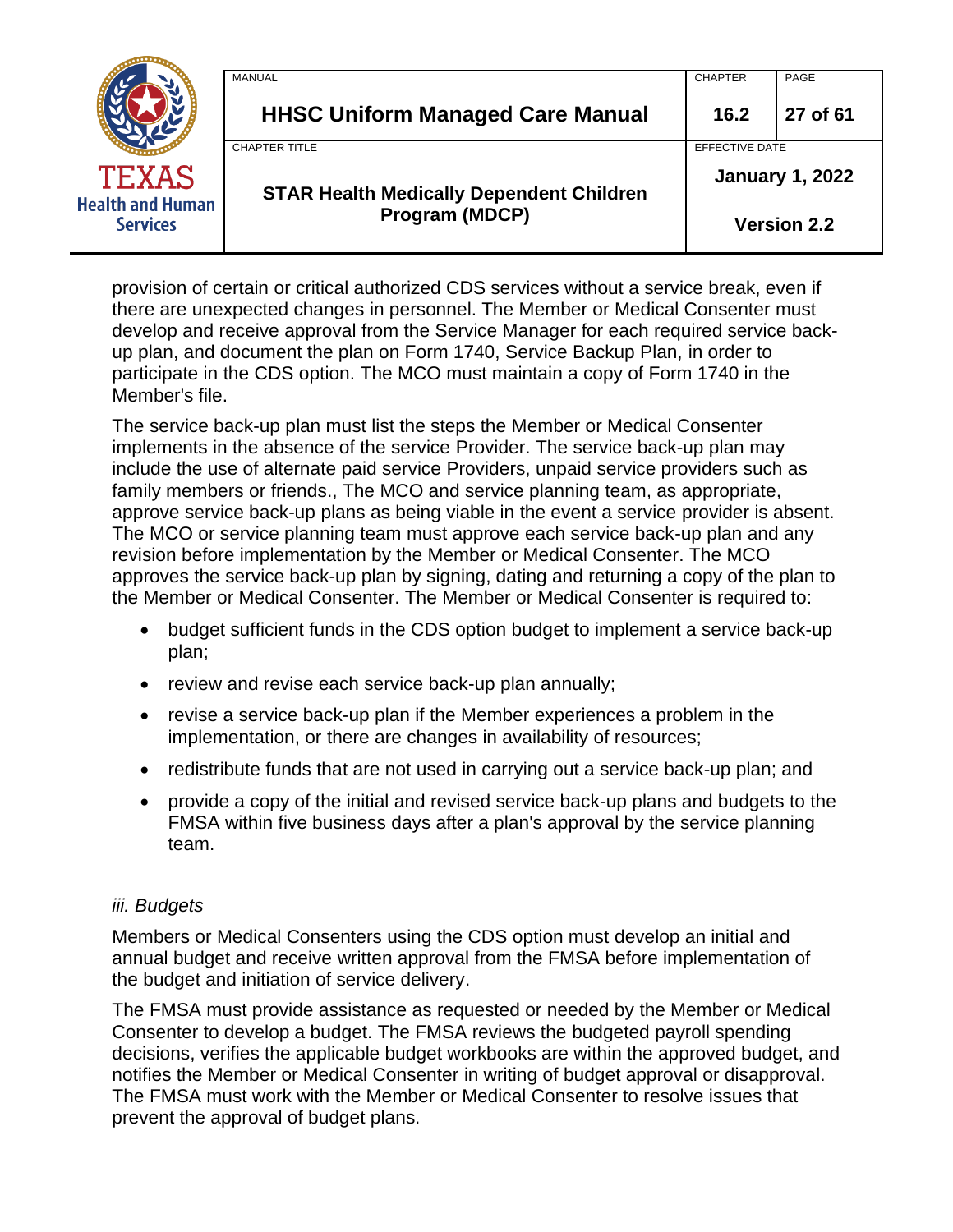|                                            | MANUAL                                          | <b>CHAPTER</b>         | PAGE     |
|--------------------------------------------|-------------------------------------------------|------------------------|----------|
|                                            | <b>HHSC Uniform Managed Care Manual</b>         | 16.2                   | 28 of 61 |
|                                            | <b>CHAPTER TITLE</b>                            | EFFECTIVE DATE         |          |
| <b>TEXAS</b>                               | <b>STAR Health Medically Dependent Children</b> | <b>January 1, 2022</b> |          |
| <b>Health and Human</b><br><b>Services</b> | Program (MDCP)                                  | <b>Version 2.2</b>     |          |

The Member or Medical Consenter must submit budget revisions to the FMSA for approval. Revised budgets cannot be implemented until written approval is received from the FMSA. The FMSA must provide assistance to the Member or Medical Consenter with budget revisions as requested or needed, validate the budget, and provide written approval to the Member or Medical Consenter.

The MCO evaluates service plan changes requested by the Member or Medical Consenter and participates in the service planning team meetings to resolve issues when the Member or Medical Consenter does not follow the budget or comply with CDS option budget requirements.

The FMSA must assist a Member or Medical Consenter, as requested, to revise budgets to:

- meet service back-up plan strategies approved by the Member's service planning team;
- reimburse documented, budgeted, allowable expenses incurred related to implementing service back-up plan strategies; and
- retain a copy of service back-up plans received from the Member or Medical Consenter.

# *iv. Declining the CDS Option*

If the Member or Medical Consenter declines or is not ready to select the CDS option at any point after Form 1581 is shared, the Service Manager:

- obtains the Member or Medical Consenter's signature on Form 1584 indicating his/her selection of the Agency Option; and
- signs and dates Form 1584.

The Service Manager must ensure the Member or Medical Consenter understands the CDS option is always available and that they may call the Service Manager to request a change to the CDS option at any time. However, the Member or Medical Consenter must wait 90 days before switching to a different service delivery option. Members or Medical Consenters who participate in the CDS option and choose to transfer back to the Agency Option will not have the choice of returning to the CDS option for at least 90 days. Service Managers must carefully coordinate transition activities when transitioning members to and from the CDS option.

# **B. Service Responsibility Option (SRO)**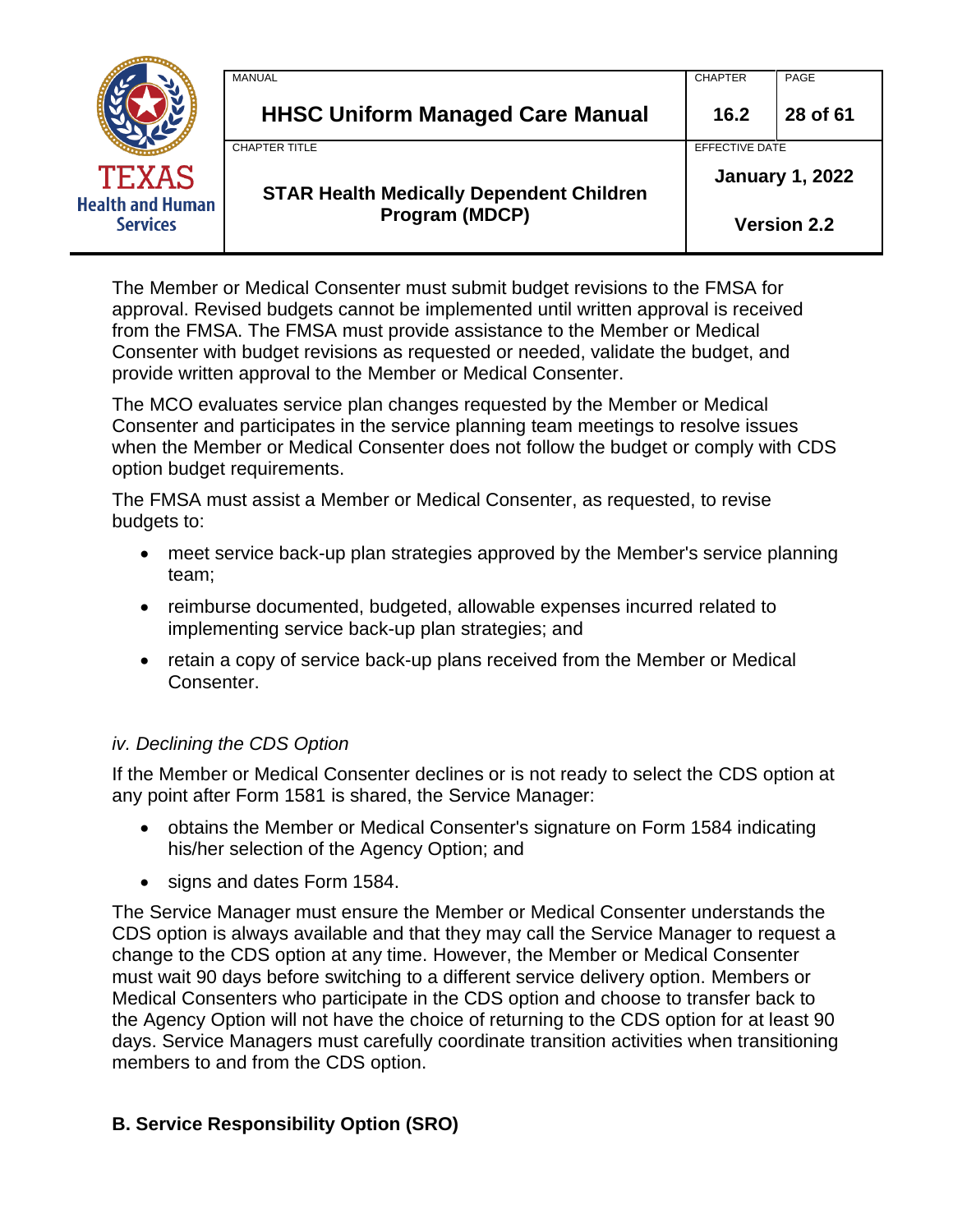|                                            | MANUAL                                                            | <b>CHAPTER</b>         | PAGE     |
|--------------------------------------------|-------------------------------------------------------------------|------------------------|----------|
|                                            | <b>HHSC Uniform Managed Care Manual</b>                           | 16.2                   | 29 of 61 |
|                                            | <b>CHAPTER TITLE</b>                                              | EFFECTIVE DATE         |          |
| TEXAS                                      | <b>STAR Health Medically Dependent Children</b><br>Program (MDCP) | <b>January 1, 2022</b> |          |
| <b>Health and Human</b><br><b>Services</b> |                                                                   | <b>Version 2.2</b>     |          |

The MCO is responsible for ensuring the Member or Medical Consenter has an opportunity to make an informed choice by providing an objective and balanced review of the options, and monitoring the quality of services and service delivery.

Once the assessment is complete, the MCO is required to inform the Member or Medical Consenter about all options for managing services, and review Form 1582-SRO with the Member or Medical Consenter to determine if the SRO is an appropriate choice.

Form 1582-SRO, Service Responsibility Option Roles and Responsibilities, specifies the roles and responsibilities assigned to the Member or Medical Consenter, Provider and MCO. The Member or Medical Consenter, Provider, and MCO receive and sign Form 1582-SRO indicating their agreement to accept the SRO responsibilities.

In addition, the MCO's responsibilities include:

- presenting all service delivery options;
- documenting the Member or Medical Consenter's choice on Form 1584;
- explaining SRO rights, responsibilities and resources to the Member or Medical Consenter;
- presenting the MCO Provider list to the Member or Medical Consenter;
- making a referral to the Provider(s) selected;
- processing the Member or Medical Consenter's request to change service delivery options;
- redeveloping the service plan when a Member's needs change;
- serving as a resource if the Member or Medical Consenter has health or safety concerns, issues involving the attendant or other service-related concerns;
- convening a service planning team meeting in instances where the Member or Medical Consenter:

o has health and safety concerns;

o is having difficulty selecting or keeping an attendant; or

o has other issues relating to services that cannot otherwise be resolved; and

o monitoring services.

All monitoring for SRO Members is done by the MCO according to the mandated schedule for its specific services. When health and safety issues arise, the MCO staff: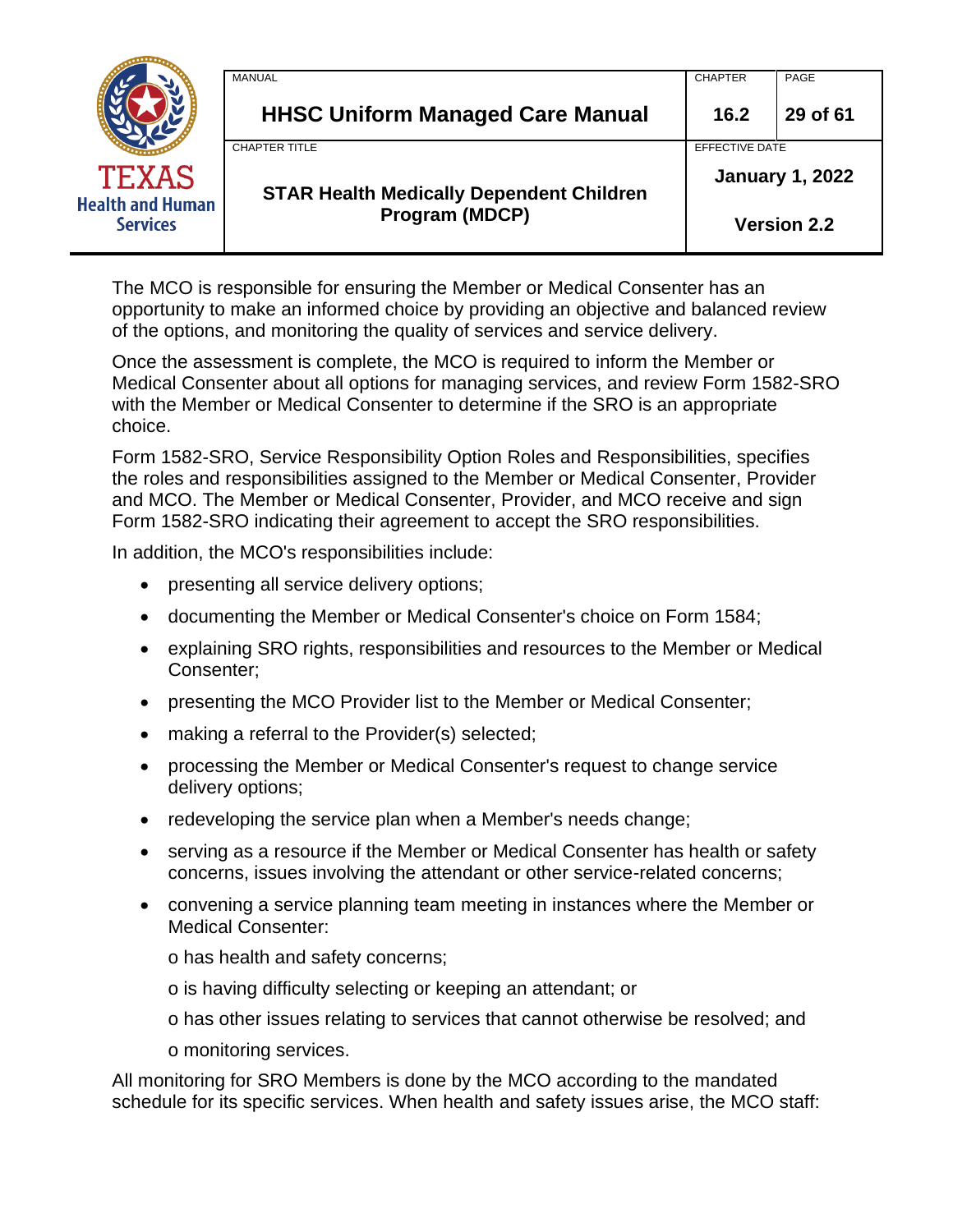|                                            | <b>MANUAL</b>                                   | <b>CHAPTER</b>         | PAGE     |
|--------------------------------------------|-------------------------------------------------|------------------------|----------|
|                                            | <b>HHSC Uniform Managed Care Manual</b>         | 16.2                   | 30 of 61 |
|                                            | <b>CHAPTER TITLE</b>                            | EFFECTIVE DATE         |          |
| <b>TEXAS</b>                               | <b>STAR Health Medically Dependent Children</b> | <b>January 1, 2022</b> |          |
| <b>Health and Human</b><br><b>Services</b> | Program (MDCP)                                  | <b>Version 2.2</b>     |          |

- discuss the issues with the agency staff;
- talk to the Member or Medical Consenter to determine if the issues can be resolved; and
- convene a service planning team meeting if the issue cannot be resolved.

Because the Member or Medical Consenter now shares responsibility for service delivery, the MCO, in addition to other monitoring requirements, must monitor the Member or Medical Consenter's satisfaction with the SRO and ability to comply with SRO requirements. If it is evident that the Member or Medical Consenter is having difficulty in the management of SRO responsibilities, the MCO staff must consult the HCSSA staff; and advise the Member or Medical Consenter of the option to transfer back to the agency option.

Members must be offered the SRO by the MCO annually, and may request a transfer to the SRO at any time. Additionally, the SRO must be presented to current Members or Medical Consenters at each annual reassessment or upon request. If the Member or Medical Consenter is interested in transferring to the SRO, they must sign Form 1582.

The MCO must ensure the Member or Medical Consenter understands the responsibility he/she is assuming. The MCO must:

- send Form H2067-MC, Managed Care Communication, to the HCSSA to advise it of the Member or Medical Consenter's selection;
- notify the HCSSA the Member or Medical Consenter will be contacting it for training;
- request the HCSSA to advise the MCO, using Form 2067-MC, when the transition planning is complete; and
- negotiate a start date with the Member or Medical Consenter and the HCSSA.

# <span id="page-29-0"></span>**V. INTAKE AND INITIAL APPLICATION**

### **A. Interest List Responsibilities for Initial Requests**

STAR Health Members or Medical Consenters requesting MDCP services must be placed on the MDCP interest list according to the date and time of their request.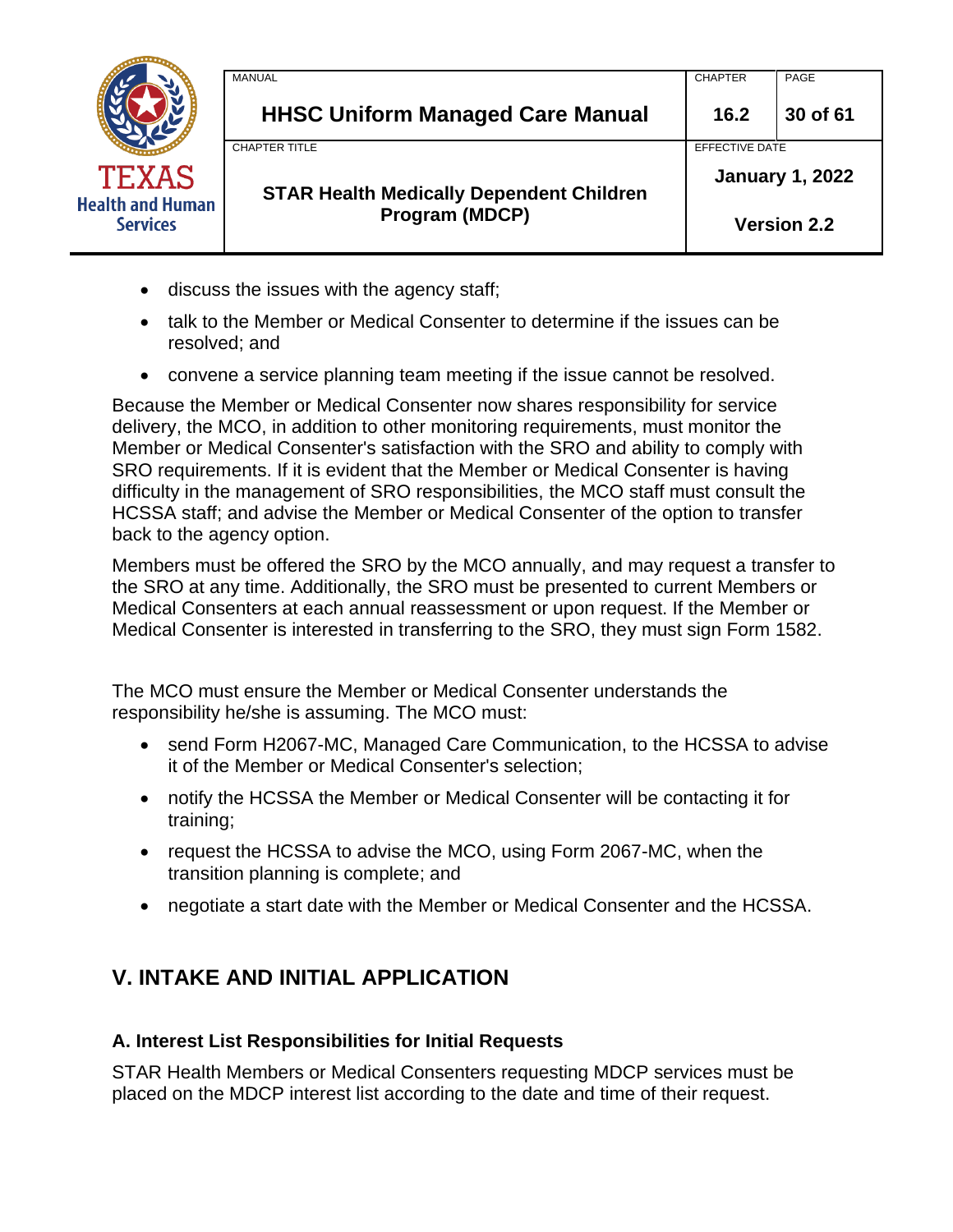|                                            | MANUAL                                          | <b>CHAPTER</b>         | PAGE     |
|--------------------------------------------|-------------------------------------------------|------------------------|----------|
|                                            | <b>HHSC Uniform Managed Care Manual</b>         | 16.2                   | 31 of 61 |
|                                            | <b>CHAPTER TITLE</b>                            | <b>EFFECTIVE DATE</b>  |          |
| TEXAS                                      | <b>STAR Health Medically Dependent Children</b> | <b>January 1, 2022</b> |          |
| <b>Health and Human</b><br><b>Services</b> | Program (MDCP)                                  | <b>Version 2.2</b>     |          |

Individuals are released from the interest list in order of the request date. MDCP does not set aside dedicated slots for children in DFPS conservatorship.

If the MCO staff receives a request for MDCP services, they must inform the Member or Medical Consenter about the MDCP interest list and refer the Member or Medical Consenter directly to the CSIL unit at 877-438-5658 for placement on the MDCP interest list.

The Member's name may only be added to the interest list if they are less than 21 years of age and reside in Texas.

## *i. Community Services Interest List (CSIL) Responsibilities*

The HHSC CSIL unit manages the following activities related to the MDCP interest list:

- add and update individuals on the interest list;
- send an initial notification to the individual added to the interest list;
- perform annual contacts of individuals on the interest list for more than one year;
- release individuals from the interest list;
- confirm individuals in released status on the interest list are STAR Health Members by:
	- $\circ$  verifying the individual is listed on the provided spreadsheet of STAR Health Members on the interest list; and
	- $\circ$  identifying the Member has a current managed care segment indicating plan code 1E in the Texas Integrated Eligibility Redesign System (TIERS).
- provide a list of released individuals who are STAR Health Members, titled *MDCP Interest List Releases for STAR Health Members* to the designated Program Support Interest List (PSIL) email box for assignment to the appropriate Program Support Unit (PSU). The list of data elements will include:
	- o Interest List Number
	- o Assign to PSIL date
	- o Name
	- o Address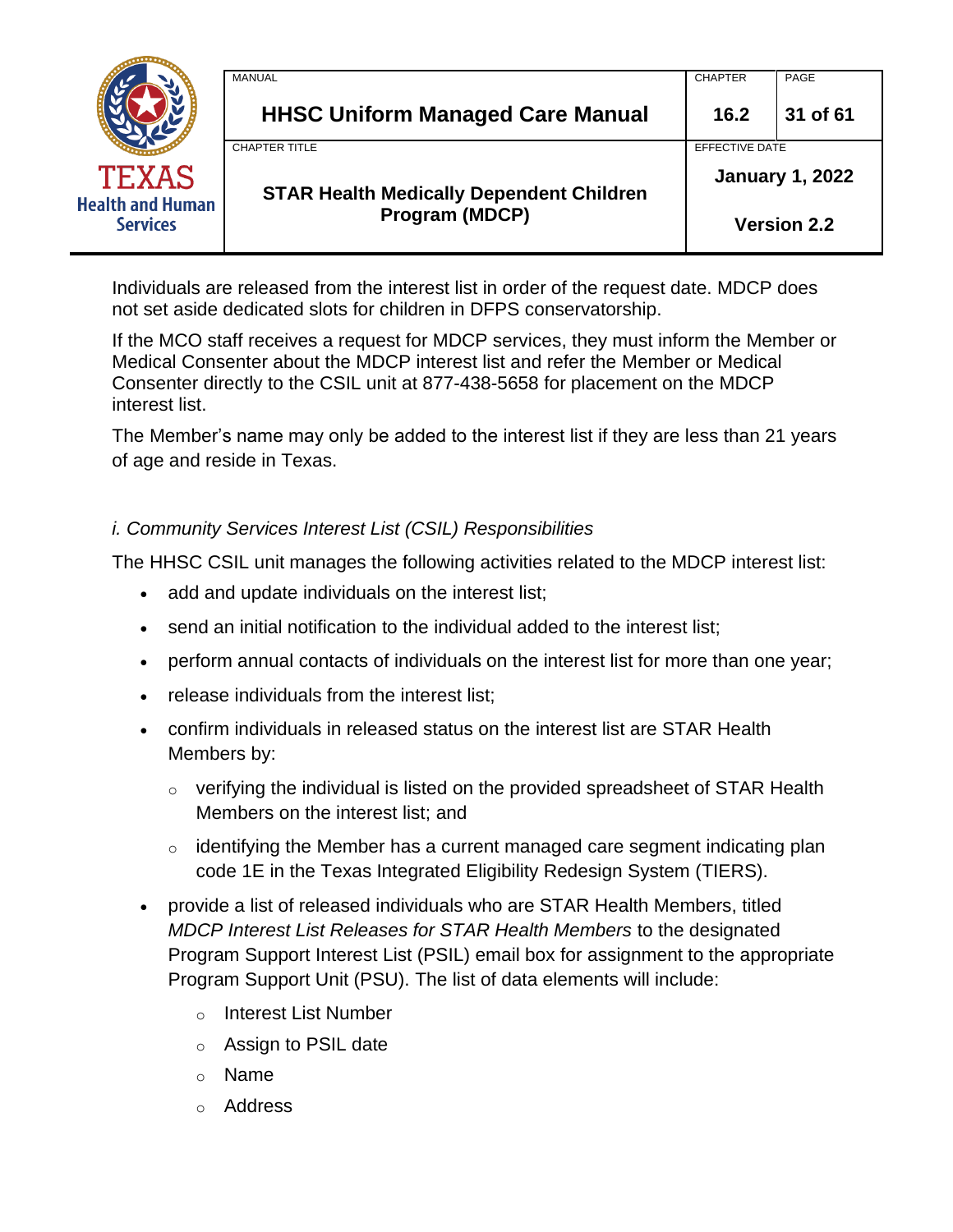

| <b>MANUAL</b>                                   | <b>CHAPTER</b>         | PAGE               |
|-------------------------------------------------|------------------------|--------------------|
| <b>HHSC Uniform Managed Care Manual</b>         | 16.2                   | 32 of 61           |
| <b>CHAPTER TITLE</b>                            | EFFECTIVE DATE         |                    |
| <b>STAR Health Medically Dependent Children</b> | <b>January 1, 2022</b> |                    |
| Program (MDCP)                                  |                        | <b>Version 2.2</b> |

- $\circ$  Contact phone numbers
- o County
- o Social Security Number
- o Medicaid Number

# *ii. PSIL Unit Responsibilities*

The PSIL unit are HHSC staff responsible for coordinating and managing activities related to the release of an individual from the MDCP interest list.

Within **two business days** of receiving the names of STAR Health Member interest list releases from the CSIL unit, the PSIL unit must:

- create a case in the HHS Enterprise Administrative Report and Tracking System (HEART);
- check TIERS for a current STAR Health enrollment segment (as shown by plan code 1E) and Medicaid type program to verify enrollment and determine if the Member is in DFPS conservatorship or has aged out of conservatorship (*reference charts below*);
- document the Member's current Medicaid status and MCO enrollment, if
- applicable, in HEART;
- assign the HEART case to the appropriate PSU staff to take all necessary case actions.

| <b>SAVERR TP</b> | <b>TIERS TP</b> | <b>COVERAGE</b>                                                      |
|------------------|-----------------|----------------------------------------------------------------------|
| 45               | TP 45           | Newborn children up to age one, born to Medicaid-eligible<br>mothers |
| IN/A             | 93              | Foster Care – Federal Match – No Cash                                |
| IN/A             | 94              | Foster Care – Federal Match – With Cash                              |

# **STAR Health Type Programs (TPs) -- Conservatorship**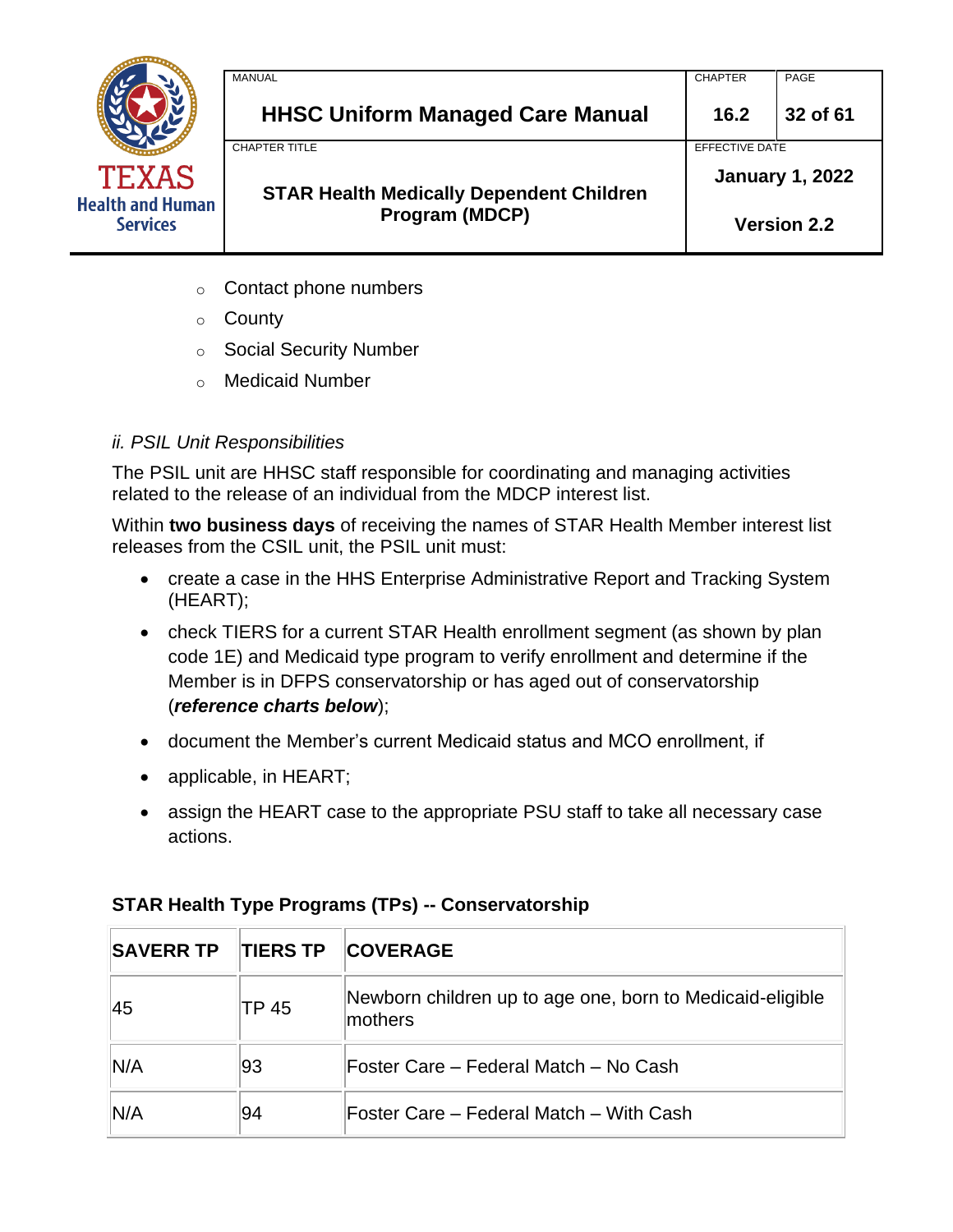

| 'n | <b>Program (MDCP)</b>                           |                        | <b>Version 2.2</b> |
|----|-------------------------------------------------|------------------------|--------------------|
|    | <b>STAR Health Medically Dependent Children</b> | <b>January 1, 2022</b> |                    |
|    | <b>CHAPTER TITLE</b>                            | EFFECTIVE DATE         |                    |
|    | <b>HHSC Uniform Managed Care Manual</b>         | 16.2                   | 33 of 61           |
|    | <b>MANUAL</b>                                   | <b>CHAPTER</b>         | PAGE               |
|    |                                                 |                        |                    |

| SAVERR TP TIERS TP COVERAGE |    |                                            |  |
|-----------------------------|----|--------------------------------------------|--|
| N/A                         | 97 | IFoster Care – No Federal Match – No Cash  |  |
| N/A                         | 98 | Foster Care – No Federal Match – With Cash |  |

### **STAR Health Type Programs -- Aged Out**

| <b>SAVERR TP</b> |              | <b>TIERS TP COVERAGE</b>                                                                  |
|------------------|--------------|-------------------------------------------------------------------------------------------|
|                  | <b>TP 70</b> | Medical coverage for foster care youths age $18 - 21$ who<br>have aged out of foster care |
|                  | <b>TA 82</b> | Former Foster Care Children Ages 18-25 who have aged<br>out of foster care                |
|                  | TA 83        | Former Foster Care Children - Presumptive                                                 |
|                  |              |                                                                                           |

### *iii. Program Support Unit (PSU) Responsibilities*

The PSU are regional HHSC staff responsible for facilitating the required components of the MDCP eligibility process by coordinating between HHSC, MCOs, and MDCP individuals.

Within **three business days** of the receipt of assignment, the PSU sends a request to the STAR Health MCO to receive current contact information for the Member's primary Medical Consenter, secondary Medical Consenter, and DFPS Caseworker. The STAR Health MCO must respond to these requests within **two business days.**

### **For STAR Health Members in Conservatorship:**

Within **two business days** of receiving the current contact information from the STAR Health MCO, the PSU is responsible for the following activities:

• update the contact information in HEART; and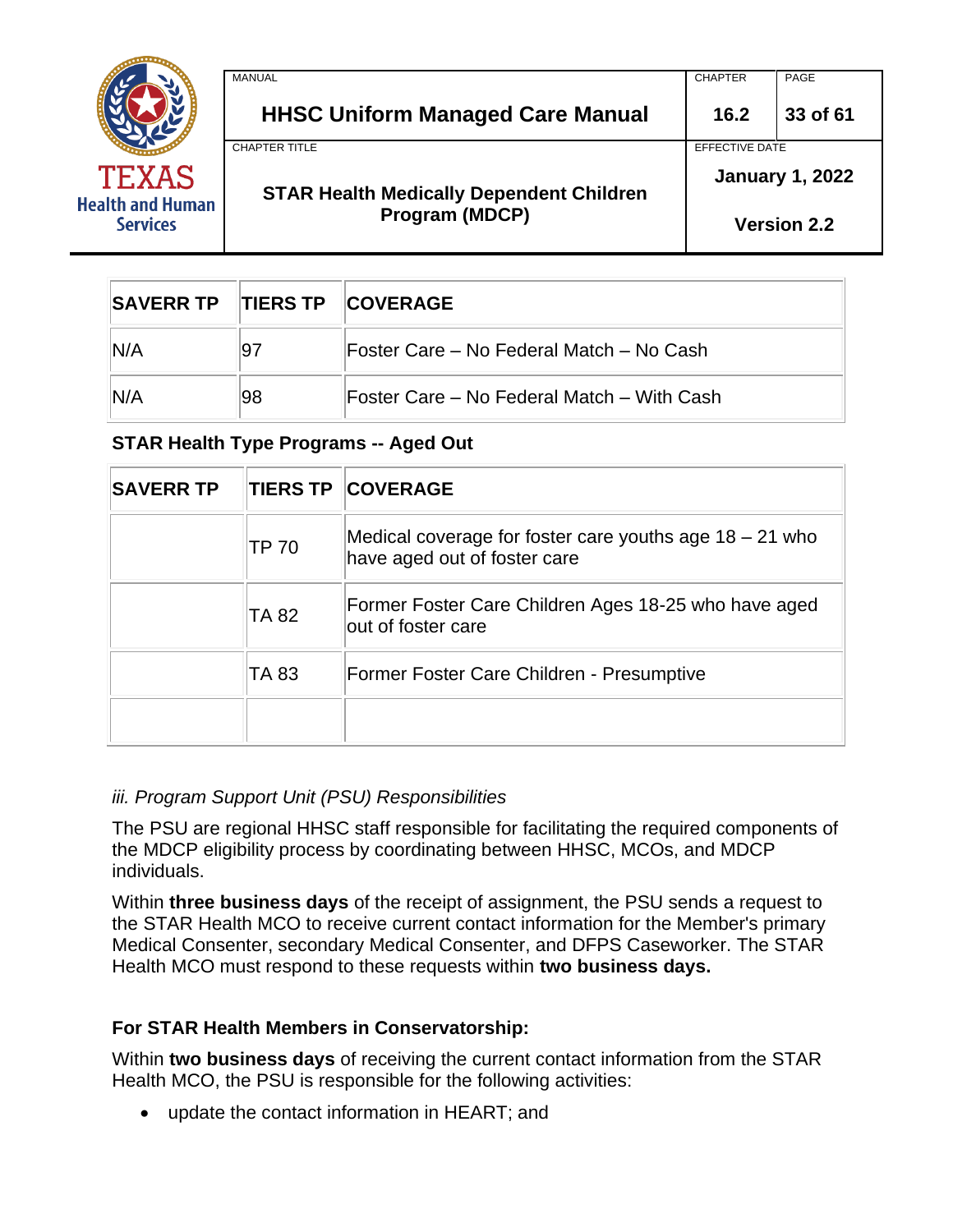|                                            | <b>MANUAL</b>                                   | <b>CHAPTER</b> | PAGE                   |
|--------------------------------------------|-------------------------------------------------|----------------|------------------------|
|                                            | <b>HHSC Uniform Managed Care Manual</b>         | 16.2           | 34 of 61               |
|                                            | <b>CHAPTER TITLE</b>                            | EFFECTIVE DATE |                        |
| <b>TEXAS</b>                               | <b>STAR Health Medically Dependent Children</b> |                | <b>January 1, 2022</b> |
| <b>Health and Human</b><br><b>Services</b> | <b>Program (MDCP)</b>                           |                | <b>Version 2.2</b>     |

- contact the current primary Medical Consenter to confirm continued interest and give a general description of the MDCP services;
	- $\circ$  if contact is not made with the primary Medical Consenter, the PSU attempts to make contact with the secondary Medical Consenter or DFPS Caseworker;
	- $\circ$  the PSU ensures that the contact person, who may not be the person who applied for MDCP services on behalf of the Member, understands the MDCP benefits;
	- o if MDCP services are denied, the PSU **does not** remove the STAR Health Member from the MDCP interest list, and sends a notification of denial to the DFPS State Office Developmental Disability Specialist.

### **For STAR Health Members who have Aged Out (are age 18 or older):**

The PSU is responsible for the following activities:

- update the contact information in HEART; and
- contact the current primary Medical Consenter, who should be the Member themselves, to confirm continued interest and give a general description of the MDCP services;
	- $\circ$  if contact is not made with the primary Medical Consenter, the PSU attempts to make contact with the secondary Medical Consenter, if indicated (there will not be a DFPS Caseworker);
	- $\circ$  the PSU ensures that the contact person, who may not be the person who applied for MDCP services on behalf of the Member, understands the MDCP benefits;
	- $\circ$  if MDCP services are denied by the Member, and the Member does not have a DFPS Caseworker or other Medical Consenter indicated, the PSU removes the Member from the interest list.

Within **three business days** of the receipt of assignment, PSU sends the following forms to the Member or Medical Consenter for completion: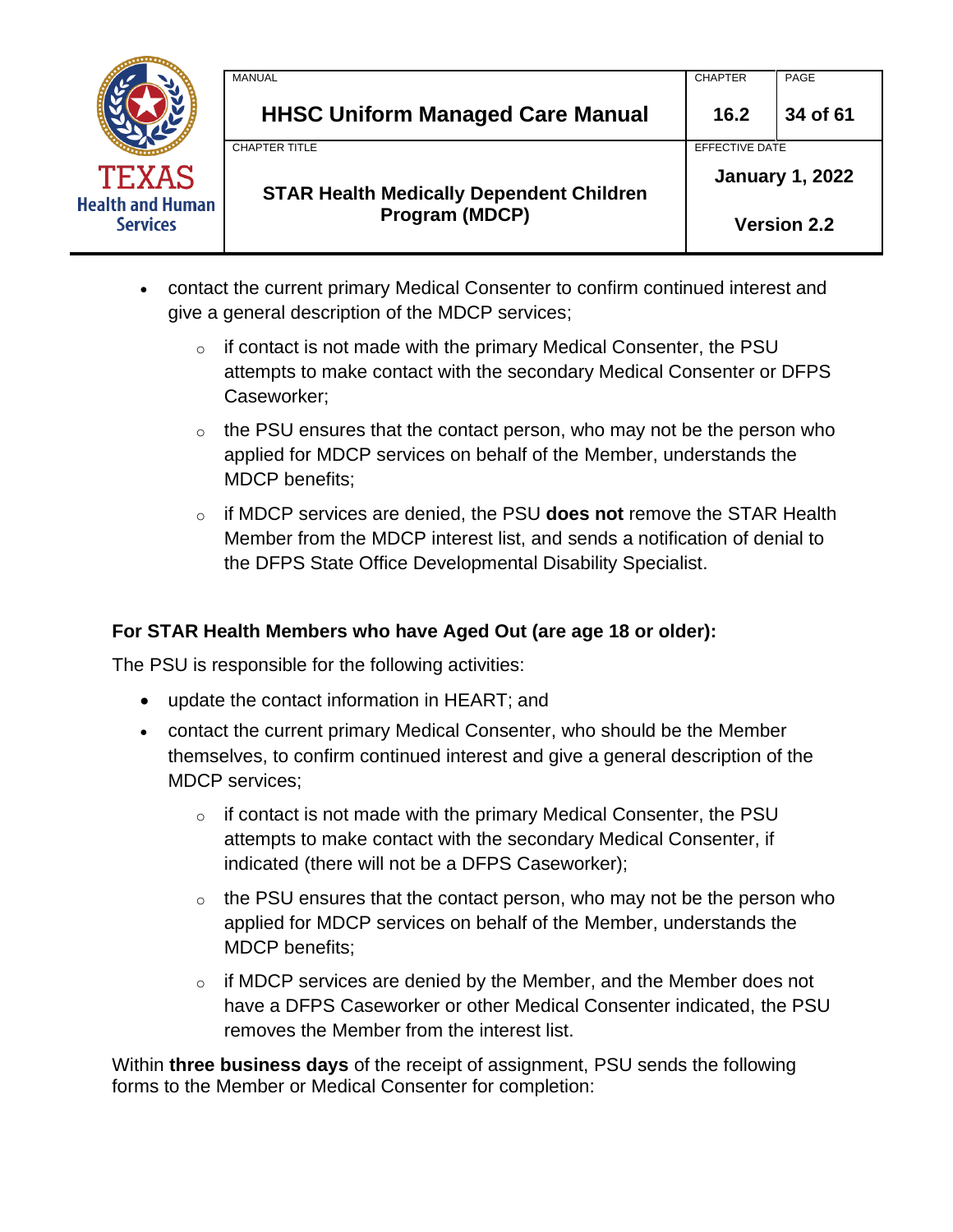|                                                            | MANUAL                                          | <b>CHAPTER</b>         | PAGE               |
|------------------------------------------------------------|-------------------------------------------------|------------------------|--------------------|
|                                                            | <b>HHSC Uniform Managed Care Manual</b>         | 16.2                   | 35 of 61           |
|                                                            | <b>CHAPTER TITLE</b>                            | EFFECTIVE DATE         |                    |
| <b>TEXAS</b><br><b>Health and Human</b><br><b>Services</b> | <b>STAR Health Medically Dependent Children</b> | <b>January 1, 2022</b> |                    |
|                                                            | <b>Program (MDCP)</b>                           |                        | <b>Version 2.2</b> |

- Form 2439, Selection Acknowledgement, to confirm interest in applying for MDCP services;
- MDCP information and frequently asked questions information sheet; and
- a postage-paid envelope.

If PSU staff are unable to contact the primary Medical Consenter, secondary Medical Consenter, or DFPS Caseworker (if indicated) by phone within **14 calendar days** from the date the enrollment packet was mailed, PSU must complete and mail Form 2442, Notification of Interest List Release Closure, to the Member or Medical Consenter, and send a copy to DFPS State Office. Form 2442 must include the release date and release closure date, and must indicate that staff has not been able to contact the Member or Medical Consenter to begin the eligibility determination process. The release closure date is the **31st day** after the date on the release notification letter.

PSU must make one additional attempt to contact the primary Medical Consenter, secondary Medical Consenter, or DFPS Caseworker (if indicated) prior to the release closure date.

PSU should not attempt to contact a Member or Medical Consenter if HHSC receives information about the Member's death. The effective date of the release closure is the date staff received information of the Member's death. PSU must not send Form 2442 to the Member or Medical Consenter if the release was closed due to death of the Member.

• If PSU has not been able to contact the Member, primary or secondary Medical Consenter, or DFPS Caseworker within **31 days** from the date on the release notification letter, PSU must send a notification of unable to locate to the DFPS State Office Developmental Disability Specialist and follow the process and timelines described in **Section B, Declining MDCP Services**, below.

If applicable, within **three business days** after closing the release, PSU must upload Form 2442 and document the closure date and reason in HEART.

If the Member or Medical Consenter mails the packet into PSU within 90 days of the date of the closure letter, PSU will reopen the interest list case honoring the original request date. The Member will not be placed at the bottom of the interest list, PSU will proceed with processing the information provided.

### **B. Declining MDCP Services**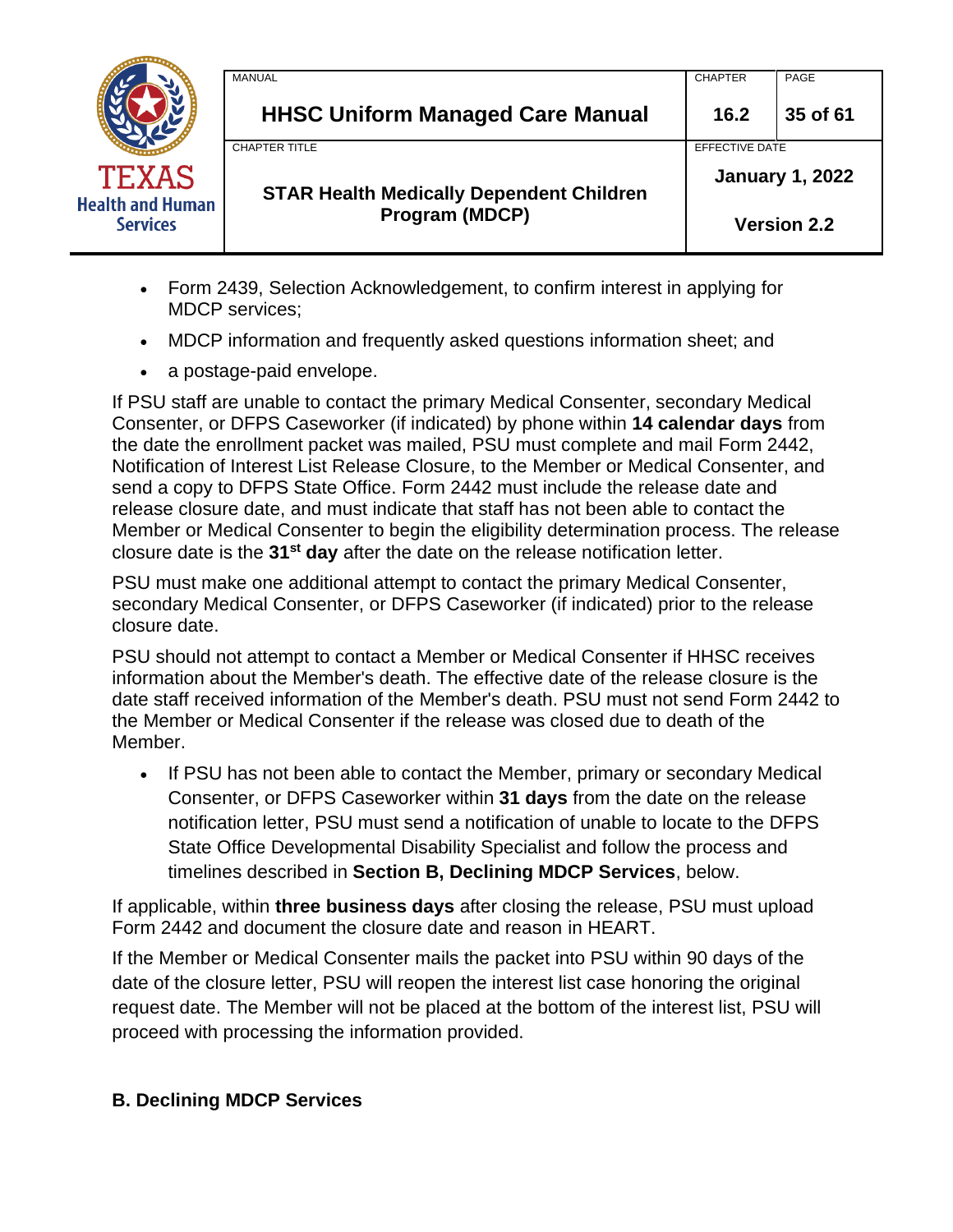|                                            | MANUAL                                          | <b>CHAPTER</b>         | PAGE               |
|--------------------------------------------|-------------------------------------------------|------------------------|--------------------|
|                                            | <b>HHSC Uniform Managed Care Manual</b>         | 16.2                   | 36 of 61           |
|                                            | <b>CHAPTER TITLE</b>                            | EFFECTIVE DATE         |                    |
| <b>TEXAS</b>                               | <b>STAR Health Medically Dependent Children</b> | <b>January 1, 2022</b> |                    |
| <b>Health and Human</b><br><b>Services</b> | Program (MDCP)                                  |                        | <b>Version 2.2</b> |

## *i. For STAR Health Members in Conservatorship*

If a Member or Medical Consenter completes and mails Form 2439, indicating no interest in applying for MDCP services or declines MDCP services before the release closure date, the PSU must notify the DFPS State Office Developmental Disability Specialist within **five business days** that a Medical Consenter has declined MDCP services on behalf of a child in DFPS conservatorship.

The DFPS State Office Developmental Disability Specialist must respond to PSU within **five business days** to indicate:

- the Medical Consenter now agrees to accept MDCP services on behalf of the child, or
- DFPS agrees with the Medical Consenter that declining MDCP services is appropriate for the child and provides the reason for declining, or
- DFPS will escalate internally a continued refusal that may negatively impact the child.

If the PSU does not receive a response within five business days, the PSU will send one additional escalated notification to the DFPS Division Administrator for Placement and wait an additional **five business days** for a response.

If DFPS provides confirmation that the Medical Consenter will now accept MDCP services on behalf of the child, PSU must complete the following within **two business days** of receiving notice from DFPS:

- document the date confirmation was received from DFPS on the Medical Consenter's acceptance for MDCP services in HEART;
- verify the STAR Health MCO enrollment in TIERS; and
- complete Section A of Form H3676, Managed Care Pre-Enrollment Assessment Authorization and posts it to TxMedCentral.

If DFPS agrees with the Medical Consenter that declining MDCP services is appropriate for the child, PSU must close the release. The release closure date is the **31st day** after the date on the release notification letter. PSU staff must complete and mail Form 2442, informing the individual the release was closed due to being informed the individual no longer wishes to apply for MDCP services. The PSU must:

- upload Form 2442 and document the closure date and reason, and the date DFPS approved the choice to decline services in HEART; and
- document the closure date and reason in the CSIL database.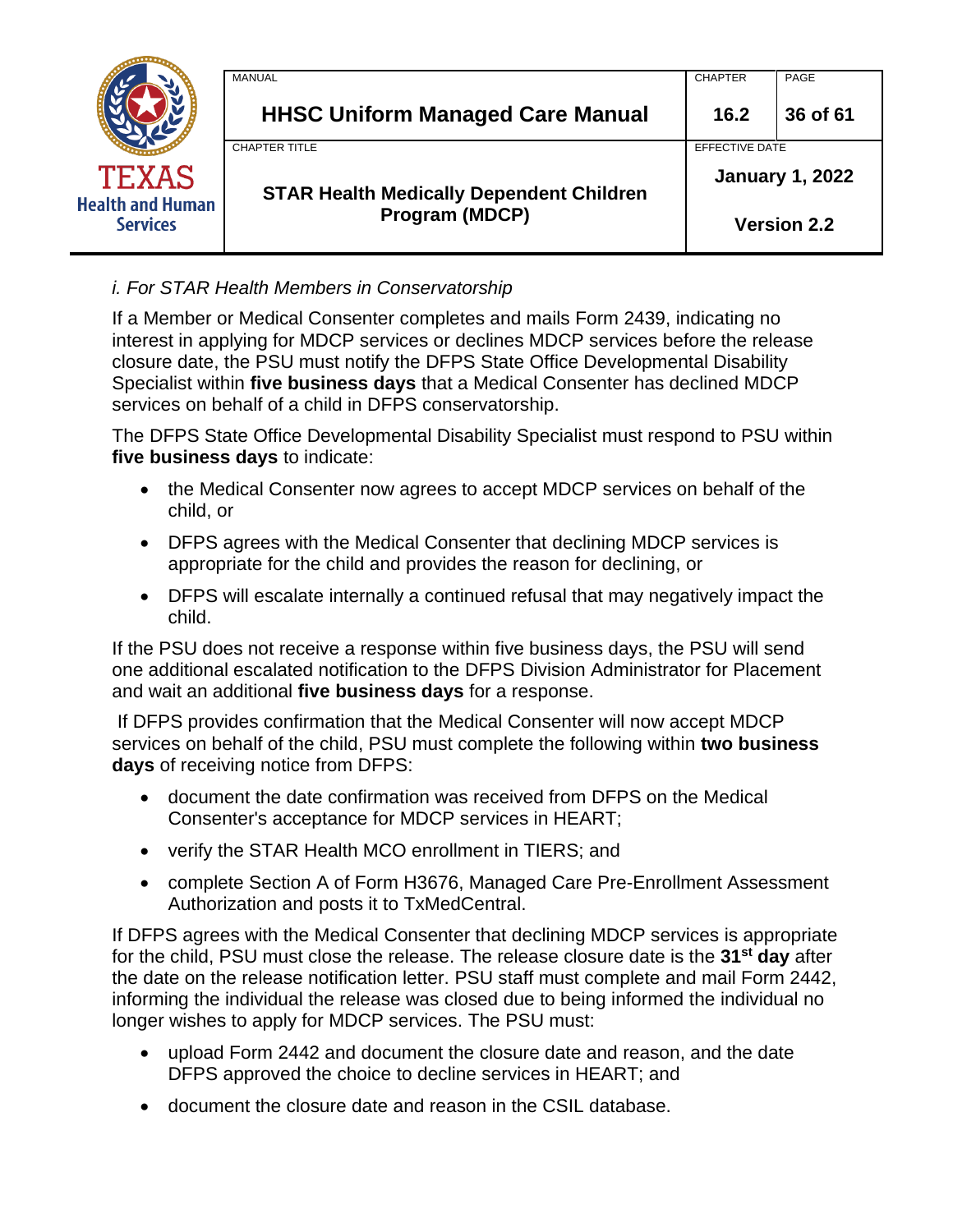|                                                            | MANUAL                                          | <b>CHAPTER</b>         | PAGE               |
|------------------------------------------------------------|-------------------------------------------------|------------------------|--------------------|
|                                                            | <b>HHSC Uniform Managed Care Manual</b>         | 16.2                   | 37 of 61           |
|                                                            | <b>CHAPTER TITLE</b>                            | EFFECTIVE DATE         |                    |
| <b>TEXAS</b><br><b>Health and Human</b><br><b>Services</b> | <b>STAR Health Medically Dependent Children</b> | <b>January 1, 2022</b> |                    |
|                                                            | Program (MDCP)                                  |                        | <b>Version 2.2</b> |

If DFPS must escalate internally a continued refusal of MDCP services that may negatively impact the child, PSU will hold open the release for an additional five business days to receive a final response from the DFPS State Office Developmental Disability Specialist.

### *ii. For STAR Health Members who have Aged Out (are age 18 or older)*

If a Member who is no longer in DFPS conservatorship and is their own Medical Consenter completes and mails Form 2439 indicating no interest in applying for MDCP services or declines MDCP services before the release closure date the PSU must close the release. The release closure date is the **31st day** after the date on the release notification letter. Staff must complete and mail Form 2442, informing the Member the release was closed due to being informed the Member no longer wishes to apply for MDCP services. The PSU must:

- upload Form 2442 and document the closure date and reason in HEART; and
- document the closure date and reason in the CSIL database.

### **C. Receipt of Enrollment Packet**

When the PSU receives the enrollment packet back from a Member or Medical Consenter, the PSU must review to ensure all documents are completed. If all documents are not completed, the PSU must contact the Member or Medical Consenter to obtain completed forms within **two business days** of receipt of the incomplete information.

Within **two business days** of receiving the enrollment packet or confirmed interest from the Member or Medical Consenter, the PSU must:

- verify the STAR Health MCO enrollment in TIERS;
- upload enrollment packet documents into HEART; and
- complete Section A of Form H3676 and upload to TxMedCentral.

### **D. Coordination of Assessments and ISPs**

*i. MCO Responsibilities*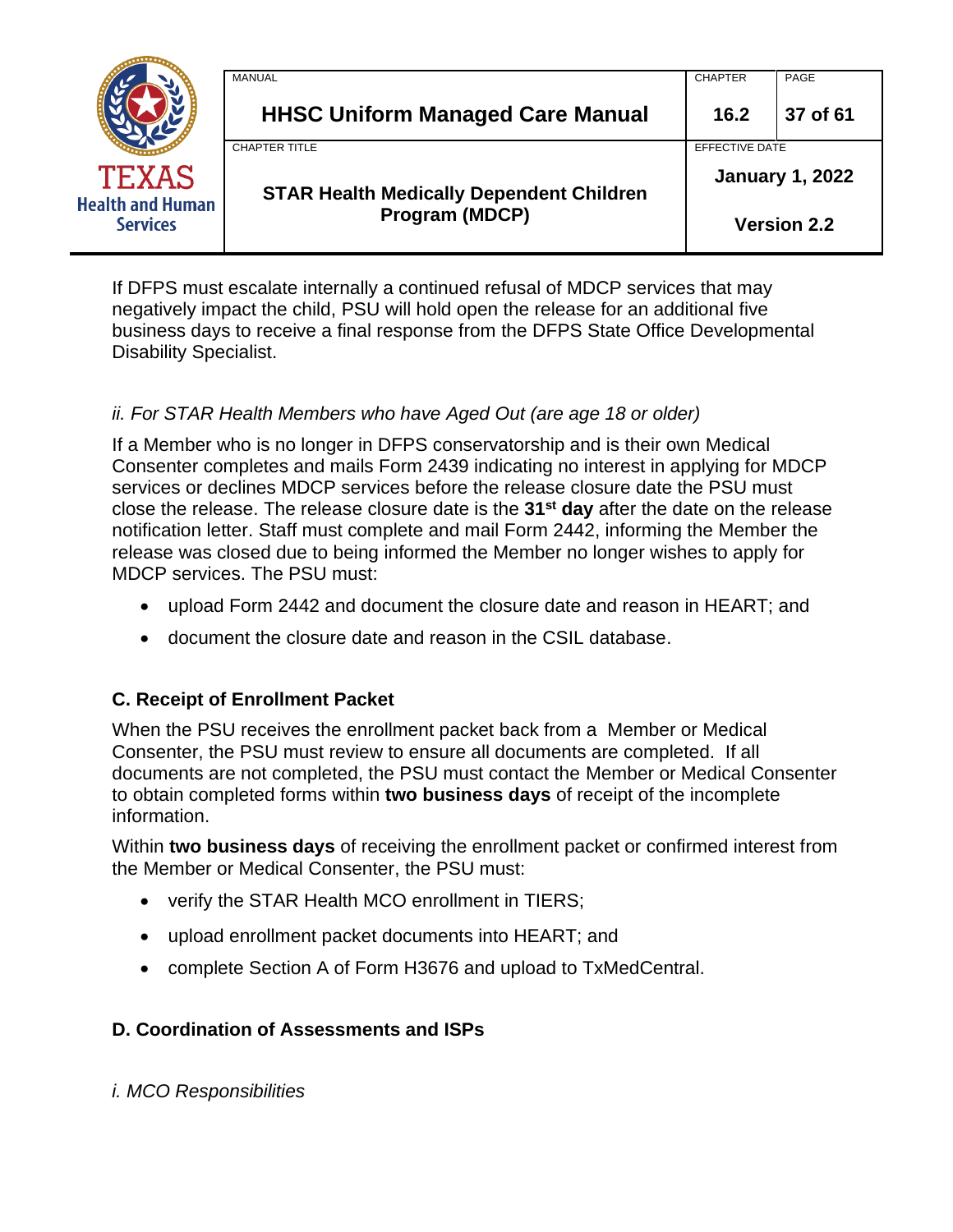|                                                            | MANUAL                                          | <b>CHAPTER</b>         | PAGE     |
|------------------------------------------------------------|-------------------------------------------------|------------------------|----------|
|                                                            | <b>HHSC Uniform Managed Care Manual</b>         | 16.2                   | 38 of 61 |
|                                                            | <b>CHAPTER TITLE</b>                            | EFFECTIVE DATE         |          |
| <b>TEXAS</b><br><b>Health and Human</b><br><b>Services</b> | <b>STAR Health Medically Dependent Children</b> | <b>January 1, 2022</b> |          |
|                                                            | Program (MDCP)                                  | <b>Version 2.2</b>     |          |

The STAR Health MCO has **30 calendar days** to complete all assessments for MDCP Members and submit required forms to the PSU. The MCO has an additional 30 calendar days to submit all required documentation, for a total of 60 calendar days following the initial notice from PSU. The MCO:

- verifies the individual meets all other eligibility criteria referenced in Section III, MDCP Overview and Eligibility;
- completes Section B of Form H3676;
- completes the mandatory fields in the Screening and Assessment Instrument (SAI) tool, including Section R - MDCP Related Items; and
- completes Form 2604, ISP.

The MCO must schedule and complete the SAI, including the MDCP module, within **30 business days** of notice from PSU. Once the SAI and MDCP Module are complete, the MCO must submit the results from the SAI to the HHSC Administrative Services Contractor, Texas Medicaid & Healthcare Partnership (TMHP), within **72 clock hours** of completion. For the purposes of this requirement, an SAI is considered "complete" when the MCO has obtained the physician's signature using Form 2601, and has retained this form in the Member's case file.

TMHP processes the SAI for individuals to determine MN and calculate a Resource Utilization Group (RUG). A RUG is a measure of NF staffing intensity and is used in waiver programs to:

- categorize needs for individuals/Members; and
- establish the service plan cost limit.

When TMHP processes an SAI, the MCO will receive a substantive response file with a

three-alphanumeric digit RUG. This code may also be viewed in the TMHP Long Term Care (LTC) online portal. An SAI with incomplete information will result with a BC1 code instead of a RUG value. An SAI resulting with a BC1 code does not have all of the information necessary for TMHP to accurately calculate a RUG for the Member. Code BC1 is not a valid RUG to determine MDCP eligibility.

The MCO must correct the information on the SAI within **14 calendar days** of submitting the assessment that resulted in a BC1 code. After **14 calendar days**, the MCO must inactivate the SAI and resubmit the assessment with correct information to TMHP. Information about the process of transmitting and correcting an SAI is available in Section VI, S*creening, Assessment, and Service Planning.*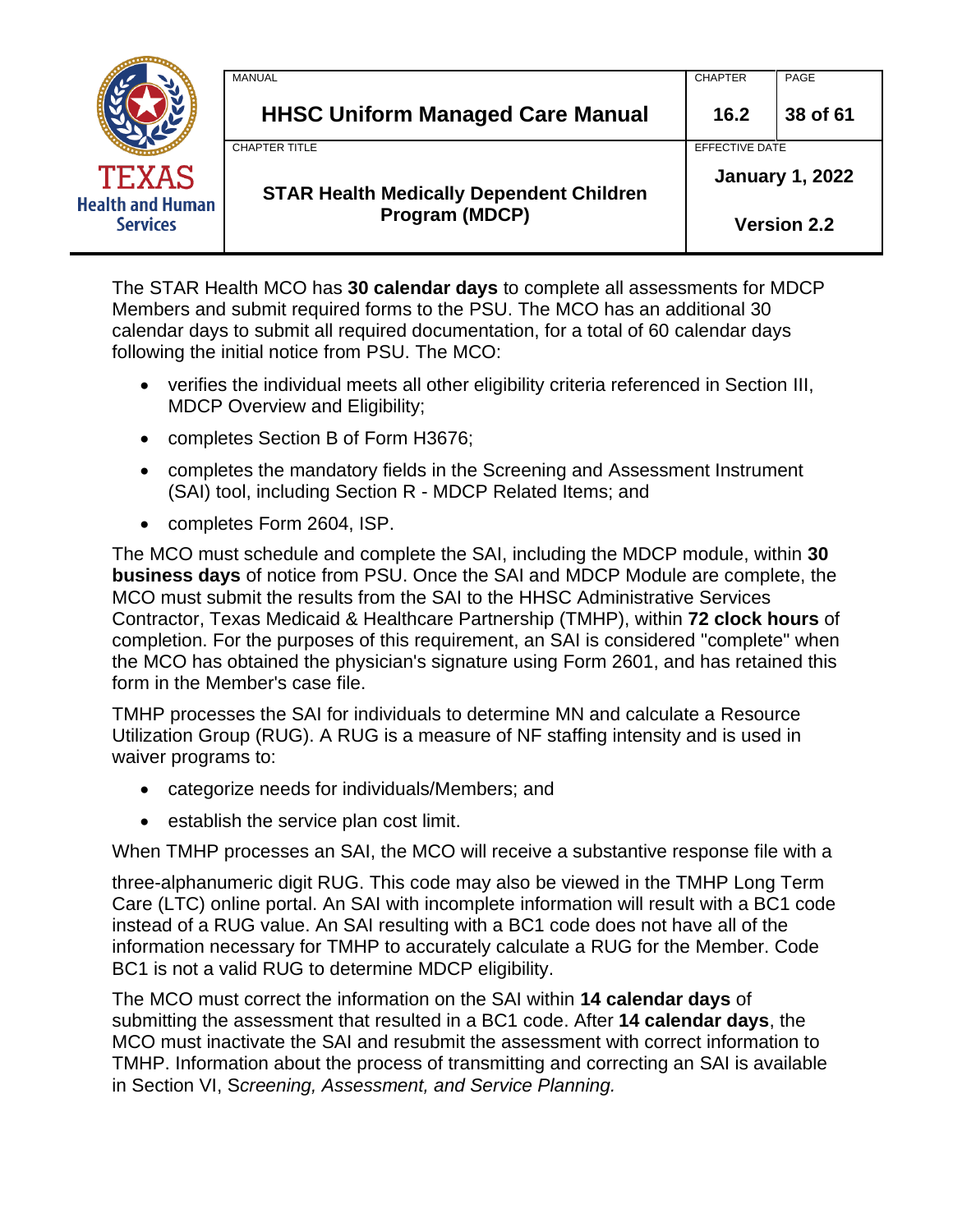|                                                            | MANUAL                                          | <b>CHAPTER</b>         | PAGE               |
|------------------------------------------------------------|-------------------------------------------------|------------------------|--------------------|
|                                                            | <b>HHSC Uniform Managed Care Manual</b>         | 16.2                   | 39 of 61           |
|                                                            | <b>CHAPTER TITLE</b>                            | <b>EFFECTIVE DATE</b>  |                    |
| <b>TEXAS</b><br><b>Health and Human</b><br><b>Services</b> | <b>STAR Health Medically Dependent Children</b> | <b>January 1, 2022</b> |                    |
|                                                            | <b>Program (MDCP)</b>                           |                        | <b>Version 2.2</b> |

The MDCP module of the SAI establishes an annual cost limit for each Member receiving MDCP services, which is based on the anticipated cost if the Member received services in a NF.

As a part of the ISP planning process, the MCO must establish an MDCP ISP that does not exceed the Member's cost limit. If the MCO does not properly establish this plan of care and the Member's ISP cost exceeds the individual limit, the MCO must continue to provide MDCP services at the MCO's expense through the end of the ISP year.

The MCO may not terminate MDCP enrollment if a Member's ISP exceeds the cost limit. The MCO must also adopt a methodology to track each Member's MDCP-related expenditures on a monthly basis and provide an update on MDCP-related expenditures to the Member and Medical Consenter no less than once per month.

Service authorizations for MDCP must include the amount, frequency, and duration of each service to be provided, and the schedule for when services will be rendered. The MCO must ensure the MDCP Member does not experience gaps in authorizations and that authorizations are consistent with information in the Member's ISP.

All Members receiving MDCP services must be enrolled in Service Management. The plan of care for an MDCP Member must include the components of a person-centered service plan described in Title 42 of the Code of Federal Regulations § 441.301(c)(2), and must be incorporated into the Member's Healthcare Service Plan (HSP).

The MCO posts Form 2604 and Form H3676 to TxMedCentral in the MCO's STAR Health MDCP folder. If the MCO does not post an ISP within **60 calendar days** after the PSU posted Part A of Form H3676, the PSU notifies by email the health plan manager assigned to the MCO.

The MCO must use the following naming convention when posting the ISP to TxMedCentral:

| <b>Two-Digit Plan</b><br><b>Identification</b><br>(ID) | Form<br><b>Number</b><br>(# ) | Member ID,<br>Medicaid # or<br><b>Social Security</b><br><b>Number (SSN)</b> | <b>Member</b><br><b>Last Name</b><br>(first four<br>letters) | <b>Sequence</b><br><b>Number of</b><br>Form |
|--------------------------------------------------------|-------------------------------|------------------------------------------------------------------------------|--------------------------------------------------------------|---------------------------------------------|
| ##                                                     | 2604                          | 123456789                                                                    | <b>ABCD</b>                                                  |                                             |

This file would be named ##\_2604\_123456789\_ABCD\_2.doc.

The MCO must use the following naming convention when posting Form H3676 to TxMedCentral: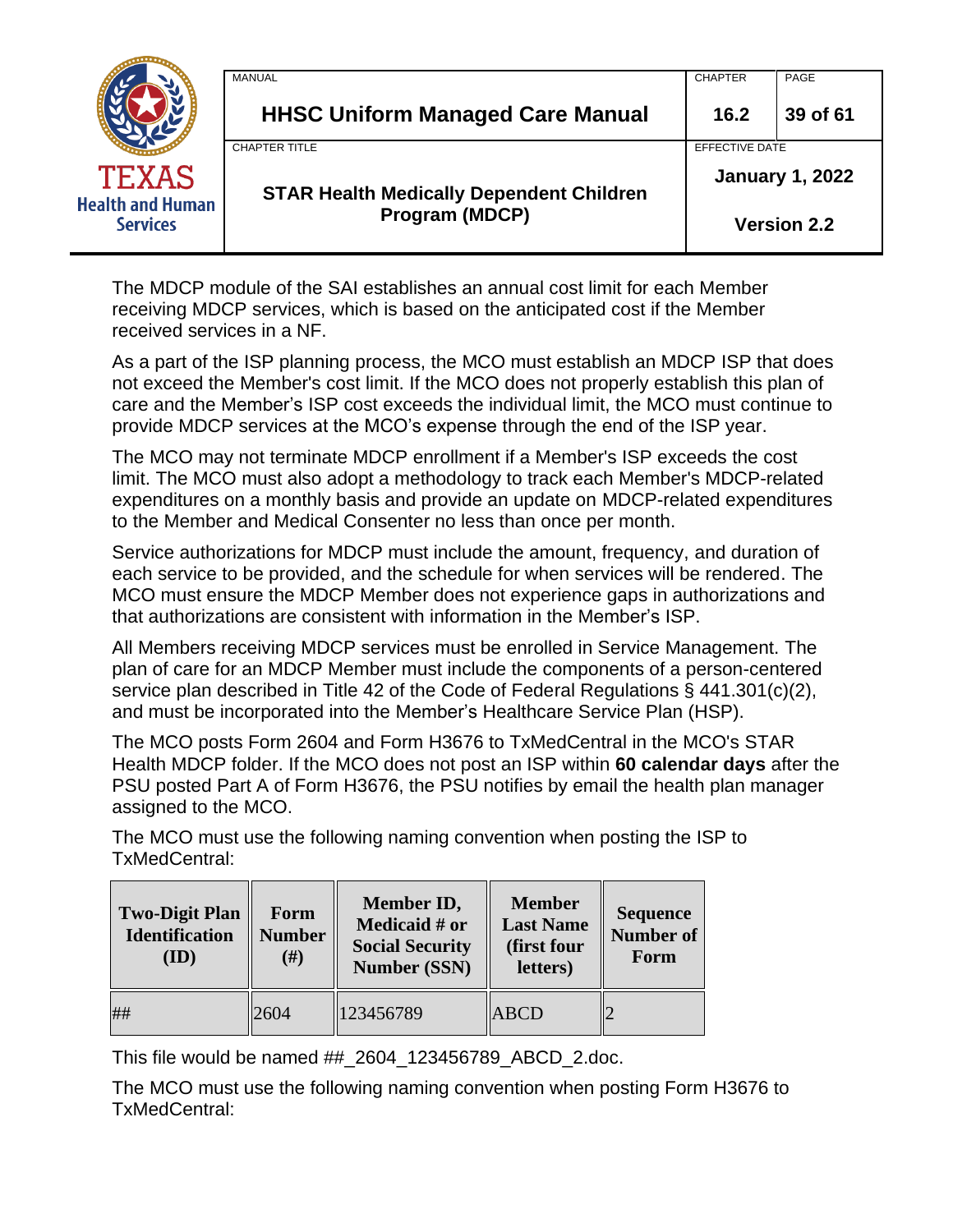|                                                            | MANUAL                                          | <b>CHAPTER</b>         | PAGE     |
|------------------------------------------------------------|-------------------------------------------------|------------------------|----------|
|                                                            | <b>HHSC Uniform Managed Care Manual</b>         | 16.2                   | 40 of 61 |
|                                                            | <b>CHAPTER TITLE</b>                            | EFFECTIVE DATE         |          |
| <b>TEXAS</b><br><b>Health and Human</b><br><b>Services</b> | <b>STAR Health Medically Dependent Children</b> | <b>January 1, 2022</b> |          |
|                                                            | Program (MDCP)                                  | <b>Version 2.2</b>     |          |

| <b>Two-Digit Form</b><br><b>Plan ID</b> | # | <b>Member ID,</b><br>Medicaid # or<br><b>SSN</b> | <b>Member Last</b><br>Name (first four<br>letters) | <b>Section</b><br><b>Number</b> | Sequence<br><b>Number of</b><br>Form |
|-----------------------------------------|---|--------------------------------------------------|----------------------------------------------------|---------------------------------|--------------------------------------|
| ##                                      |   | $\parallel$ 3676 $\parallel$ 123456789           | <b>ABCD</b>                                        |                                 |                                      |

This file would be named ##\_3676\_123456789\_ABCD\_A\_2.doc.

### *ii. PSU Responsibilities*

Within **two business days** of receiving Form H3676 and the ISP, the PSU ensures the Member has:

- medical necessity;
- services under the established cost limits; and
- an unmet need for at least one waiver service.

The start of care (SOC) date for MDCP services is the first day of the month following receipt of the latter of the SAI or the ISP. The SOC date is the same as the ISP begin date, and **will always be the first day of the month**. Because Members are not eligible for any MDCP benefits between the Form H2065-DSK signature date and the ISP begin date, PSU specialists must record the correct date on the notification to the Member.

If eligibility is approved, within **two business days** of receiving the Form H3676 and Form 2604, PSU generates Form H2065-DSK, and:

- mails the original to the Member or Medical Consenter;
- posts the form on TxMedCentral in the MCO's STAR Health MDCP folder; and
- documents the closure date and reason in the CSIL database.

PSU must upload all applicable case forms to HEART.

If a Member fails to meet eligibility criteria for MDCP, within **two business days** of receiving the Form H3676 and Form 2604, PSU completes Form H2065-DSK and:

- mails the original to the individual;
- posts it on TxMedCentral in the MCO's STAR Health MDCP folder; and
- documents the closure date and reason in the CSIL database.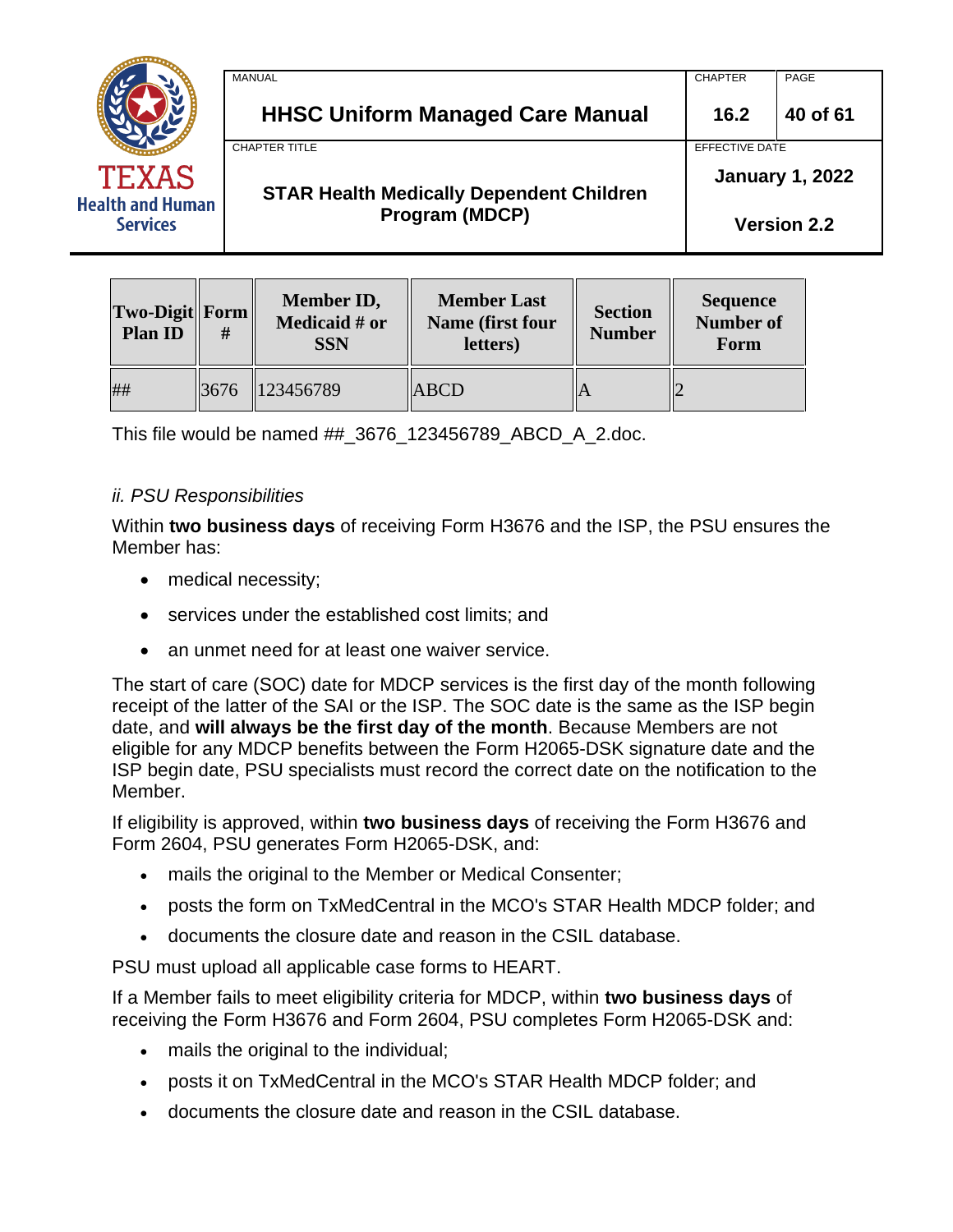

PSU must upload all applicable case forms to HEART.

# **E. Interest List Release Closures**

The PSU must change the status of an interest list release in the CSIL database.

PSU will record the appropriate closure code in CSIL when a Member or Medical Consenter cannot complete the application process or when the Member or Medical Consenter receives an MDCP determination. Interest list closures are documented in HEART.

# *i. Closing the Interest Release for an Applicant Choosing CLASS*

When a Member or Medical Consenter is offered both MDCP and Community Living Assistance and Support Services (CLASS) and the Member or Medical Consenter chooses CLASS, PSU must notify the PSIL unit to close the MDCP release effective the date the PSU is notified of the decision to apply for CLASS. PSU notifies the PSIL unit by emailing the designated box [MDCP\\_Interest\\_List@hhsc.state.tx.us.](mailto:MDCP_Interest_List@hhsc.state.tx.us) The email's subject line must read: **MDCP Closure**. The following elements must be included in the email:

- Member's name
- Interest List ID
- Program to be closed
- Date of closure
- Closure Reason

Within **two business days** of receiving notification of the Member's choice to apply for CLASS, PSU must mail Form 2442 to the Member or Medical Consenter. A copy of Form 2442 must be recorded in the Member's electronic case file in HEART. Once Form 2442 is sent to the CLASS individual, no follow-up contacts with the Member or Medical Consenter are necessary.

If the CLASS application is denied, Form 2442 instructs the Member or Medical Consenter to contact HHSC if he/she wishes to apply for MDCP. When the Member or Medical Consenter contacts HHSC, he/she will be reinstated on the MDCP interest list using the procedures stated below.

# *ii. Reopening an Interest List Closure*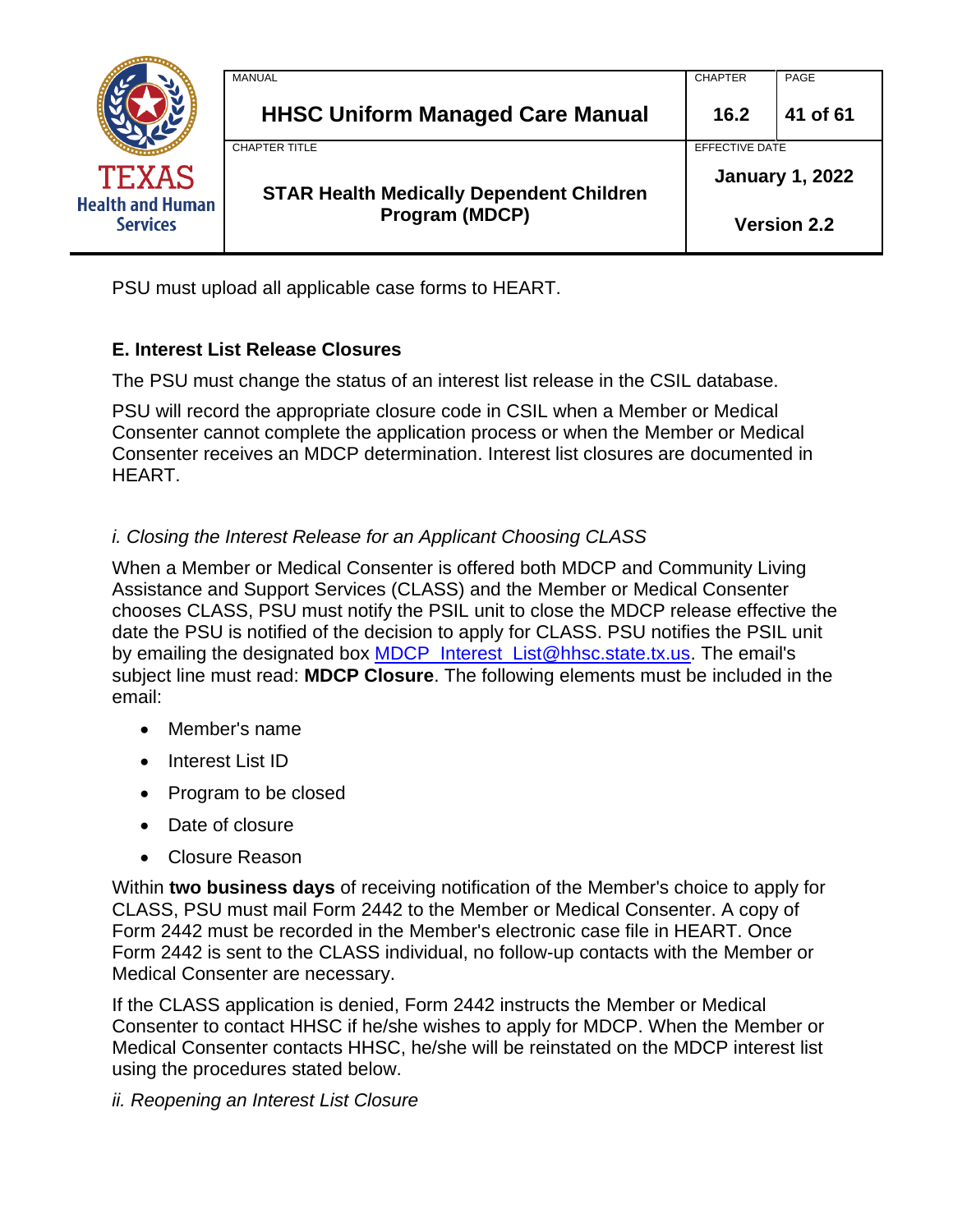|                                                            | MANUAL                                          | <b>CHAPTER</b>         | PAGE               |
|------------------------------------------------------------|-------------------------------------------------|------------------------|--------------------|
|                                                            | <b>HHSC Uniform Managed Care Manual</b>         | 16.2                   | 42 of 61           |
|                                                            | <b>CHAPTER TITLE</b>                            | EFFECTIVE DATE         |                    |
| <b>TEXAS</b><br><b>Health and Human</b><br><b>Services</b> | <b>STAR Health Medically Dependent Children</b> | <b>January 1, 2022</b> |                    |
|                                                            | Program (MDCP)                                  |                        | <b>Version 2.2</b> |

The PSU must submit a request to the PSIL unit to reopen a Member's closed interest list record for the following reasons:

- PSU staff were not able to contact the Member, Medical Consenter or DFPS staff before the release closure date.
- The Member or Medical Consenter received a dual offer (an offer to select one of two waiver slots), did not meet eligibility for the alternate waiver program, and wishes to apply for MDCP services.

**Within three business days** of receiving the request to apply for MDCP services, PSU staff must email a completed Form 2067-MC to the PSIL designated box and must include:

- the release date;
- the release closure date:
- the reason for the closure; and
	- $\circ$  the reason for requesting to reopen a Member's closed CSIL record; or
	- $\circ$  a statement indicating that the application for an alternate waiver program was denied and the Member or Medical Consenter now wishes to apply for MDCP.

The PSIL unit will notify PSU of the outcome of the request. If an exception is granted, the PSU must contact the Member or Medical Consenter in order to begin the application process.

### *iii. Adding a Name Back to the Interest List*

A Member's name may be added back to the CSIL after the name has been removed because staff are unable to locate the Member, Medical Consenter, or DFPS staff or because one of these parties failed to respond to attempted contacts.

A name is added back if the Member or Medical Consenter:

- contacts the PSIL within **90 calendar days** of the closure date and expresses continued interest, the name will be added back with the **original date** of request; or
- contacts the PSU more than **90 calendar days** following the closure date and expresses continued interest, the name will be added back with the **current date** as the request date.

Any exceptions for adding names back to the CSIL with the original date after a 90 day period must be approved by the HHSC Program Enrollment manager.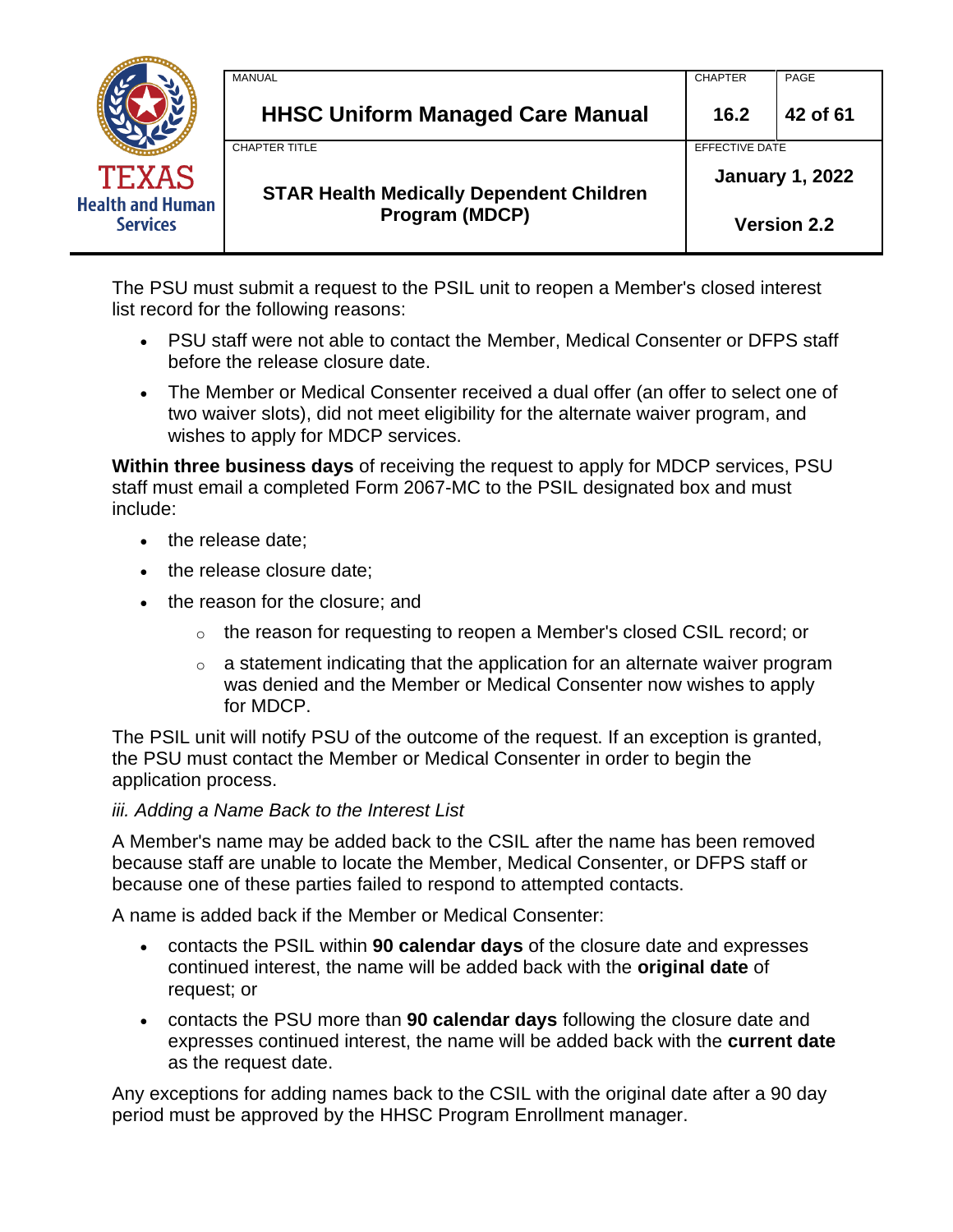|                                            | MANUAL                                          | <b>CHAPTER</b>         | PAGE               |
|--------------------------------------------|-------------------------------------------------|------------------------|--------------------|
|                                            | <b>HHSC Uniform Managed Care Manual</b>         | 16.2                   | 43 of 61           |
|                                            | <b>CHAPTER TITLE</b>                            | EFFECTIVE DATE         |                    |
| <b>TEXAS</b>                               | <b>STAR Health Medically Dependent Children</b> | <b>January 1, 2022</b> |                    |
| <b>Health and Human</b><br><b>Services</b> | <b>Program (MDCP)</b>                           |                        | <b>Version 2.2</b> |

The earliest date a Member may be added back to the CSIL for the same program the Member is denied is the date the Member is determined to be ineligible for the program.

**E**xa**mple:** The Member is released from the MDCP interest list on Aug. 2. The Member is denied eligibility for MDCP on Aug. 28, and a notification is sent to the Member or Medical Consenter of ineligibility. The first date the denied Member can be added back to the MDCP interest list is Aug. 28.

The earliest date a Member may be added back to the CSIL for the same program the Member is terminated is the first date the Member is no longer eligible for the program terminated.

**Example:** A Member's MDCP services are terminated July 31 due to denial of medical necessity. The first date the Member can be added back to the MDCP interest list is Aug. 1.

# <span id="page-42-0"></span>**VI. SCREENING, ASSESSMENT, AND SERVICE PLANNING**

All MDCP recipients in the STAR Health program must receive an assessment, at least annually, using the Screening and Assessment Instrument (SAI). The MCO must assess each Member receiving MDCP services using the SAI at least annually or when the Member experiences a change in condition. The SAI also contains screening questions and modules that assess for medical, behavioral, and functional services. The MCO may use the SAI to assess Members for eligibility for services such as Community First Choice (CFC) and Personal Care Services (PCS).

### **A. Assessment of Medical Necessity**

A determination of the level of care provided in a nursing facility (NF), or medical necessity (MN), is required for enrollment in MDCP and eligibility for CFC services. The MCO must complete the required fields for a determination of MN on the SAI and submit the assessment to TMHP for a determination of MN for a NF level of care.

Members coming off the MDCP interest list must be assessed for MN for eligibility for MDCP and the SAI must be completed no later than **30 calendar days** following notification from the PSU, as described in Section V, Intake and Initial Application. The MCO must submit the SAI to TMHP within **72 hours** of completion. For the purposes of submission, an SAI is only considered complete when the physician certification is on file. The MCO must complete the designated mandatory fields of the SAI, as specified in the SAI Document Map, including the fields required for MN and the MDCP Module. The MCO must indicate yes on Field Z5a (indicated by a "1") when seeking an MN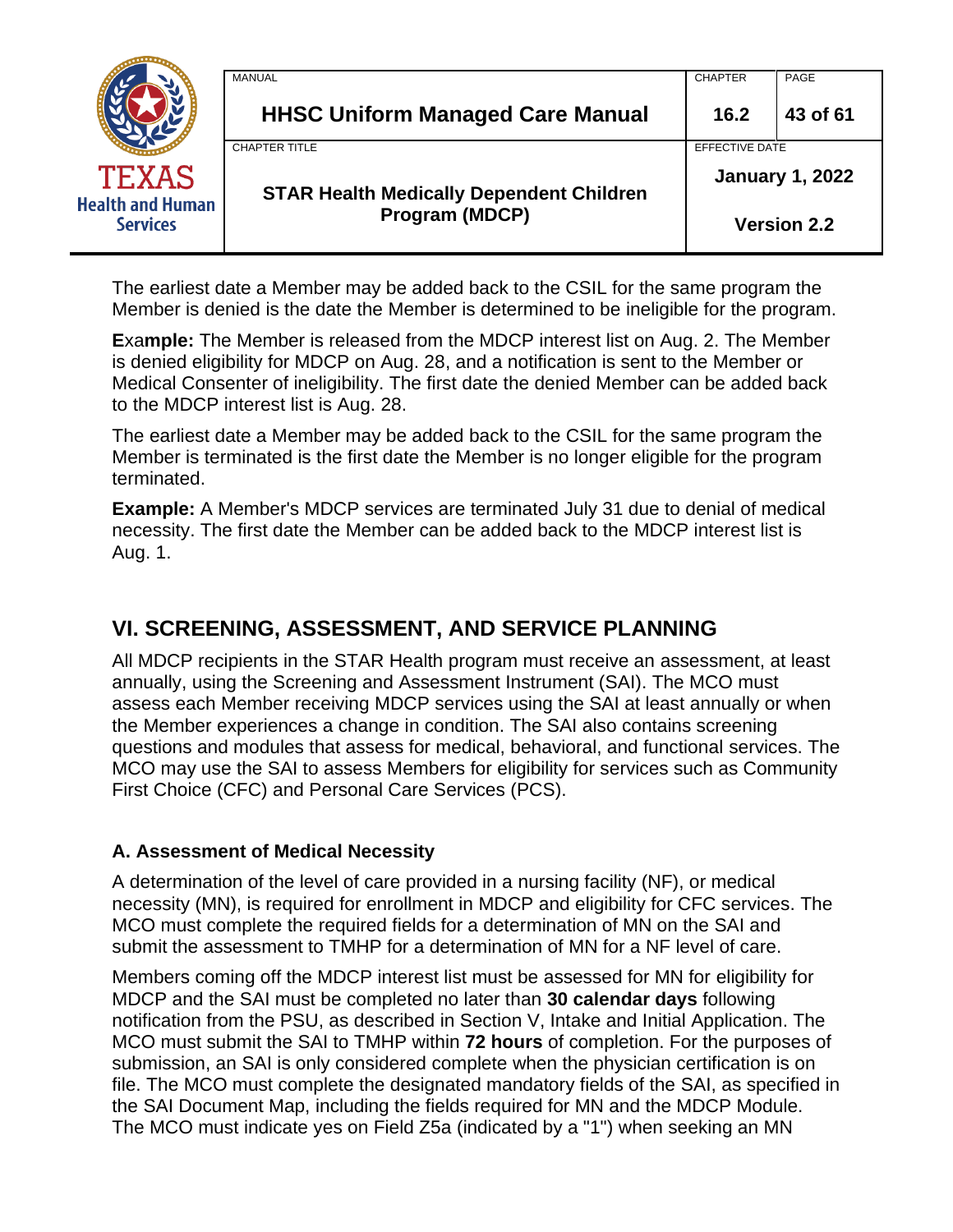|                                            | MANUAL                                          | <b>CHAPTER</b>         | PAGE               |
|--------------------------------------------|-------------------------------------------------|------------------------|--------------------|
|                                            | <b>HHSC Uniform Managed Care Manual</b>         | 16.2                   | 44 of 61           |
|                                            | <b>CHAPTER TITLE</b>                            | EFFECTIVE DATE         |                    |
| <b>TEXAS</b>                               | <b>STAR Health Medically Dependent Children</b> | <b>January 1, 2022</b> |                    |
| <b>Health and Human</b><br><b>Services</b> | <b>Program (MDCP)</b>                           |                        | <b>Version 2.2</b> |

determination from TMHP. A physician certification is required. Form 2601 must be maintained in the Member's file and must be obtained by the MCO and dated by the Member's physician prior to the submission of the SAI when Field Z5a is marked yes on initial assessments for MDCP.

If the MCO is assessing a Member for CFC services for the first time, in addition to the required fields for MN, the MCO must complete the functional assessment for CFC services using the personal care assessment module (PCAM), including Section P, as well as questions in Section Z that assess for support management and emergency response services. For a Member to continue to be eligible for CFC services, a determination of MN is required **every 12 months**. If a previous physician certification is in the Member's file, a new certification is not needed.

If a Member has had a determination of MN approval within the last 365 days, and either requests CFC services or comes off the interest list for MDCP services, the MCO should leave Field Z5a as marked "no" (indicated by a "0") when completing and resubmitting the required portions of the SAI. The MCO must note when the Member's MN expires and arrange for a reassessment with the Member and Medical Consenter. A physician's certification is not required for a reassessment of MN.

Additional scenarios relating to MN determinations are available in the *MCO Business Rules for SK-SAI and SK-ISP***.**

# **B. Member Reassessment of Medical Necessity**

The MCO is responsible for tracking the renewal dates to ensure all Member reassessment activities are completed. Failure to complete and submit timely reassessments may result in the Member losing MDCP eligibility. Before the end date of the annual SAI, including applicable modules, the MCO must initiate an annual reassessment to determine and validate continued need for services for each Member. Reassessment must occur no earlier than 90 days before or **no later than 30 days** prior to the expiration date of the Member's current ISP on file. The MCO must indicate yes in Field Z5a to notify TMHP that an MN determination is required.

As part of the reassessment, the MCO must inform the Member or Medical Consenter about CDS and SRO. The MCO is expected to complete the same activities for each annual reassessment as required for the initial eligibility determination.

If the MCO determines the Member's health and support needs have not changed significantly within a calendar year of completing the SAI based on utilization records, Member reports, and provider input, the MCO may administer an abbreviated version of the SAI by pre-populating the instrument with information gathered during the previous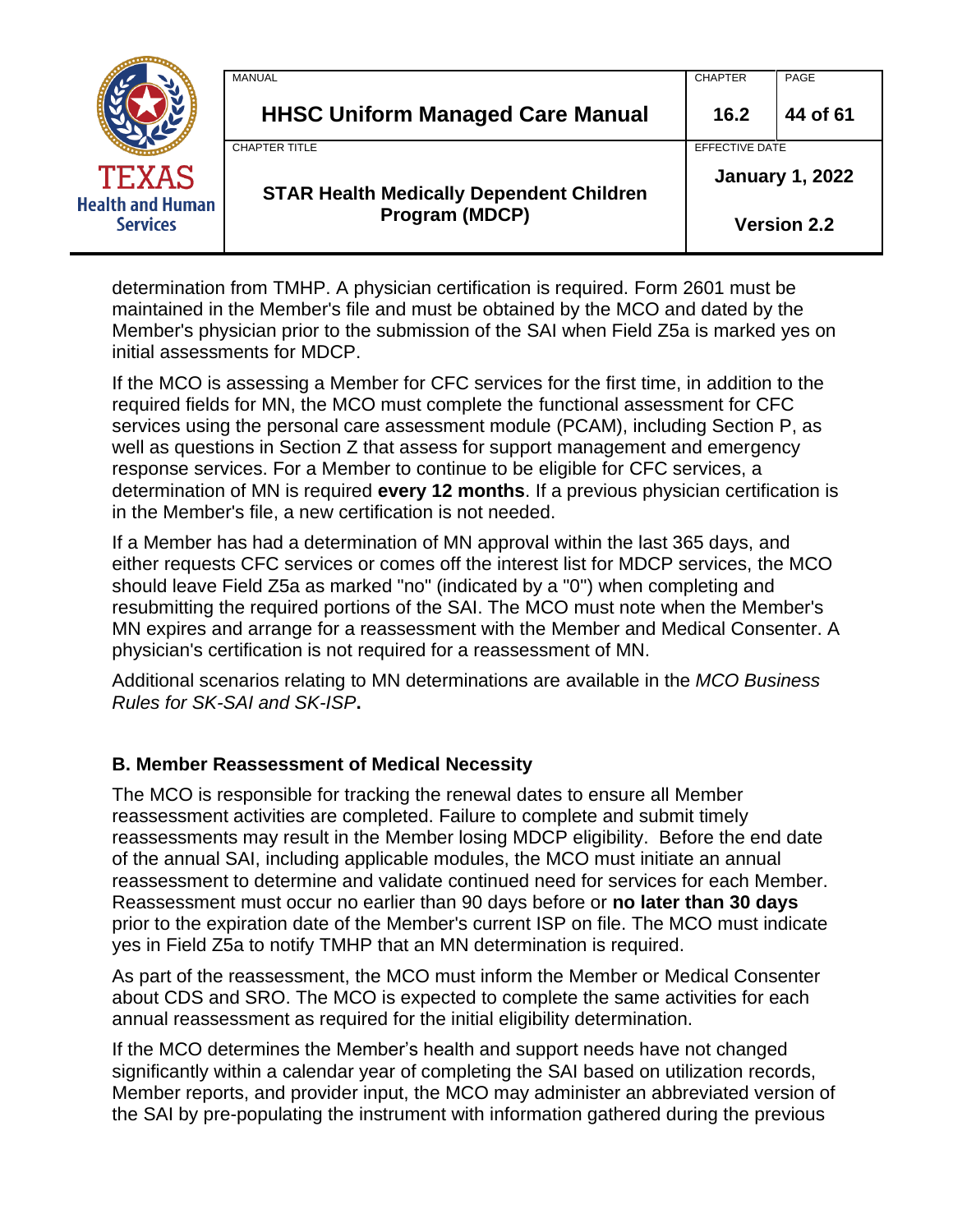|                                            | MANUAL                                          | <b>CHAPTER</b>         | PAGE               |
|--------------------------------------------|-------------------------------------------------|------------------------|--------------------|
|                                            | <b>HHSC Uniform Managed Care Manual</b>         | 16.2                   | 45 of 61           |
|                                            | <b>CHAPTER TITLE</b>                            | EFFECTIVE DATE         |                    |
| <b>TEXAS</b>                               | <b>STAR Health Medically Dependent Children</b> | <b>January 1, 2022</b> |                    |
| <b>Health and Human</b><br><b>Services</b> | Program (MDCP)                                  |                        | <b>Version 2.2</b> |

assessment and confirming the accuracy of information with the Member or Medical Consenter. The MCO may not administer the abbreviated SAI more than once every other calendar year and may not administer the abbreviated SAI without previously completing the full SAI (mandatory fields only).

For Members requiring a reassessment of MN for a nursing facility level of care for continued eligibility for CFC or MDCP services, the MCO must administer the designated mandatory fields of the SAI and appropriate modules **no earlier than 90 days** before or **no later than 30 calendar days** prior to the expiration of the Member's current ISP on file. The MCO must indicate yes in Field Z5a to notify TMHP that an MN determination is required. Form 2601 is not required for reassessments of MN if the Member's file contains the form for a previous assessment. To ensure continuity of care, the MCO must ensure that the Member's reassessment for CFC and MDCP services, using the SAI and appropriate modules, is timed to prevent any lapse in service authorization or program eligibility.

For Members receiving CFC services with a level of care for a psychiatric hospital or intermediate care facility for individuals with intellectual disabilities or related conditions (ICF/IIDs), the MCO must remind the Member or Medical Consenter to schedule a reassessment prior to the expiration of the Member's level of care assessment. The MCO must work with the mental health Provider assessing for Psychiatric Hospital level of care, or the Local Intellectual or Developmental Disability Authority (LIDDA), assessing for an ICF level of care.

### **C. Assessment and Reassessment for Personal Care Services (PCS)**

For Members who receive PCS, the MCO may use the PCAM module of the SAI to assess for, and reassess annually for, the need for and amount and duration of PCS. The PCAM must also be completed at any time the Member experiences a placement change, when the MCO determines the Member may require a change in the number of authorized PCS hours, such as a change of condition or change in the available informal supports (e.g. changing school schedules), and upon Member or Medical Consenter request. The managed care organization must obtain a new physician statement of need to substantiate the Member's continued need for PCS upon each annual reassessment.

The following questions in the SAI Core Module are triggers for the PCAM and may indicate the Member requires PCS:

• a personal care aide is provided in a school or day program;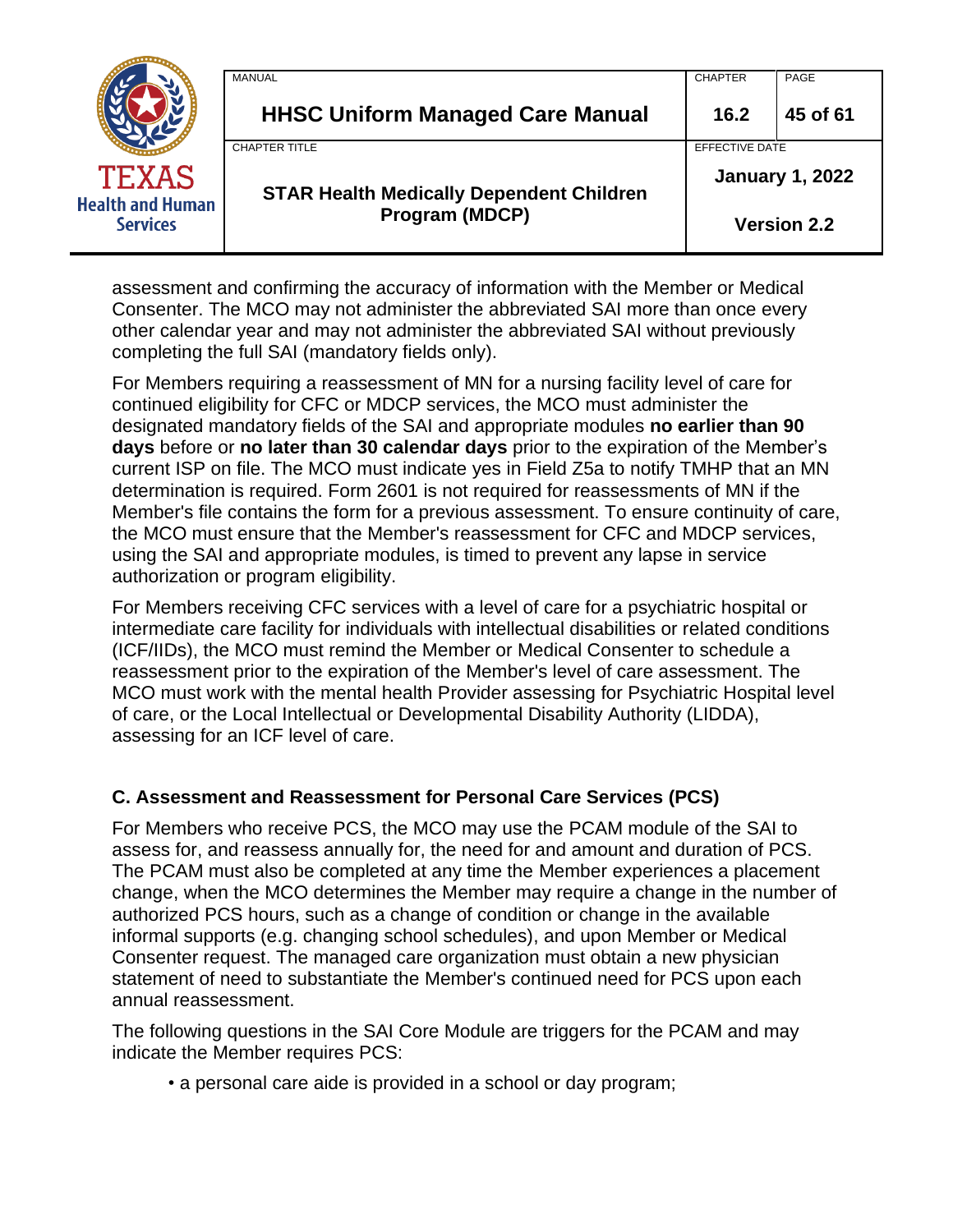|                                            | MANUAL                                          | <b>CHAPTER</b>         | PAGE               |
|--------------------------------------------|-------------------------------------------------|------------------------|--------------------|
|                                            | <b>HHSC Uniform Managed Care Manual</b>         | 16.2                   | 46 of 61           |
|                                            | CHAPTER TITLE                                   | EFFECTIVE DATE         |                    |
| <b>TEXAS</b>                               | <b>STAR Health Medically Dependent Children</b> | <b>January 1, 2022</b> |                    |
| <b>Health and Human</b><br><b>Services</b> | Program (MDCP)                                  |                        | <b>Version 2.2</b> |

• the Member, Medical Consenter, or others are concerned about the Member's developmental status or decline from baseline related to self-care (dressing, bathing, using toilet self-care);

• decline in functional status as compared to 90 days ago or since last assessment;

• instrumental ADL or ADL self-performance;

• the Member is moderately or severely impaired regarding cognitive skills for daily decision making;

- the Member requires diet modification to swallow solid food;
- the Member requires modifications to swallow liquids;
- the Member received PCS, attendant care, or a home health aide in the last 30 days; and/or
- the Member or Medical Consenter requests an assessment for CFC or PCS.

### **D. PSU Procedures for Reassessments**

The PSU must ensure the Member's ISP is authorized annually. The PSU:

- checks TxMedCentral to determine if the MCO has submitted the ISP before the ISP end date;
- verifies the case has an approved SAI;
- verifies the ISP is within the cost limit; and
- takes a screenshot of the ISP, and posts the screenshot to HEART.

If the reassessment ISP is being submitted due to the Member's timely appeal of an MDCP waiver denial, staff enter the information from the old ISP, extending the end date an additional four calendar months. Services continue using this ISP until a decision is received from the hearing officer. At that time, changes are made, if necessary, to comply with the hearing officer's decision.

If the Member continues to meet waiver requirements, it is not necessary to send Form H2065-DSK, at the reassessment as notification of continuing services. If the Member does not meet waiver requirements, the PSU must, within two business days of notification:

• send Form H2065-DSK to the Member or Medical Consenter indicating why the case is being terminated; and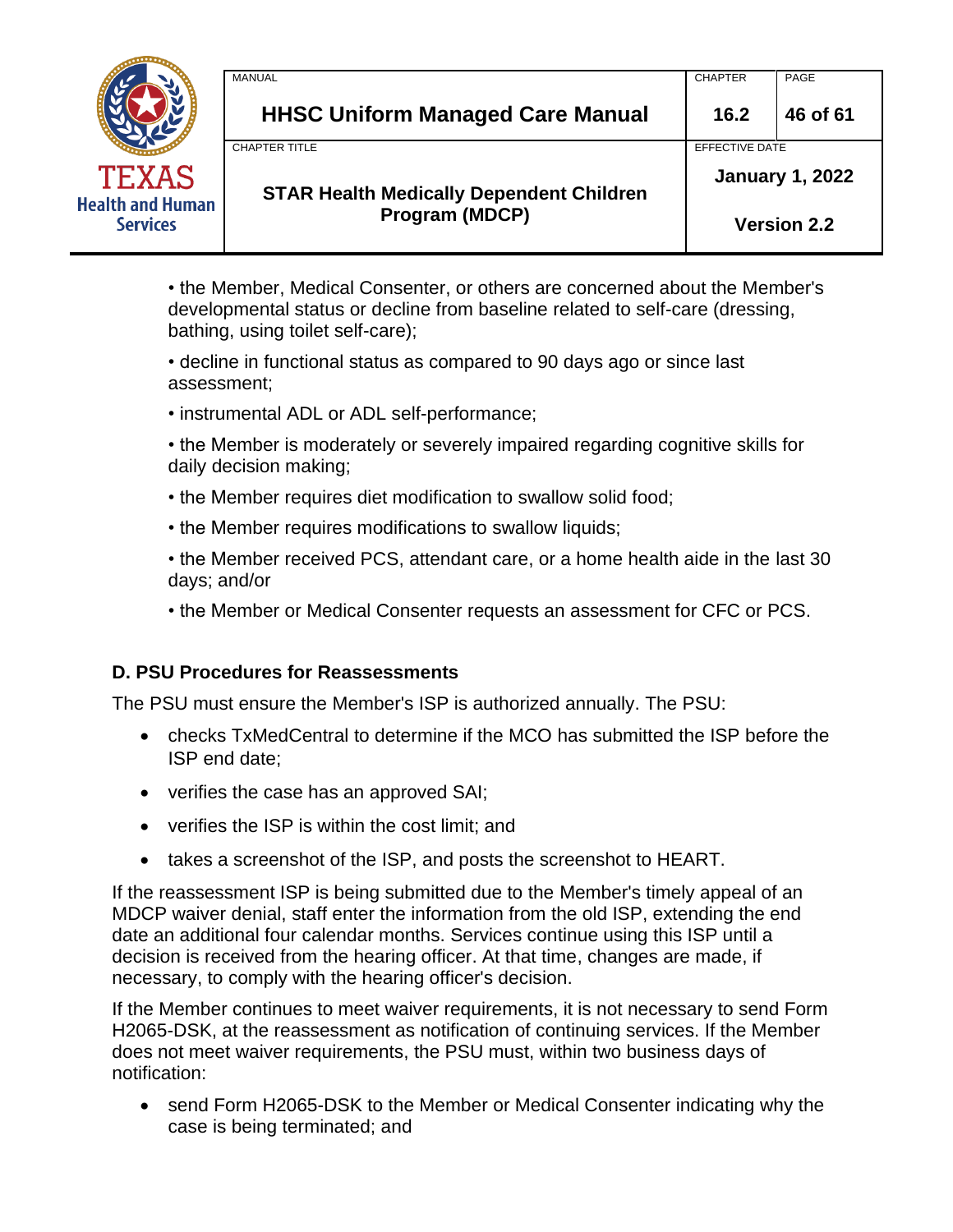|                                            | <b>MANUAL</b>                                   | <b>CHAPTER</b> | PAGE                   |
|--------------------------------------------|-------------------------------------------------|----------------|------------------------|
|                                            | <b>HHSC Uniform Managed Care Manual</b>         | 16.2           | 47 of 61               |
|                                            | <b>CHAPTER TITLE</b>                            | EFFECTIVE DATE |                        |
| <b>TEXAS</b>                               | <b>STAR Health Medically Dependent Children</b> |                | <b>January 1, 2022</b> |
| <b>Health and Human</b><br><b>Services</b> | <b>Program (MDCP)</b>                           |                | <b>Version 2.2</b>     |

• terminate the ISP through the Long Term Care (LTC) Portal and generate Form H2065-DSK through the portal, if available. PSU posts Form H2067-MC to TxMedCentral to alert the MCO the denial notice is available in the LTC portal.

If the Member files an appeal timely, the PSU, within two business days of notification:

- posts Form H2067-MC in TxMedCentral to the MCO's STAR Health MDCP folder, using the appropriate naming convention, informing the MCO to continue services due to the timely appeal (if services have already ended, the MCO reinitiates services immediately); and
- extends the end date of the current ISP an additional four calendar months.

The MCO must use the following naming convention when posting forms to TxMedCentral:

An "M" or "S" is added to the sequence number to indicate whether the MCO or PSU posted the form.

| Two-Digit Form<br><b>Plan ID</b> | #    | <b>Member ID,</b><br><b>Medicaid # or</b><br><b>SSN</b> | <b>Member Last</b><br>Name (first four<br>letters) | <b>Sequence</b><br><b>Number of</b><br>Form |
|----------------------------------|------|---------------------------------------------------------|----------------------------------------------------|---------------------------------------------|
| ##                               | 2067 | 123456789                                               | <b>ABCD</b>                                        | 2M                                          |

This file would be named ##\_2067\_123456789\_ABCD\_2M.doc.

### **E. Service Planning**

### *i. The ISP and Healthcare Service Plan (HCSP)*

For STAR Health MDCP Members, the Healthcare Service Plan (HCSP) takes the place of Form H2603, STAR Kids Individual Service Plan (ISP) - Narrative Form.

The MCO Service Manager must work with the Member or Medical Consenter to create an ISP that includes MDCP services that do not exceed the Member's cost limit. Only MDCP services count toward the cost limit. The cost limit is based on the Member's RUG, which is determined based on the SAI. Cost limits associated with each RUG may be found at: https://www.dads.state.tx.us/handbooks/cm-mdcp/appendix/I.htm. The Service Manager documents these MDCP services in the HCSP.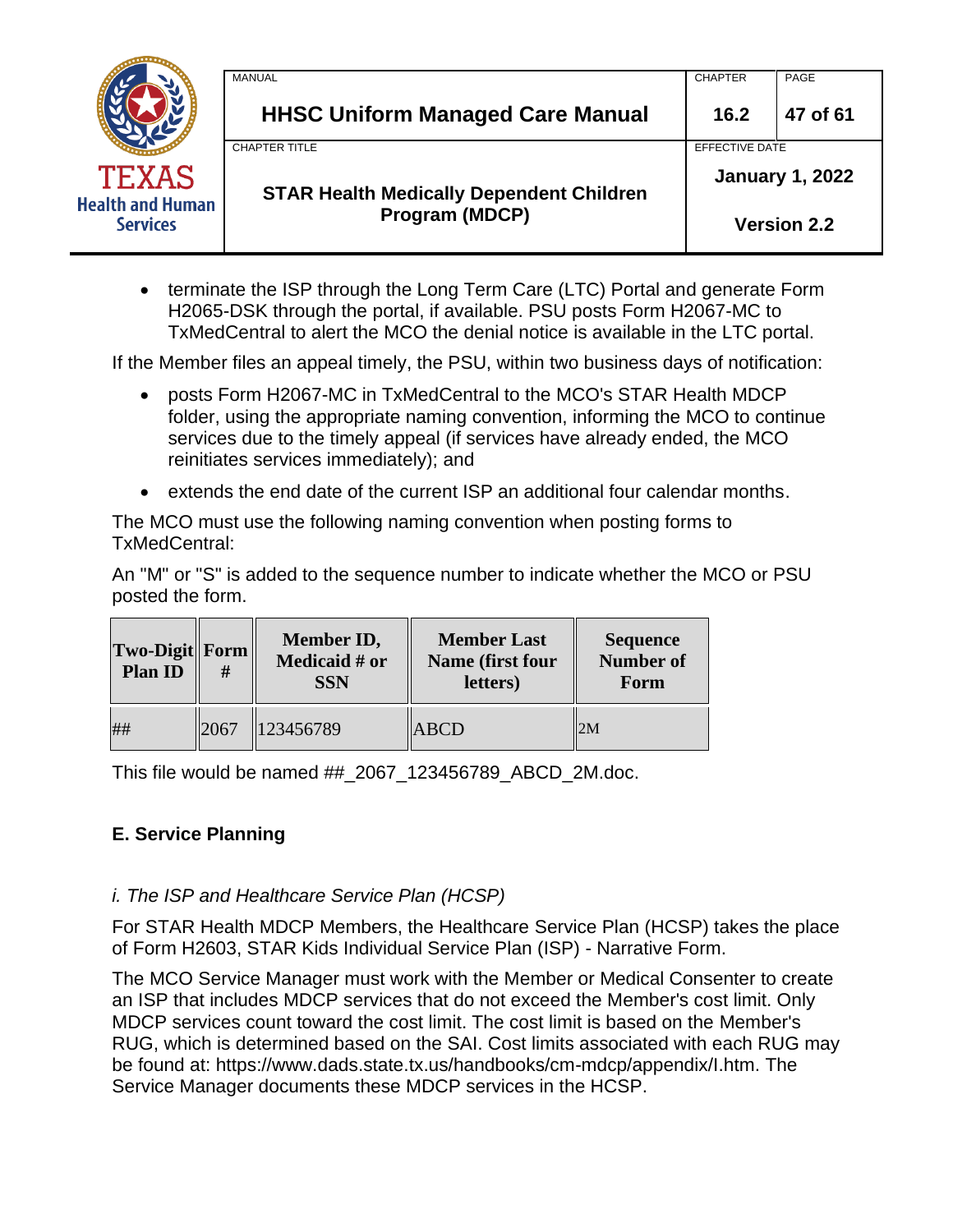|                                            | MANUAL                                          | <b>CHAPTER</b>         | PAGE               |
|--------------------------------------------|-------------------------------------------------|------------------------|--------------------|
|                                            | <b>HHSC Uniform Managed Care Manual</b>         | 16.2                   | 48 of 61           |
|                                            | <b>CHAPTER TITLE</b>                            | EFFECTIVE DATE         |                    |
| <b>TEXAS</b>                               | <b>STAR Health Medically Dependent Children</b> | <b>January 1, 2022</b> |                    |
| <b>Health and Human</b><br><b>Services</b> | <b>Program (MDCP)</b>                           |                        | <b>Version 2.2</b> |

The electronic ISP supplements the HCSP and contains a list of approved MDCP services. The list of MDCP services included in the HCSP must match the services submitted with the electronic ISP. For new MDCP Members coming off the interest list, the MCO completes and submits the electronic ISP **within 60 days** of the initial notification from the PSU. For all current MDCP Members, the MCO completes and submits the electronic ISP **within 60 days** following receipt of a response to the SAI submission.

When the Member's ISP is complete and within the Member's established cost limit, the MCO submits the ISP to TMHP. The MCO must submit the ISP prior to the start date of the Member's ISP.

An ISP is valid for one year. Each MDCP Member's ISP must be updated at least annually, or sooner in the following situations, within 14 calendar days of request or notification of a need or a change:

- following a significant change in health condition that impacts service needs;
- upon request from the Member or Medical Consenter;
- at the recommendation of the Member's Primary Care Provider and/or health home; and
- following a change in life circumstance.

The Member's HCSP must be updated anytime the ISP is changed, and must include:

- a description of the recommended service needs identified through the SAI process;
- an MDCP plan of service that falls within the Member's allowable cost limit;
- covered services currently received;
- covered services not currently received, but that the Member might benefit from;
- a description of non-covered services that could benefit the Member;
- documentation of services received through third party sources, such as 1915(c) waivers operated by the state;
- the Member's goals and service preferences;
- natural strengths and supports available to the Member;
- special needs, requests, or considerations the MCO and/or Providers should know when supporting the Member;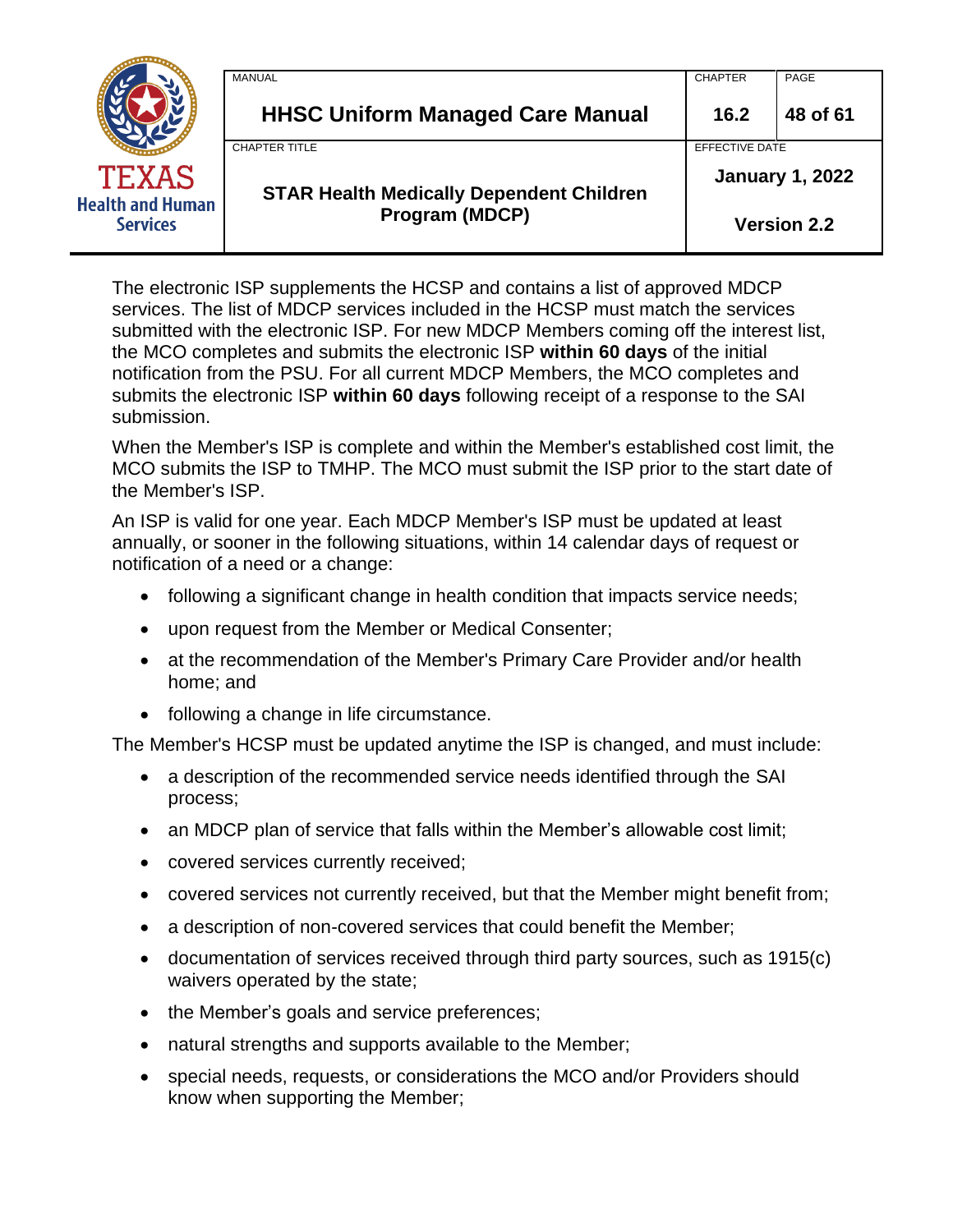|                                            | MANUAL                                          | <b>CHAPTER</b> | PAGE                   |
|--------------------------------------------|-------------------------------------------------|----------------|------------------------|
|                                            | <b>HHSC Uniform Managed Care Manual</b>         | 16.2           | 49 of 61               |
|                                            | <b>CHAPTER TITLE</b>                            | EFFECTIVE DATE |                        |
| <b>TEXAS</b>                               | <b>STAR Health Medically Dependent Children</b> |                | <b>January 1, 2022</b> |
| <b>Health and Human</b><br><b>Services</b> | Program (MDCP)                                  |                | <b>Version 2.2</b>     |

- a description of roles and responsibilities for the Member, Medical Consenter, key service Providers, the MCO, and the Member's school, with respect to maintaining and maximizing the health and well-being of the Member;
- a plan for coordinating and integrating care between Providers and covered and non-covered services;
- short and long-term goals for the Member's health and well-being; and
- plans related to transitioning to adulthood, for Members age 15 and older.

The MCO is encouraged to request, but may not require the Member or Medical Consenter to provide a copy of the Member's Individualized Education Plan (IEP).

The MCO must list in the HCSP, Medicaid state plan and waiver services the Member is receiving or is approved to receive, including service type, provider, hours per week (if applicable), begin/end date, and whether the Member has chosen the CDS or SRO (if applicable). The MCO must also include a brief rationale for the services. The MCO must list services provided by third-party resources, like Medicare or available community services.

The MCO must provide a printed or electronic copy of the HCSP to each MDCP Member or Medical Consenter following any significant update and no less than annually within **five business days** of meeting with the Member or Medical Consenter. The MCO must provide a copy to the Member's Providers and ensure that the HCSP is available within the Member's Health Passport record. The MCO must write the HCSP in plain language that is clear to the Member or Medical Consenter and, if requested, must be furnished in Spanish or other language.

The MCO service manager is responsible for examining the HCSP and ISP for members receiving LTSS **no less than three days** prior to a face-to-face visit and for ensuring the document is up-to-date and adequately reflects the Member's current health, goals, preferences, and needs. The Member's service manager must review and update each Member's HCSP with the Member and Medical Consenter no less than annually during a face-to-face visit.

If a Member will turn 21 between the start and end date of the Member's ISP, the MCO should ensure any necessary adaptive aids, minor home modifications, or transition assistance are provided prior to the Member's birthday. If the MCO authorizes adaptive aids, minor home modifications, or transition assistance, the MCO remains responsible for payment for those services, including applicable warranties.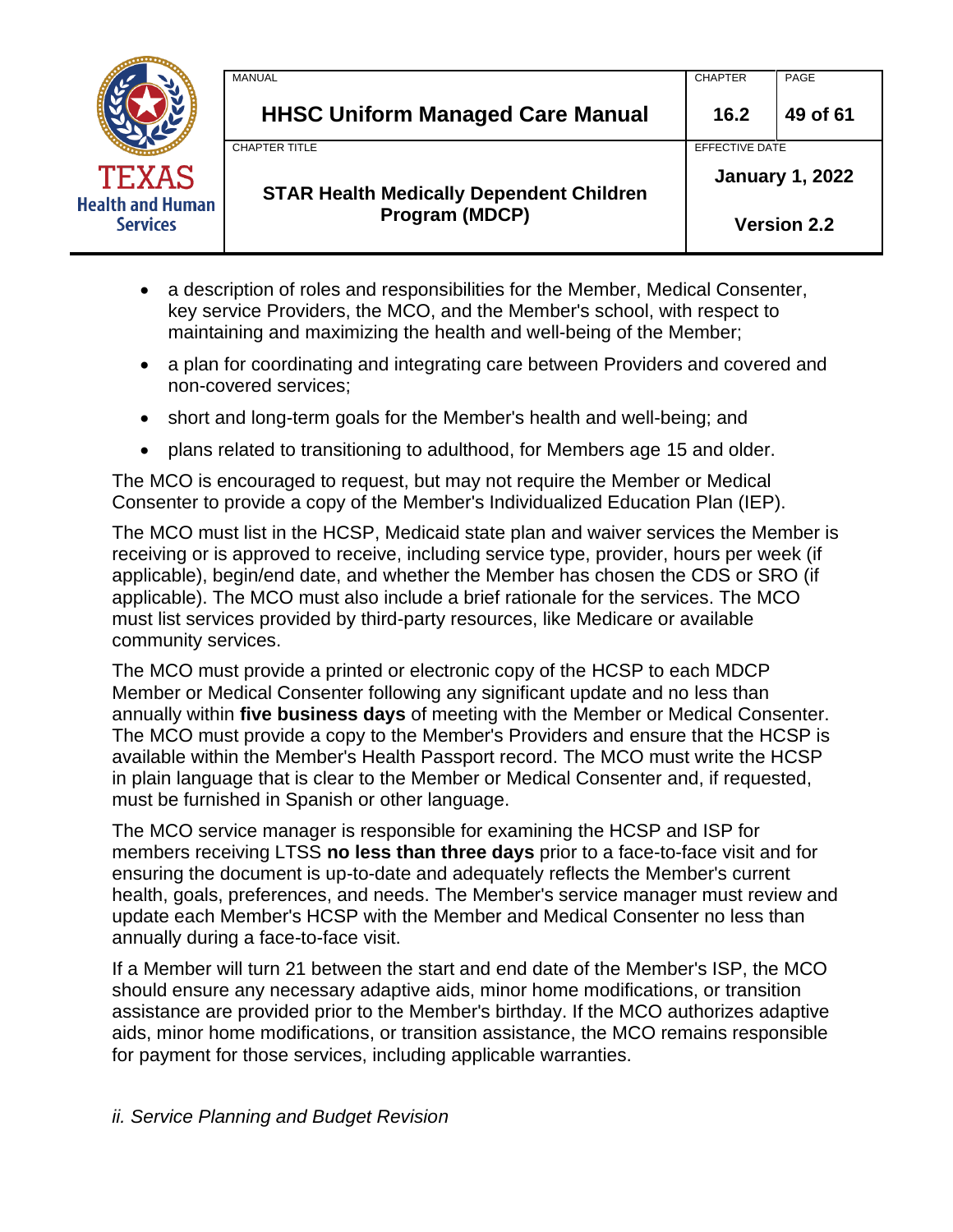|                                            | MANUAL                                          | <b>CHAPTER</b>         | PAGE               |
|--------------------------------------------|-------------------------------------------------|------------------------|--------------------|
|                                            | <b>HHSC Uniform Managed Care Manual</b>         | 16.2                   | 50 of 61           |
|                                            | <b>CHAPTER TITLE</b>                            | <b>EFFECTIVE DATE</b>  |                    |
| <b>TEXAS</b>                               | <b>STAR Health Medically Dependent Children</b> | <b>January 1, 2022</b> |                    |
| <b>Health and Human</b><br><b>Services</b> | Program (MDCP)                                  |                        | <b>Version 2.2</b> |

To revise a Member's MDCP ISP when there is no change in the Member's RUG, the MCO updates Form H2604 with the updated services and a revised begin date. The MCO maintains the updated Form H2604 in the Member's file.

To revise a Member's MDCP ISP when there may be a change to the Member's RUG, and thus their cost limit, the MCO must complete the mandatory fields of the SAI, including the MDCP module, and complete the following fields:

- $\bullet$  A10c = Medicaid number of the individual
- A12 = 2 (Significant Change in Status Reassessment)
- $Z5a = 0$  (No)
- $Z5b = 0$  (No)

Following receipt of a response file indicating the Member's new RUG and associated cost limit, the MCO must complete a new ISP that reflects the Member and Medical Consenter's goals, preferences, and needs within the new cost limit. The MCO must subtract the cost of services provided under the original ISP and subtract that amount from the Member's new cost limit to assess available funds for the remainder of the ISP period. The MCO must document how the available funds for the ISP period were determined and maintain documentation in the Member's file.

### *iii. Setting Aside Funds*

MCOs may permit an MDCP Member or Medical Consenter to set aside MDCP funds, within the approved cost limit, for use later in the ISP period. If a Member or Medical Consenter choose to set aside funds, the MCO must use the MDCP Set Aside form to document the Member or Medical Consenter's preferences and maintain documentation in the Member's file. A Member or Medical Consenter may not carry forward funds between ISP periods.

If a placement change occurs, the MCO must track the set aside funds and communicate the balance of funds available to the Member or Medical Consenter at the next placement.

# *iv. Exceeding the Cost Limit*

If the ISP cost exceeds 50 percent of the RUG cost limit, the MCO submits via email the following documents to the HHSC Utilization Review Transition/High Needs Coordinator: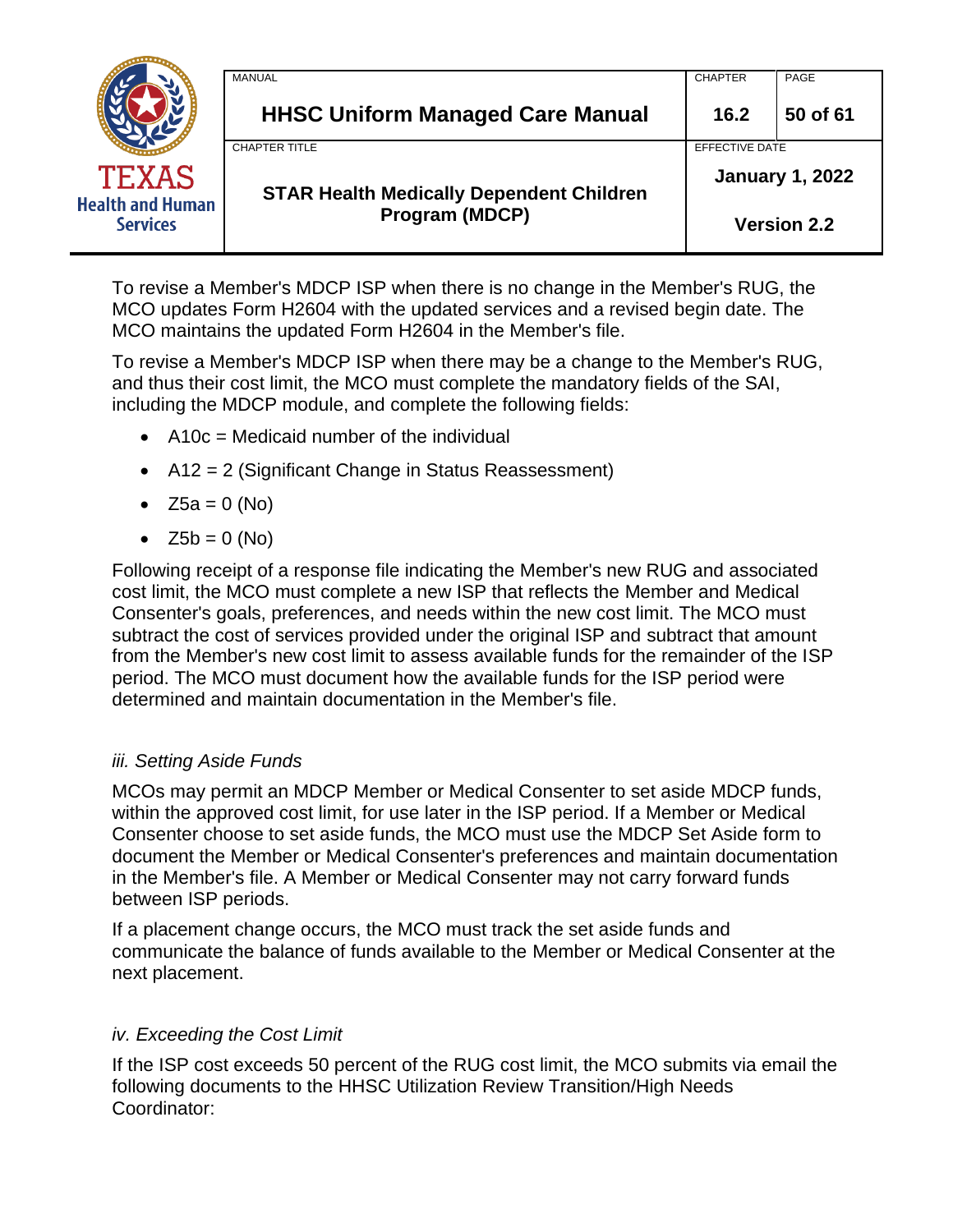

| <b>MANUAL</b>                                   | <b>CHAPTER</b>         | PAGE               |
|-------------------------------------------------|------------------------|--------------------|
| <b>HHSC Uniform Managed Care Manual</b>         | 16.2                   | 51 of 61           |
| <b>CHAPTER TITLE</b>                            | EFFECTIVE DATE         |                    |
| <b>STAR Health Medically Dependent Children</b> | <b>January 1, 2022</b> |                    |
| Program (MDCP)                                  |                        | <b>Version 2.2</b> |

- SAI
- ISP
- Medical records (nursing care plan, recent care notes, doctor's orders and nursing notes)
- Form H1024, Consumer Summary Report

HHSC Utilization Review may request a clinical review of the case to consider the use of State General Revenue funds to cover costs exceeding 50 percent of the RUG cost limit. If a clinical review is conducted, HHSC will provide a copy of the final determination letter to the MCO and the PSU.

*Note:* MCOs must not discuss this process with Members, or request use of State General Revenue funds for services above the cost ceiling.

### *v. Multiple MDCP Members in the Same Household*

In some instances, multiple Members receiving MDCP services may live in the same household. In those instances, the STAR Health MCO is responsible for ensuring any MDCP services for more than one Member in the same household delivered concurrently are provided in a way the protects the health and safety of each of those Members.

In such cases, the MCO may allow MDCP services to be provided in a Member to provider ratio other than one-to-one, as long as:

- each Member's care is based on his or her ISP and HCSP; and
- each client's needs are being met.

**Example**: Sarah and James's foster parents are scheduled to receive Respite services from 8am to 2pm every other Saturday. Sarah requires ventilator support, medication administration through a gastrostomy tube, and suctioning as needed. James requires assistance with ambulation, toileting, and eating. In this situation, the MCO should authorize the appropriate level of staffing to ensure that a Respite provider is able to appropriately see to Sarah's ventilator, medication, and suction without neglecting James' need for toileting and eating on a regular schedule.

### *vi. Suspension of MDCP Services*

To remain eligible for MDCP services, a Member must receive one MDCP service monthly. In the event that the Member travels out of state, is admitted to a hospital or NF, or is unable to receive a waiver service in a particular month, the MCO must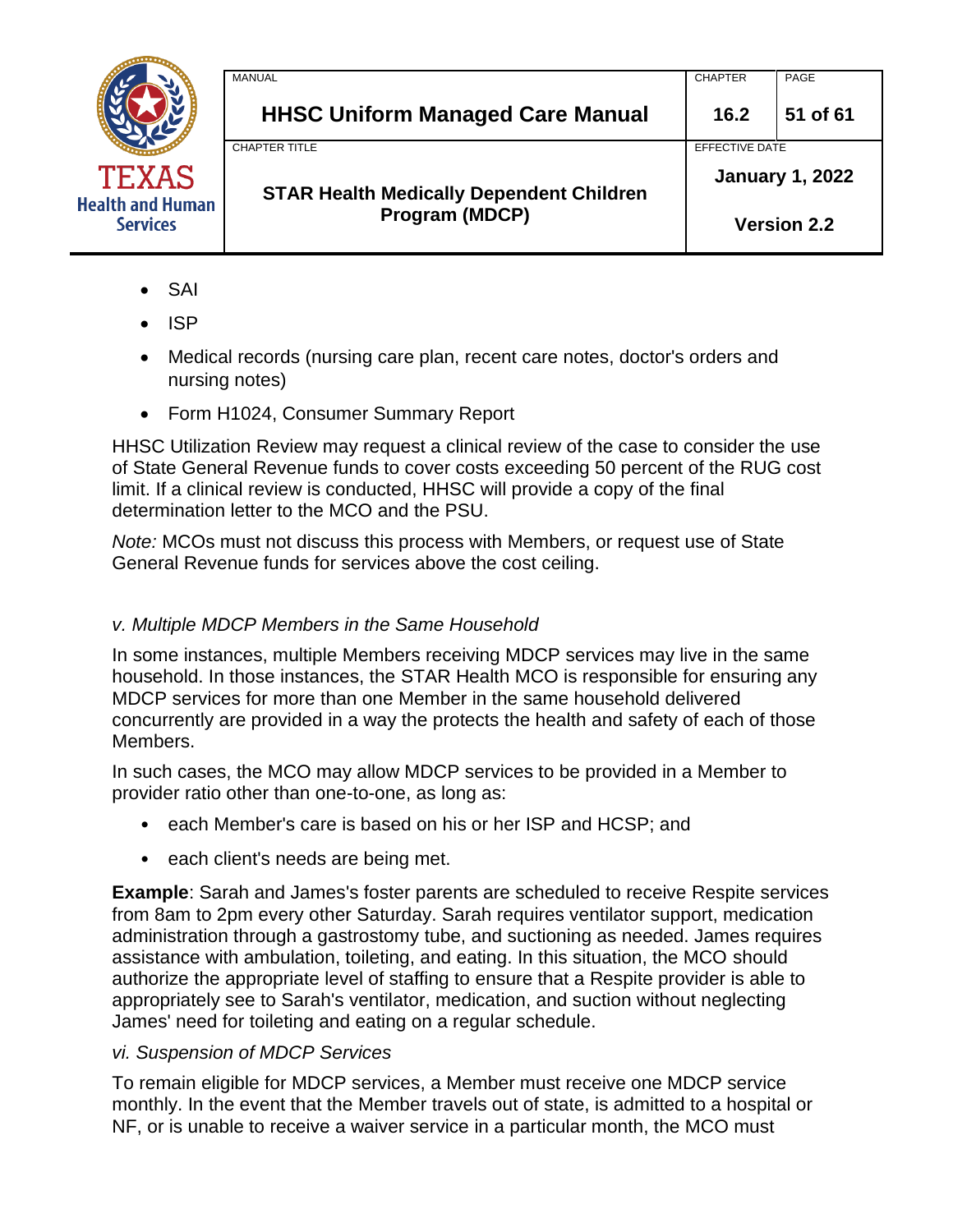|                                            | MANUAL                                          | <b>CHAPTER</b>         | PAGE               |
|--------------------------------------------|-------------------------------------------------|------------------------|--------------------|
|                                            | <b>HHSC Uniform Managed Care Manual</b>         | 16.2                   | 52 of 61           |
|                                            | <b>CHAPTER TITLE</b>                            | EFFECTIVE DATE         |                    |
| <b>TEXAS</b>                               | <b>STAR Health Medically Dependent Children</b> | <b>January 1, 2022</b> |                    |
| <b>Health and Human</b><br><b>Services</b> | <b>Program (MDCP)</b>                           |                        | <b>Version 2.2</b> |

document the suspension of waiver services in the Member's case file. The MCO must document the dates during which services are suspended and the reason for the suspension.

A Member may not have services suspended longer than 90 days. If a Member's services are suspended 91 days or more, the MCO must notify the PSU using Form 2067-MC, and request closure of MDCP enrollment, following procedures in Section VII, Denials and Terminations.

## *vii. Budgeting for Aging Out Members*

If the Member is turning 21 in less than one year, the ISP created for that year will be for less than twelve months. The MCO must prorate the Member's cost limit. To calculate the prorated cost, the MCO must:

- divide the cost limit by the total number of days in a year (365 days);
- determine the total number of days beginning with the start date of the ISP and ending with the date before the Member's 21st birthday; and
- multiply the figure from Step 1 and the figure from Step 2 above to get the cost limit for the ISP period for which the Member is eligible.

Example: The Member's 21st birthday is July 9, and the ISP start date is April 1, and the end date will be on July 8. The Member's cost limit is \$25,000.

- Step 1:  $$25,000 \div 365 \text{ days} = $68.49 \text{ per day}$
- Step 2: The number of days per month: April = 30, May = 31, June = 30, July  $1-8 = 8$ , for a total of 99 days.
- Step 3:  $$68.49 \times 99 = $6,780.51$

\$6,780.51 is the prorated cost limit for the individual for the ISP.

### **F. Member Transfers**

### *i. Transfers Between STAR Health and STAR Kids*

A Member disenrolling from the STAR Health program due to exiting conservatorship may be eligible to continue their MDCP services through a STAR Kids MCO of their choice. In addition, a STAR Kids Member who enters conservatorship and begins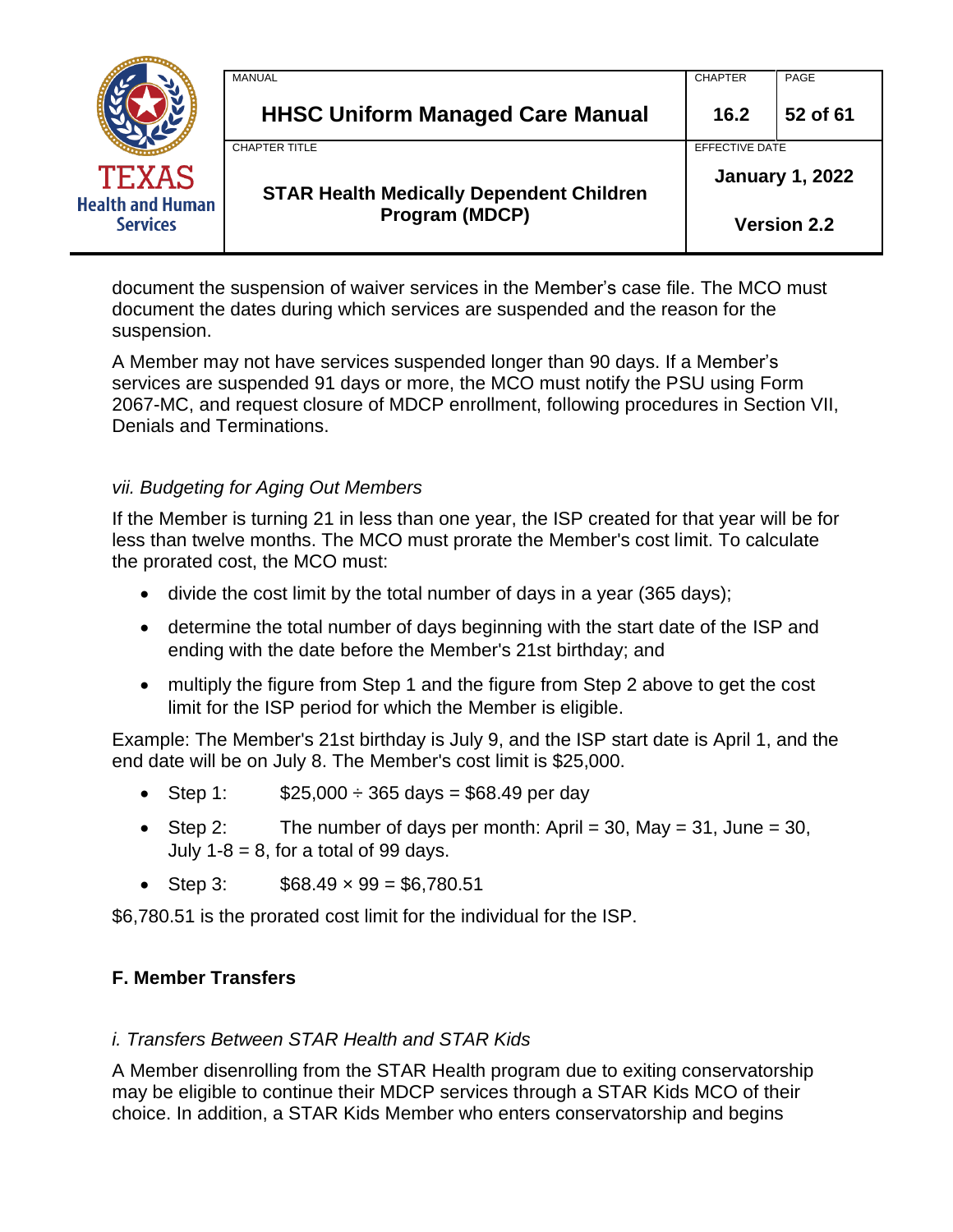|                                            | <b>MANUAL</b>                                   | <b>CHAPTER</b>         | PAGE               |
|--------------------------------------------|-------------------------------------------------|------------------------|--------------------|
|                                            | <b>HHSC Uniform Managed Care Manual</b>         | 16.2                   | 53 of 61           |
|                                            | <b>CHAPTER TITLE</b>                            | EFFECTIVE DATE         |                    |
| TEXAS                                      | <b>STAR Health Medically Dependent Children</b> | <b>January 1, 2022</b> |                    |
| <b>Health and Human</b><br><b>Services</b> | Program (MDCP)                                  |                        | <b>Version 2.2</b> |

enrollment in the STAR Health program may be eligible to continue their MDCP services through the STAR Health program.

To prevent duplication of activities when a program change occurs, the former, or "losing," MCO must provide the receiving, or "gaining," MCO with information concerning the results of the MCO's identification and assessment upon the gaining MCO's request. Within **five business days** of receiving the list of Members changing programs, the gaining MCO must request any documentation in the Member's case file from the losing MCO. The SAI and electronic ISP, as well as historical SAIs and ISPs, will be available to the gaining MCO upon enrollment through the TMHP Portal.

Within **five business days** of receiving the request, the losing MCO must provide the requested documents to the gaining MCO. The gaining MCO must ensure the Member's new Service Coordinator or Service Manager, once assigned, contacts the Member's former Service Coordinator or Service Manager at the losing MCO to ensure a seamless transition. If the gaining MCO experiences issues obtaining this information, they must notify HHSC HPM.

HPM must contact the losing MCO and require the MCO to upload information contained in the Member's file, and any current authorizations, within **two business days** of notification. HPM informs PSU by email the date by which the MCO must upload the information to TxMedCentral. PSU transfers the information from the losing MCO to the gaining MCO within **two business days** of notification from HPM.

The STAR Health MCO, when gaining a Member already enrolled in MDCP, is responsible for service delivery from the first day of enrollment. Within **five business days** of receipt of notification on the 834 enrollment file, the MCO must contact the Member or Medical Consenter to discuss services needed by the Member. Within **15 business days** of receipt of notification on the 834 enrollment file, the MCO must conduct a home visit to assess the Member's needs and conduct a new SAI. For continuity of care, the visit may also include authorizations, additional assessments, and pending delivery of adaptive aids, minor home modifications, or transition assistance. The STAR Health MCO must adhere to all rules for SAI processing related to Member transfers outlined in the SAI business rules.

The STAR Health MCO must provide services and honor authorizations included in the prior ISP until the MCO is able to complete their own SAI, update the ISP, and issue new service authorizations. The MCO must allow the Member to continue to receive services with his or her existing Provider and allow an Out-Of-Network (OON) authorization to ensure the Member's condition remains stable and services are consistent to meet the Member's needs. Upon request, the MCO must immediately assist the Member or Medical Consenter in locating new Providers. OON authorizations must continue until the existing ISP expires or the MCO can provide comparable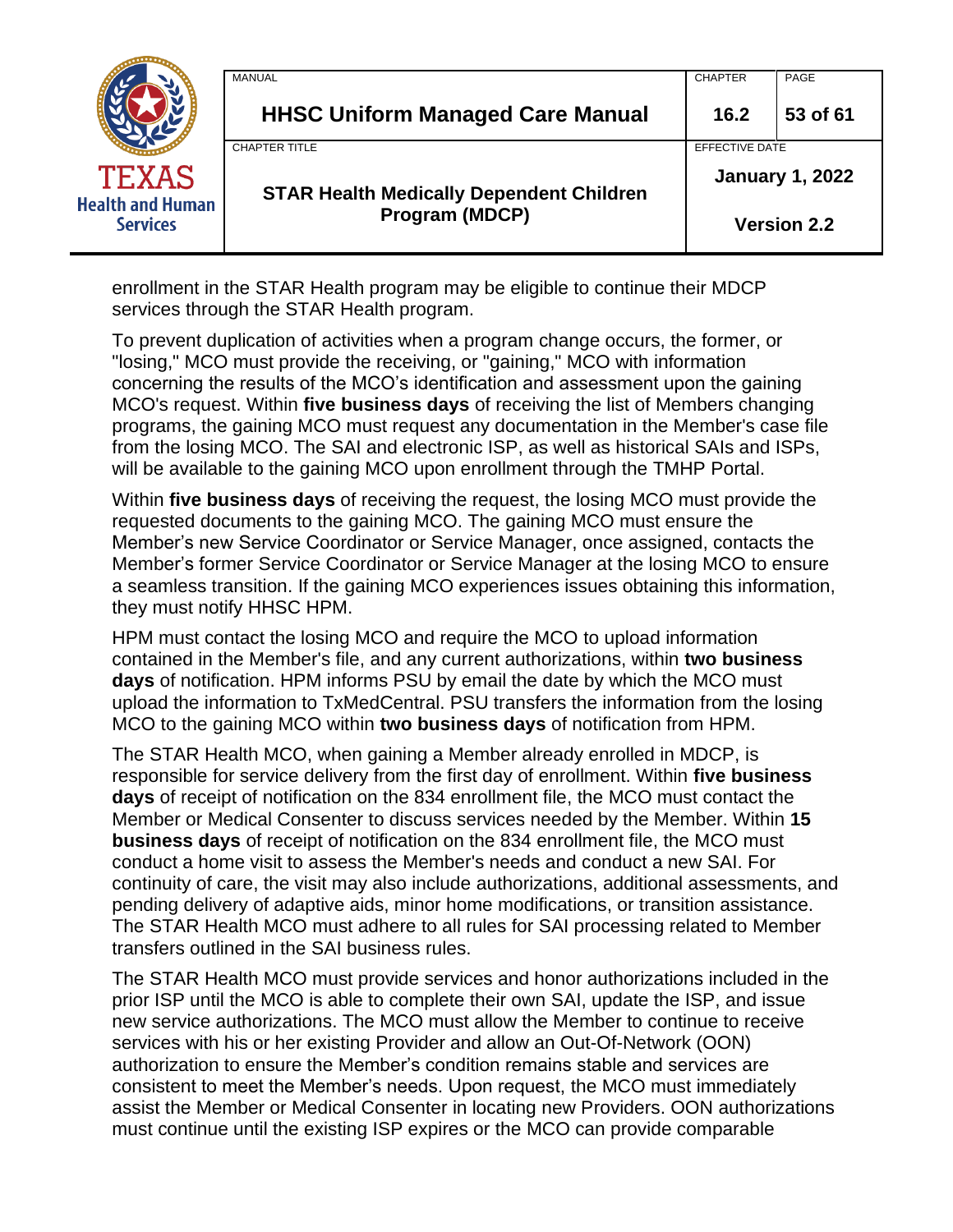|                                            | MANUAL                                          | <b>CHAPTER</b>         | PAGE               |
|--------------------------------------------|-------------------------------------------------|------------------------|--------------------|
|                                            | <b>HHSC Uniform Managed Care Manual</b>         | 16.2                   | 54 of 61           |
|                                            | <b>CHAPTER TITLE</b>                            | <b>EFFECTIVE DATE</b>  |                    |
| <b>TEXAS</b>                               | <b>STAR Health Medically Dependent Children</b> | <b>January 1, 2022</b> |                    |
| <b>Health and Human</b><br><b>Services</b> | <b>Program (MDCP)</b>                           |                        | <b>Version 2.2</b> |

services by transitioning the Member to a Provider who will be able to meet the Member's complex needs.

## *ii. Transfers from another Waiver Program to MDCP*

Members who are participating in other 1915(c) Medicaid waivers operated by the state may be on the interest list for MDCP. If a Member in another Medicaid waiver program comes up on the interest list for MDCP, a referral is made to the PSU.

PSU specialists are responsible for completing the following activities within **14 days** of the initial request for an MDCP assessment. All attempted contacts or encountered delays in reaching the Member, Medical Consenter, or DFPS staff must be documented. The PSU contacts the Member or Medical Consenter according to the procedures in Section III, Intake and Application applicable to a new STAR Health MDCP applicant.

PSU staff must coordinate with staff and Providers, as appropriate, to ensure the current 1915(c) Waiver services end the day before enrollment in MDCP.

# *iii. Transfer from MDCP to another Waiver*

STAR Health Members receiving MDCP services may be on an interest list for another Medicaid program such as Community Living and Support Services (CLASS) or Home and Community based Services (HCS). If HHSC informs the MCO that a Member receiving MDCP services has come to the top of the interest list for another program and is assessed as eligible for that program, the Service Manager must post form H2067-MC and communicate case information in the comments section of the form to assist the PSU in coordinating the end of MDCP services the day prior to the Member's enrollment in the new program. PSU must coordinate with the MCO about the end of MDCP services and the Member's transition to another waiver.

PSU specialists are responsible for completing the following activities within **14 days** of the initial request for an MDCP assessment. All attempted contacts or encountered delays in reaching the Member, Medical Consenter, or DFPS staff must be documented. The PSU:

- creates a case in HEART;
- checks the CSIL to see if the Member is on a 1915(c) interest list;
- confirms if the Member has an open enrollment with another 1915(c) waiver program according to the procedures below: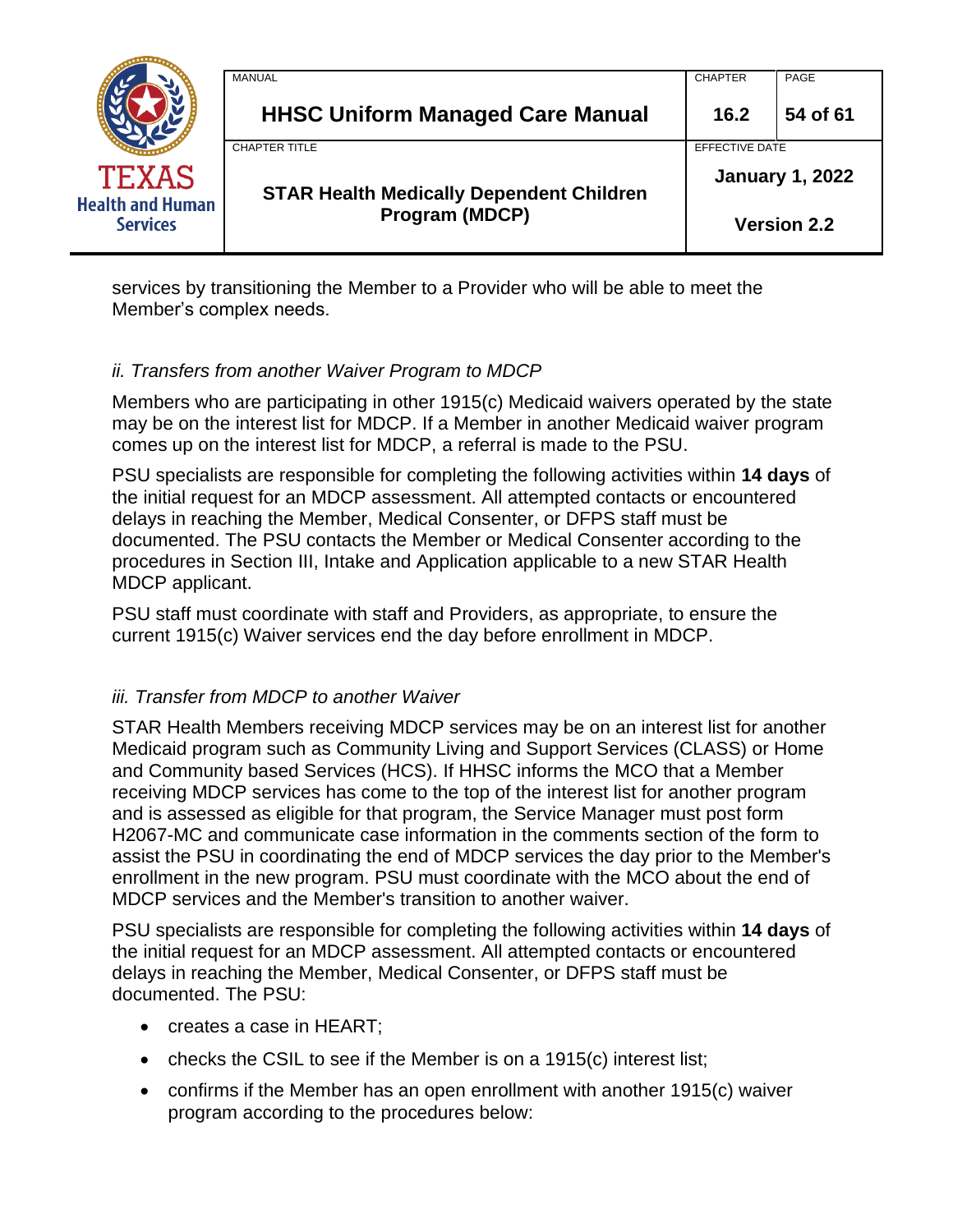| TEXAS<br><b>Health and Human</b><br><b>Services</b> |
|-----------------------------------------------------|

| Program (MDCP)                                                          | <b>Version 2.2</b>                       |          |  |
|-------------------------------------------------------------------------|------------------------------------------|----------|--|
| <b>CHAPTER TITLE</b><br><b>STAR Health Medically Dependent Children</b> | EFFECTIVE DATE<br><b>January 1, 2022</b> |          |  |
| <b>HHSC Uniform Managed Care Manual</b>                                 | 16.2                                     | 55 of 61 |  |
| <b>MANUAL</b>                                                           | <b>CHAPTER</b>                           | PAGE     |  |

- o For either the Texas Home Living or HCS Waivers, check the Client Assignment and Registration (CARE) System, Screen 397 series, Client ID Information Screens, to verify whether a Member is enrolled in one of these programs. The screen specific to "waiver consumer assignment history" identifies enrollment, when applicable.
- o For the CLASS (Service Group 2) and Deaf Blind with Multiple Disabilities (Service Group 16) Waiver programs, check the Service Authorization System (SAS) to verify the service authorization record for these waivers:
- moves interest list with an "assessment requested" notation;
- closes the MDCP release in the CSIL system effective the date of the notification from the MCO informing of the Member's decision to transfer to another waiver program;
- sends Form 2442 to the Member or Medical Consenter notifying of the MDCP closure. If the CLASS or other waiver program application is denied, Form 2442 will instruct the Member or Medical Consenter to contact the CSIL if he/she wishes to apply for MDCP. When the Member or Medical Consenter contacts CSIL, he/she will be reinstated on the MDCP interest list.

# **G. Member Transition to Adult Programs**

All STAR Health Members receiving MDCP services must begin receiving transition services when they are 15 years of age and periodically meet with a Transition Specialist to plan their transition to adulthood. Members who receive services from MDCP, Private Duty Nursing (PDN), Prescribed Pediatric Extended Care Center (PPECC), CFC, or PCS and are transitioning to adult programs may apply for services through STAR+PLUS including, STAR+PLUS Home and Community Based Services (HCBS) Program, in order to continue receiving community-based services and avoid institutionalization. This transition can take place as early as the  $1<sup>st</sup>$  of the month following their 21<sup>st</sup> birthday for Members in category 1 of the Target Population, and as late as the  $1<sup>st</sup>$  of the month following their 22<sup>nd</sup> birthday for Members in category 2 of the Target Population.

Twelve months prior to the 21st birthday of a Member receiving services from MDCP, PDN, PPECC, or CFC, the STAR Health MCO must:

• identify all Members turning 21 within the next 12 months and schedule a face-toface visit with the Member and Medical Consenter, and include the DFPS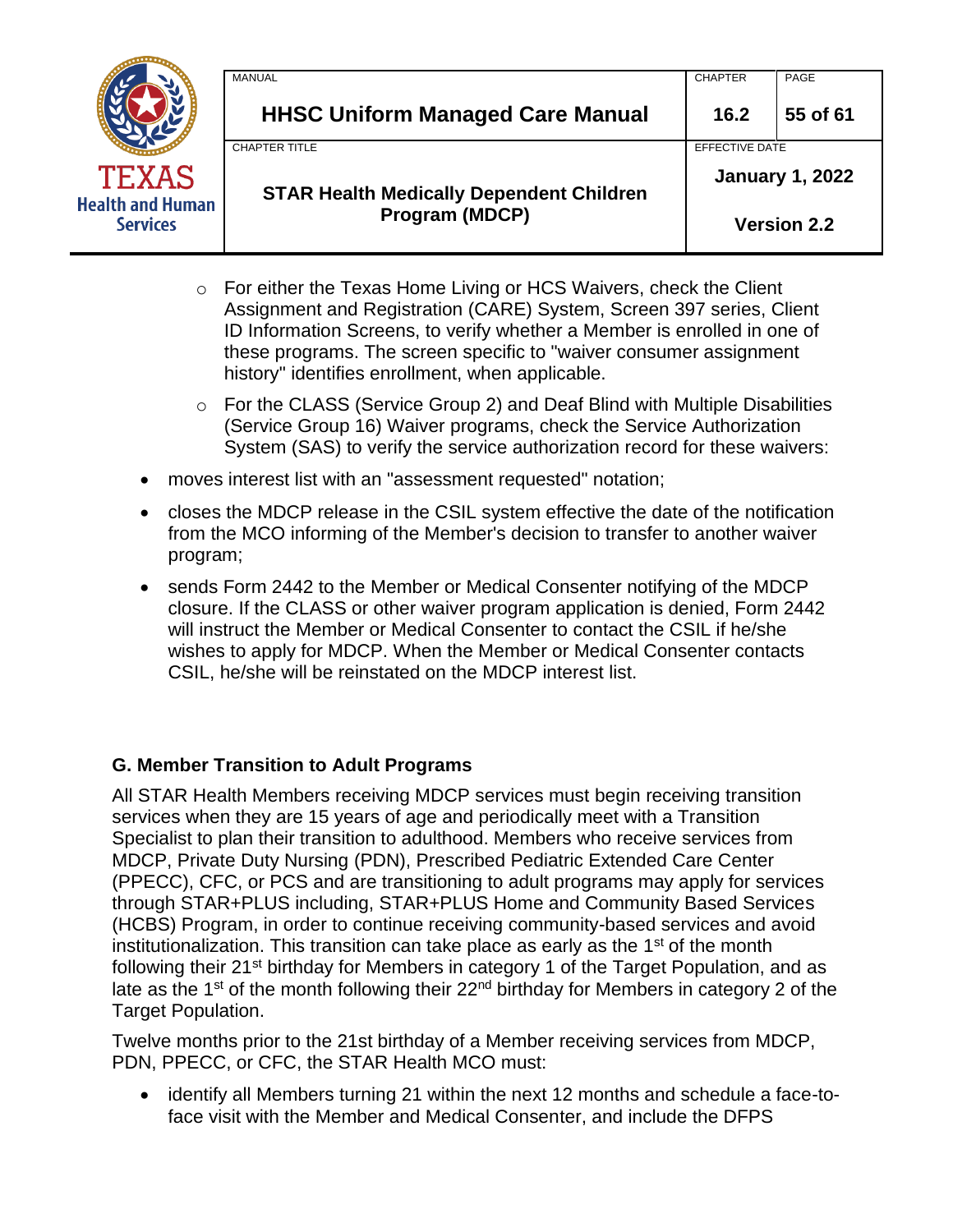|                                            | <b>MANUAL</b>                                   | <b>CHAPTER</b>         | PAGE     |
|--------------------------------------------|-------------------------------------------------|------------------------|----------|
|                                            | <b>HHSC Uniform Managed Care Manual</b>         | 16.2                   | 56 of 61 |
|                                            | <b>CHAPTER TITLE</b>                            | <b>EFFECTIVE DATE</b>  |          |
| <b>TEXAS</b>                               | <b>STAR Health Medically Dependent Children</b> | <b>January 1, 2022</b> |          |
| <b>Health and Human</b><br><b>Services</b> | Program (MDCP)                                  | <b>Version 2.2</b>     |          |

Caseworker and DADS guardian if applicable, to initiate the transition process; and

- address during the face-to-face visit with the Member and their supports overview of STAR+PLUS program, including STAR+PLUS HCBS and the changes that will take place when the Member transitions to STAR+PLUS. The following information must be provided:
	- $\circ$  the date at which STAR Health eligibility, MDCP, PDN, or any other services may terminate;
	- o the array of services available in STAR+PLUS, STAR+PLUS HCBS, and HCS, and whether these programs may be an option available to the Member;
	- $\circ$  the date at which transition activities will begin;
	- o assistance in finding an adult PCP, specialists, and dentist;
	- $\circ$  referrals to community organizations that may provide important supports to the Member (such as federal, state, county, and city social service agencies, civic and religious organizations, consumer groups, advocates, and councils);
	- $\circ$  coordination of visits to potential community living options;
	- $\circ$  the importance of choosing a STAR+PLUS MCO six months before the transition occurs in order to avoid being assigned an MCO or having a gap in services;
	- o the Member, Medical Consenter, or guardian can change MCOs any time after the first month of enrollment; and
	- o an overview of the STAR+PLUS eligibility, assessment, ISP, and cost limit processes.
- notify the Utilization Review Transition/High Needs Coordinator by email if the Member:
	- o is on ventilator care; and/or
	- $\circ$  the individual has high-skilled nursing needs, such as tracheotomy care, wound care, suctioning or feeding tubes.

Twelve months prior to the 21st birthday of a Member receiving PCS, the Health MCO must: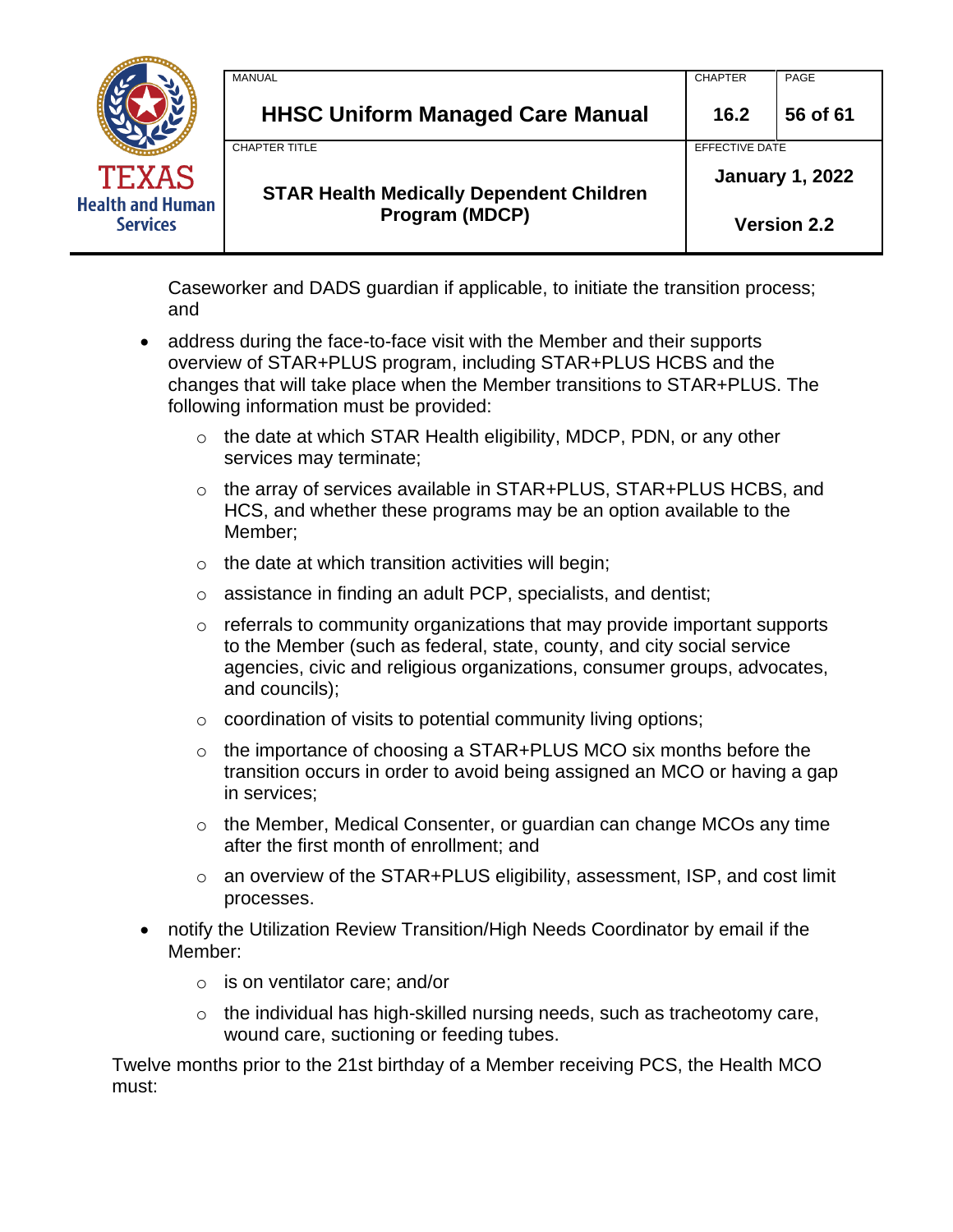|                                            | MANUAL                                          | <b>CHAPTER</b>         | PAGE     |
|--------------------------------------------|-------------------------------------------------|------------------------|----------|
|                                            | <b>HHSC Uniform Managed Care Manual</b>         | 16.2                   | 57 of 61 |
|                                            | <b>CHAPTER TITLE</b>                            | EFFECTIVE DATE         |          |
| <b>TEXAS</b>                               | <b>STAR Health Medically Dependent Children</b> | <b>January 1, 2022</b> |          |
| <b>Health and Human</b><br><b>Services</b> | Program (MDCP)                                  | <b>Version 2.2</b>     |          |

- identify all Members turning 21 and receiving PCS only within the next 12 months and schedule a face-to-face visit with the Member and Medical Consenter, and include the DFPS Caseworker and DADS guardian if applicable, to initiate the transition process;
- address during the face-to-face visit with the Member and their supports, the STAR+PLUS program, including STAR+PLUS HCBS and the changes that will take place when the Member transitions to STAR+PLUS. The points to be discussed are as follows:
	- $\circ$  the date at which STAR Health eligibility, MDCP, PDN, or any other services may terminate;
	- o the array of services available in STAR+PLUS, STAR+PLUS HCBS, and 1915 (c) waivers, and whether these programs may be an option available to the Member;
	- $\circ$  the HHSC Enrollment Broker will reach out to the Member and Medical Consenter 30-days prior to the individuals 21st birthday and provide the Member and Medical Consenter with a STAR+PLUS enrollment packet and MCO list); and
	- o the MCO selection process.

The Transition/High Needs Coordinator must:

- monitor the STAR Health deliverables required by UMCM Chapter 5.4.5, LTSS Utilization Reports, and identify all Members turning 21 in 12 months and not enrolled in one of the following IDD 1915 (c) waivers:
	- o Community Living Assistance and Support Services (CLASS);
	- o Deaf Blind and Multiple Disabilities (DBMD);
	- o Home and Community-based Services (HCS); and
	- o Texas Home Living (TxHmL); and
- coordinates with the Utilization Review staff for the IDD waivers and the PSU if it is determined the individual is high needs and/or will need to be assessed for STAR+PLUS.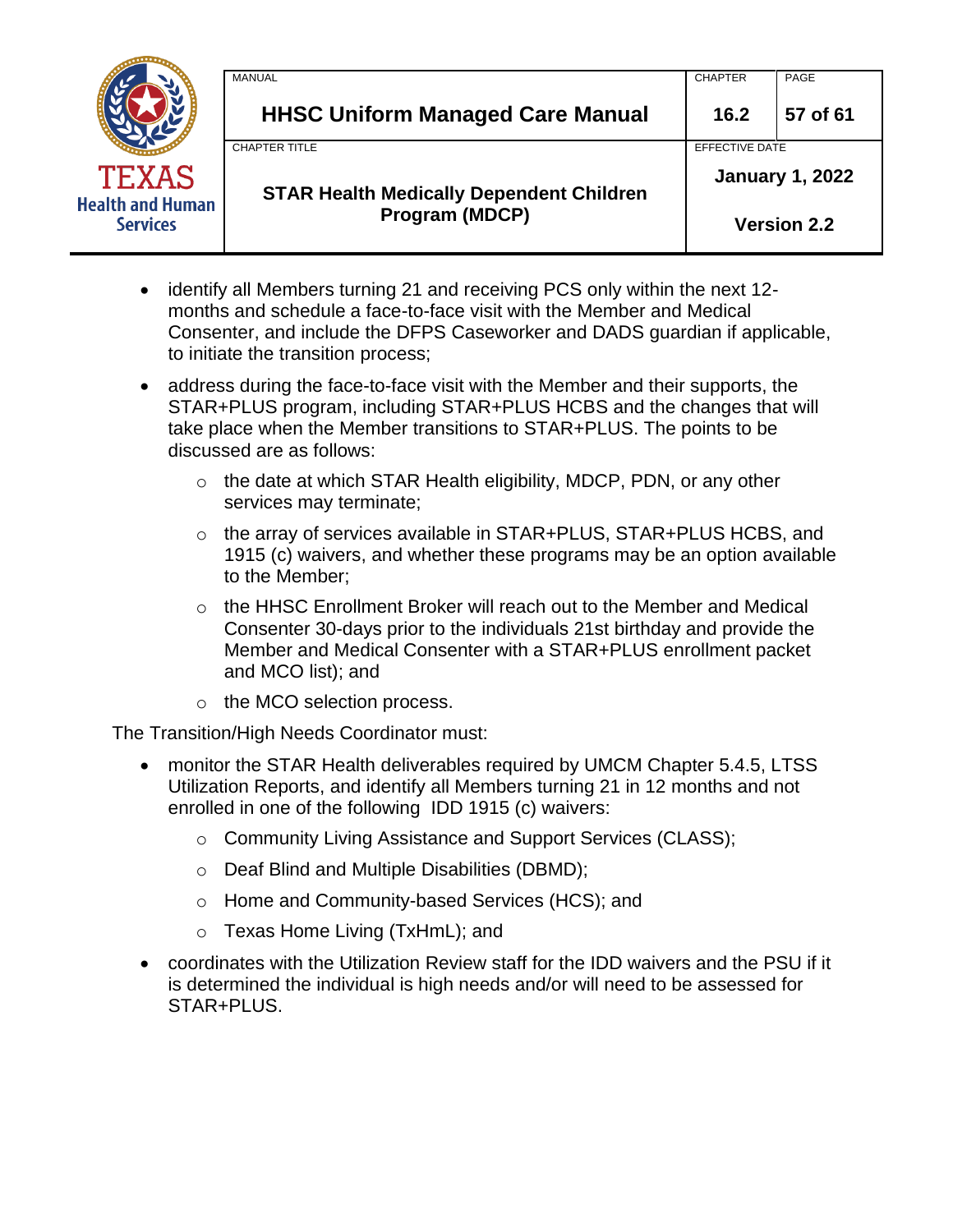|                                                            | MANUAL                                          | <b>CHAPTER</b>         | PAGE     |
|------------------------------------------------------------|-------------------------------------------------|------------------------|----------|
|                                                            | <b>HHSC Uniform Managed Care Manual</b>         | 16.2                   | 58 of 61 |
|                                                            | <b>CHAPTER TITLE</b>                            | EFFECTIVE DATE         |          |
| <b>TEXAS</b><br><b>Health and Human</b><br><b>Services</b> | <b>STAR Health Medically Dependent Children</b> | <b>January 1, 2022</b> |          |
|                                                            | Program (MDCP)                                  | <b>Version 2.2</b>     |          |

# <span id="page-57-0"></span>**VII. DENIALS AND TERMINATIONS**

The MCO must adhere to 42 Code of Federal Regulations (CFR) Part 431, Subpart E, which governs fair hearing rights for Medicaid applicants and beneficiaries. In addition, Title 1 of the Texas Administrative Code (TAC) §353.1209, which is cited on Form H2065-DSK, Notification of STAR+PLUS Program Services, is the basis for all case actions.

## **A. Medical Necessity (MN)**

MDCP waiver services must be denied/terminated when the Member's MN is denied. Within two business days, the PSU staff must:

- send the Member or Medical Consenter Form H2065-DSK;
- post the form on TxMedCentral in the MCO's STAR Health MDCP folder; and
- upload Form H2065-DSK to HEART.

Notification can come from:

- the Monthly ISP Expiring Report;
- Enrollment Resolution Services (ERS);
- the MCO; or
- other reliable sources.

The MN status of "MN Denied" in the Long-term Care (LTC) Portal is the period when the MDCP Member's physician has 14 calendar days to submit additional information. Once an SAI MN status is in "MN Denied" status, several actions may occur:

- MN Approved: The status changes to "MN Approved" if the TMHP doctor overturns the denial because additional information is received;
- Overturn Doctor Review Expired: The status changes to "Overturn Doctor Review Expired" when the 14 calendar day period for the TMHP doctor to overturn the denied
- MN has expired. No additional information was submitted for the doctor review. The denied MN remains in this status unless a fair hearing is requested; or
- Doctor Overturn Denied: The status changes to "Doctor Overturn Denied" when additional information is received but the TMHP doctor does not believe the information submitted is sufficient to approve an MN. The denied MN remains in this status unless a fair hearing is requested.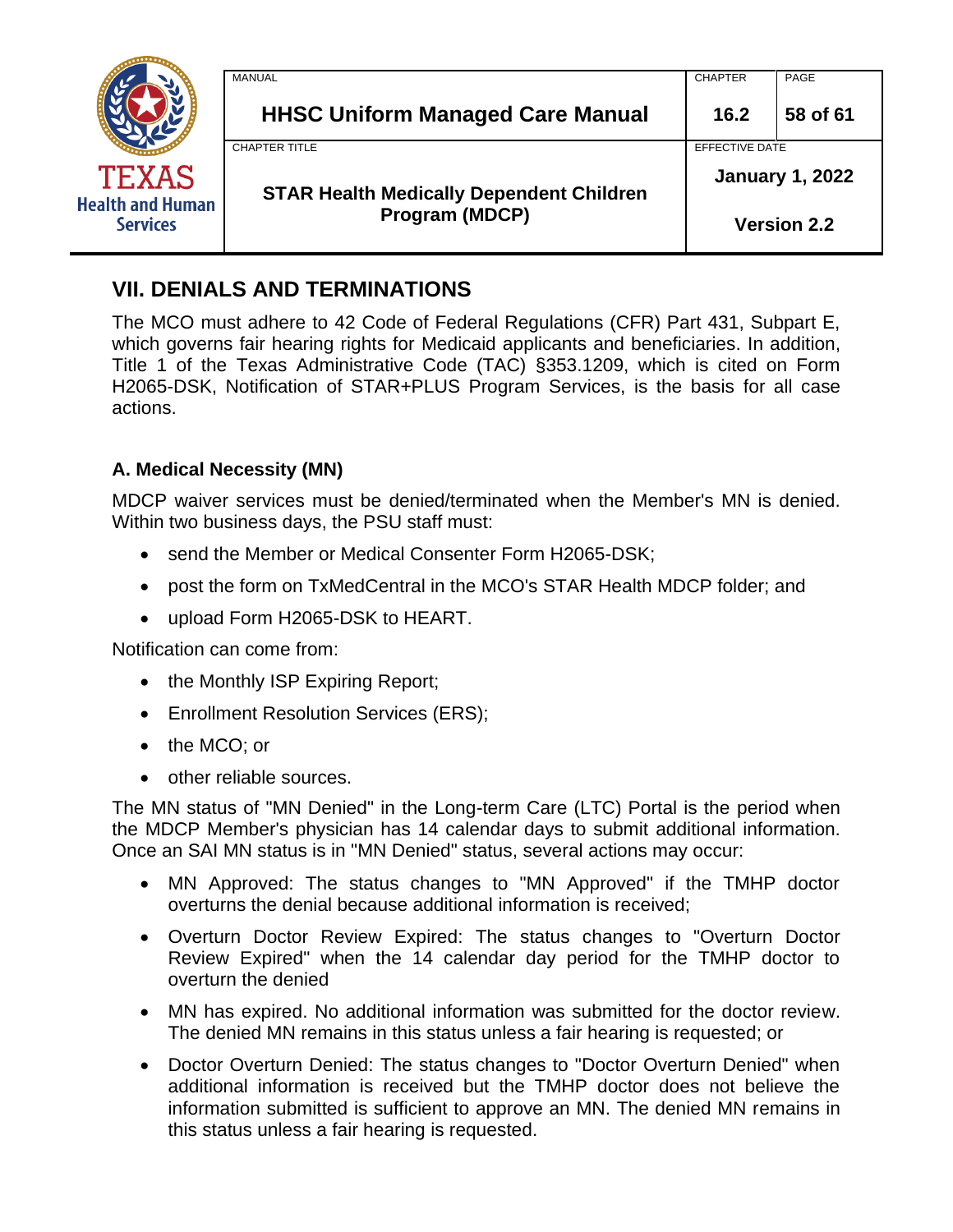|                                            | MANUAL                                          | <b>CHAPTER</b>         | PAGE     |
|--------------------------------------------|-------------------------------------------------|------------------------|----------|
|                                            | <b>HHSC Uniform Managed Care Manual</b>         | 16.2                   | 59 of 61 |
|                                            | <b>CHAPTER TITLE</b>                            | EFFECTIVE DATE         |          |
| <b>TEXAS</b>                               | <b>STAR Health Medically Dependent Children</b> | <b>January 1, 2022</b> |          |
| <b>Health and Human</b><br><b>Services</b> | <b>Program (MDCP)</b>                           | <b>Version 2.2</b>     |          |

The PSU specialist must not mail Form H2065-DSK to deny the MDCP waiver case until after 14 calendar days from the date the "MN Denied" status appears in the LTC Portal. The PSU specialist must meet initial certification and annual assessment time frames unless the time frames cannot be met due to the pending MN status. All delays must be documented.

### **B. Death of a Member**

Upon learning of the death of a Member, the PSU must post Form H2067-MC to the MCO via TxMedCentral within two business days of verification. PSU does not send a notice to the Member or Medical Consenter's address. The effective date is the date of death. PSU staff upload Form H2067-MC to HEART.

### **C. Member or Medical Consenter Request**

When the PSU has been notified a Member or Medical Consenter no longer wants waiver services, within two business days of receiving notification, PSU must:

- confirm that DFPS staff are in agreement that the Member should no longer receive MDCP services;
- if confirmation is received, send the Member or Medical Consenter Form H2065- DSK;
- post the form on TxMedCentral in the MCO's STAR Health MDCP folder; and
- upload Form H2065-DSK to HEART.

# **D. Unable to Locate**

MDCP waiver services should never be denied/terminated for a STAR Health Member due to an inability to locate the Member. The PSU staff must:

- contact the MCO to receive the current primary and secondary Medical Consenter and DFPS Caseworker contact information; and
- if PSU still is unable to locate the Member, Medical Consenter, or Caseworker, notify DFPS state office staff that assistance is required in obtaining a response from the Member or Medical Consenter to initiate or continue MDCP services.

# **E. Other Citation Types**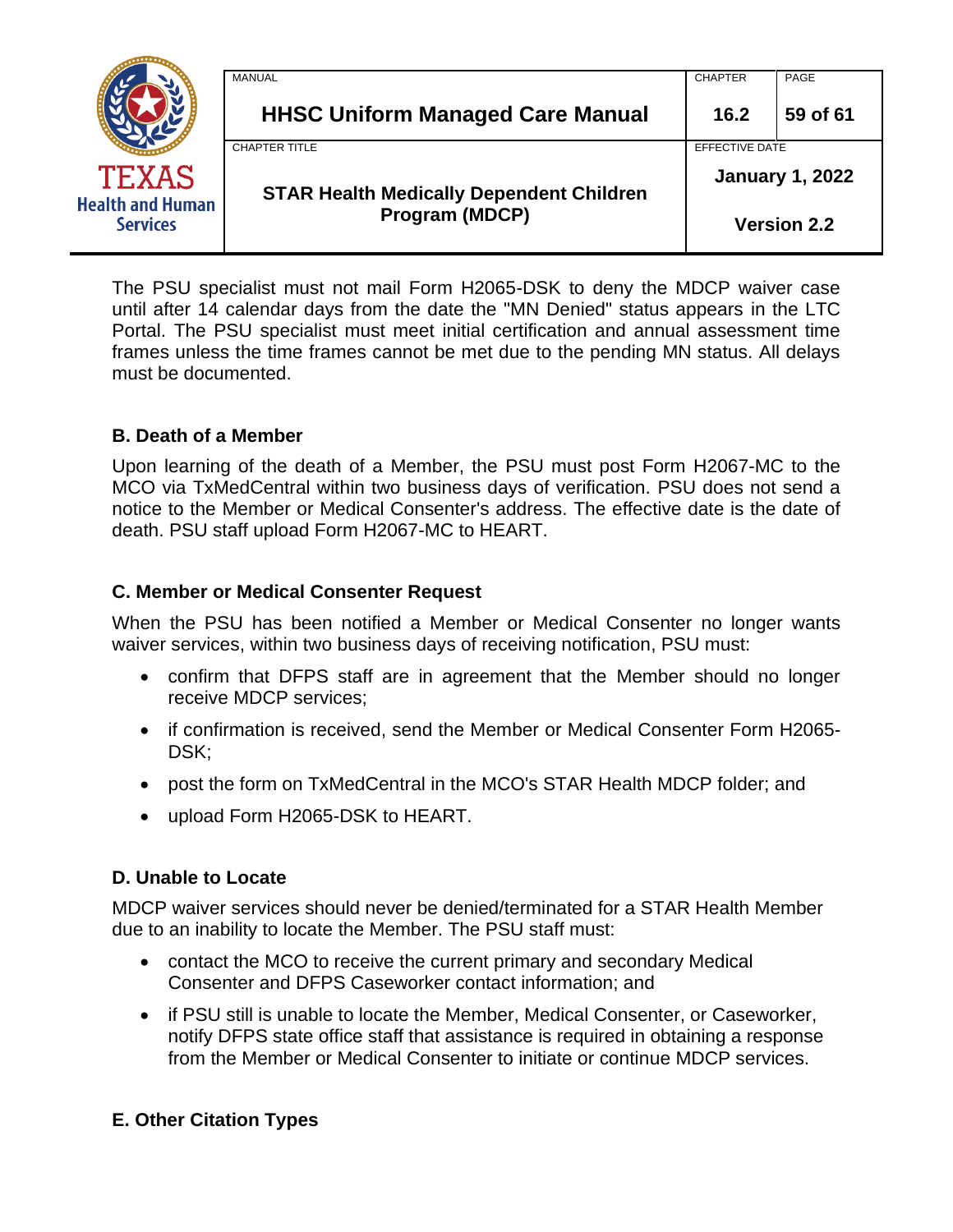|                                            | MANUAL                                          | <b>CHAPTER</b>         | PAGE     |
|--------------------------------------------|-------------------------------------------------|------------------------|----------|
|                                            | <b>HHSC Uniform Managed Care Manual</b>         | 16.2                   | 60 of 61 |
|                                            | <b>CHAPTER TITLE</b>                            | EFFECTIVE DATE         |          |
| <b>TEXAS</b>                               | <b>STAR Health Medically Dependent Children</b> | <b>January 1, 2022</b> |          |
| <b>Health and Human</b><br><b>Services</b> | <b>Program (MDCP)</b>                           | <b>Version 2.2</b>     |          |

Use the denial citation "failure to meet other waiver requirement" if the Member does not meet a waiver requirement mentioned in Section III, MDCP Overview and Eligibility. For example, this citation would be used if the Member applying for services does not require at least one waiver service. Within two business days, the PSU staff must take the steps listed in subsection (i), Medical Necessity, above.

Notification can come from:

- monthly reports;
- Enrollment Resolution Services (ERS);
- the MCO; or
- other reliable sources.

### **F. Exceeding the Cost Limit**

The MCO must consider all available support systems in determining if the waiver is a feasible alternative that ensures the needs of the Member are adequately met. If the waiver is not a feasible alternative, the MCO must notify the PSU of the denial and maintain appropriate documentation to support the denial. The MCO's documentation of this type of denial is based on the inadequacy of the plan of care, including both waiver and non-waiver services, to meet the needs of the Member within the cost limit.

If the ISP is over the cost limit, within two business days of receipt of the ISP, the PSU staff must take the steps listed in subsection (i), Medical Necessity, above.

### **G. Failure to Comply with Mandatory Program Requirements and Service Delivery Provisions**

If the Member or Medical Consenter repeatedly and directly, or knowingly and passively, condones the behavior of someone in his home and thus refuses more than three times to comply with service delivery provisions, services may be denied/terminated. Refusal to comply with service delivery provisions includes actions by the Member or someone in the Member's home that prevent determining eligibility, carrying out the service plan, or monitoring services.

The MCO must immediately report unresolved instances of failure of a Medical Consenter to comply with mandatory program requirements and service delivery provisions that may jeopardize the Member's eligibility for MDCP services to the DFPS State Office Developmental Disability Staff and the DFPS Division Administrator for Placement. Upon notification of instances of non-compliance, this DFPS Staff will